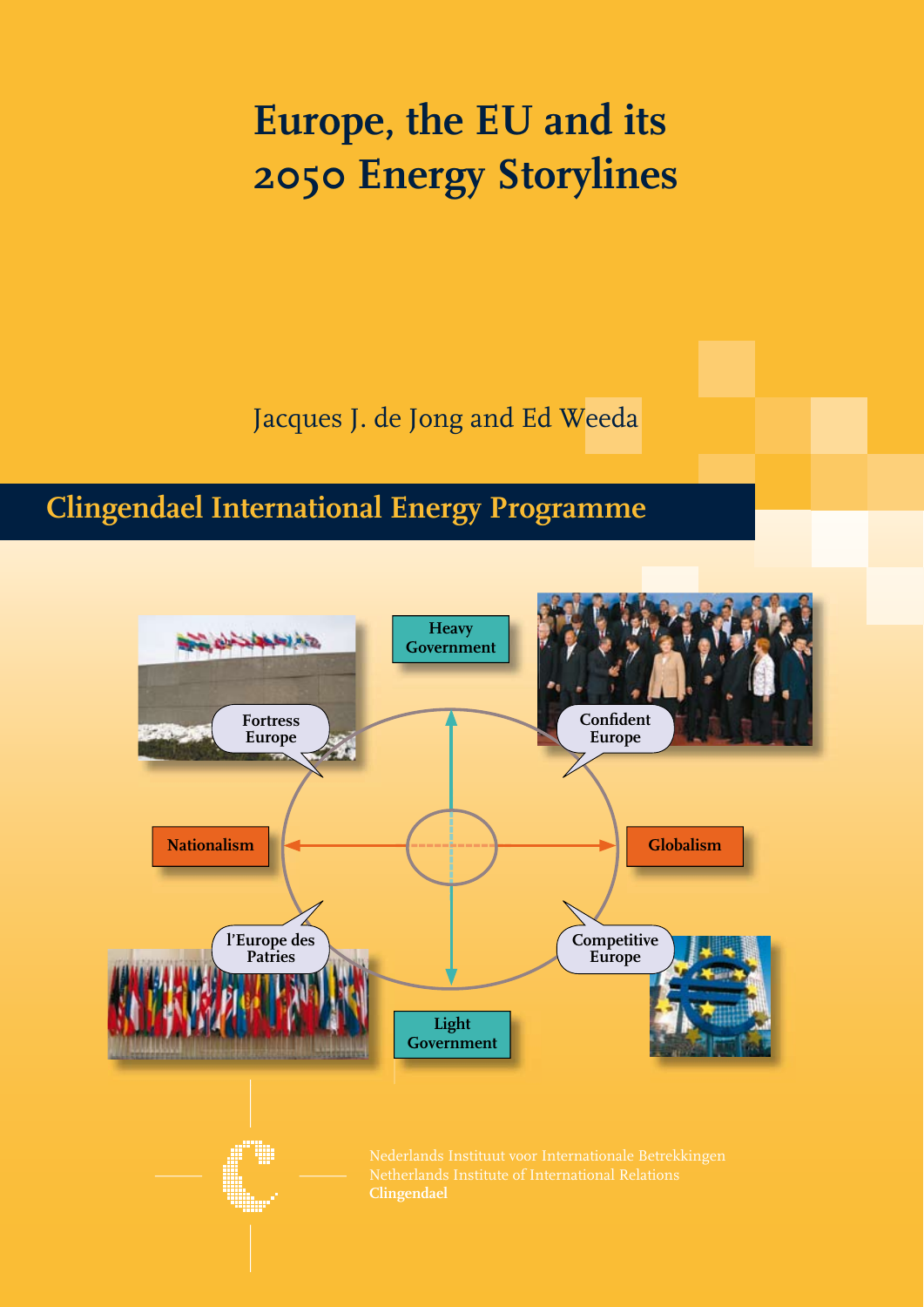### **Europe, the EU and its 2050 Energy Storylines**

**Jacques de Jong and Ed Weeda** 

Clingendael Energy Paper

**December 2007**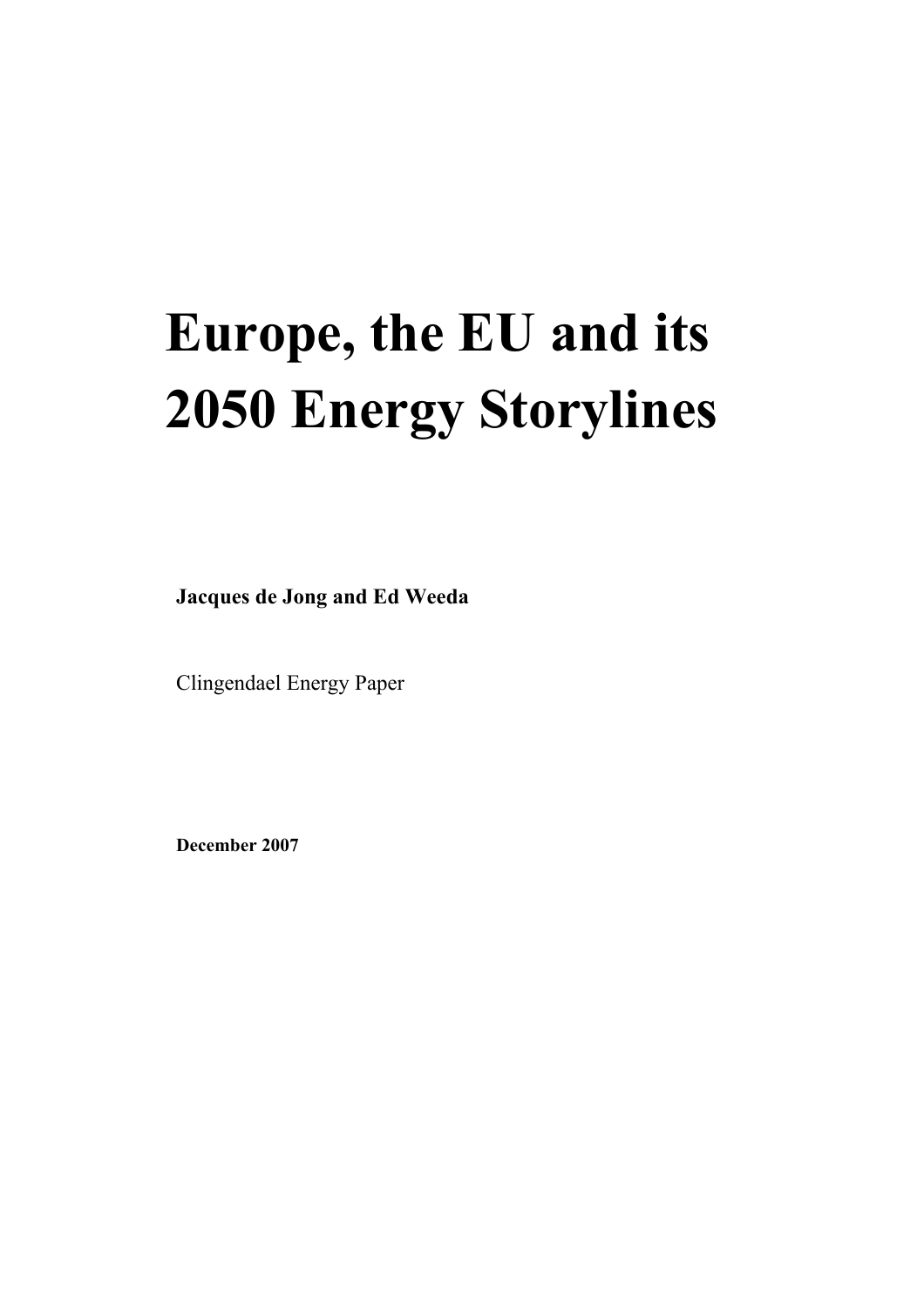#### **Clingendael International Energy Programme**

CIEP is affiliated to the Netherlands Institute of International Relations, 'Clingendael'. CIEP acts as an independent forum for governments, non-governmental organisations, the private sector, media, politicians and all others interested in changes and developments in the energy sector.

CIEP organises lectures, seminars, conferences and roundtable discussions. In addition, CIEP staff members lecture in a variety of courses and training programmes. CIEP's research, training and activities focus on three themes:

- the regulation of energy markets (oil, gas, electricity) in the European Union;
- the international economic and geopolitical aspects of oil and gas markets, particularly with respect to the European Union's security of supply;
- energy and sustainable development.

CIEP is endorsed by BP, the Dutch Ministry of Economic Affairs, Eneco, Energie Beheer Nederland, Essent, the Dutch Ministry of Foreign Affairs, Gasterra, Gasunie, ING, NAM, NUON, Oranje-Nassau Groep, Port of Rotterdam, RWE, Shell Nederland, Total, the Dutch Ministry of Housing, Spatial Planning and the Environment, Vopak Oil Europe Middle East and Wintershall.

CIEP publications and research results are made available primarily through CIEP's website: www.clingendael.nl/ciep.

| Title           | : Europe, the EU and its 2050 Energy Storylines     |
|-----------------|-----------------------------------------------------|
| Authors         | : Jacques de Jong, Ed Weeda                         |
| English Editing | : Amy Mahan                                         |
| Copyright       | : 2007 Clingendael International Energy Programme   |
| Number          | : CIEP 03/2007                                      |
| Published by    | : Clingendael International Energy Programme        |
| Printed by      | : Jurriaans Lindenbaum Grafimedia b.v.              |
| Address         | : Clingendael 7, 2597 VH The Hague, The Netherlands |
|                 | P.O. Box 93080, 2509 AB The Hague, The Netherlands  |
| Telephone       | $: +31703746616$                                    |
| Telefax         | $: +31703746688$                                    |
| E-mail          | $\therefore$ ciep@clingendael.nl                    |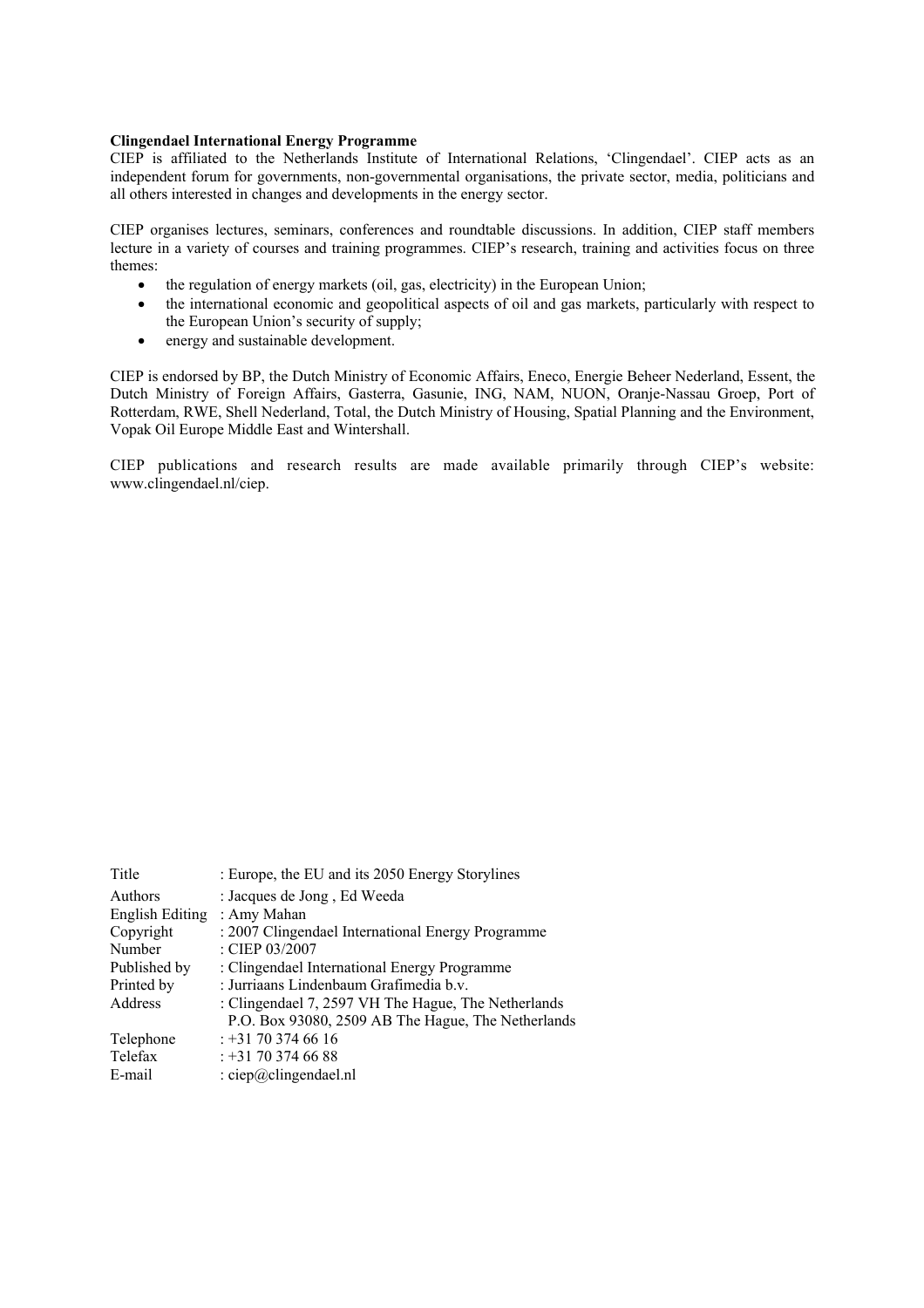|                  | 3. THE WIDER EU ENERGY POLICY ENVIRONMENT: THE ISSUE IS NOT RESOURCES, BUT ACCESS  11 |  |
|------------------|---------------------------------------------------------------------------------------|--|
|                  |                                                                                       |  |
| 4 1              |                                                                                       |  |
| 4.2.             |                                                                                       |  |
| 4.3 <sub>1</sub> |                                                                                       |  |
| 4.3.1.           |                                                                                       |  |
| 4.3.2.           |                                                                                       |  |
| 4.3.3.           |                                                                                       |  |
| 4.3.4.           |                                                                                       |  |
| 4.3.5.           |                                                                                       |  |
| 4.3.6.           |                                                                                       |  |
|                  |                                                                                       |  |
| 5.1.             |                                                                                       |  |
| 5.2.             |                                                                                       |  |
| 5.3.             |                                                                                       |  |
| 5.4.             |                                                                                       |  |
| 5.5.             |                                                                                       |  |
| 5.6.             |                                                                                       |  |
| 5.7.             |                                                                                       |  |
|                  |                                                                                       |  |
| 6.1              |                                                                                       |  |
| 6.2.             |                                                                                       |  |
| 6.3.             |                                                                                       |  |
| 6.4.             |                                                                                       |  |
| 6.5.             |                                                                                       |  |
| 6.6.             |                                                                                       |  |
|                  |                                                                                       |  |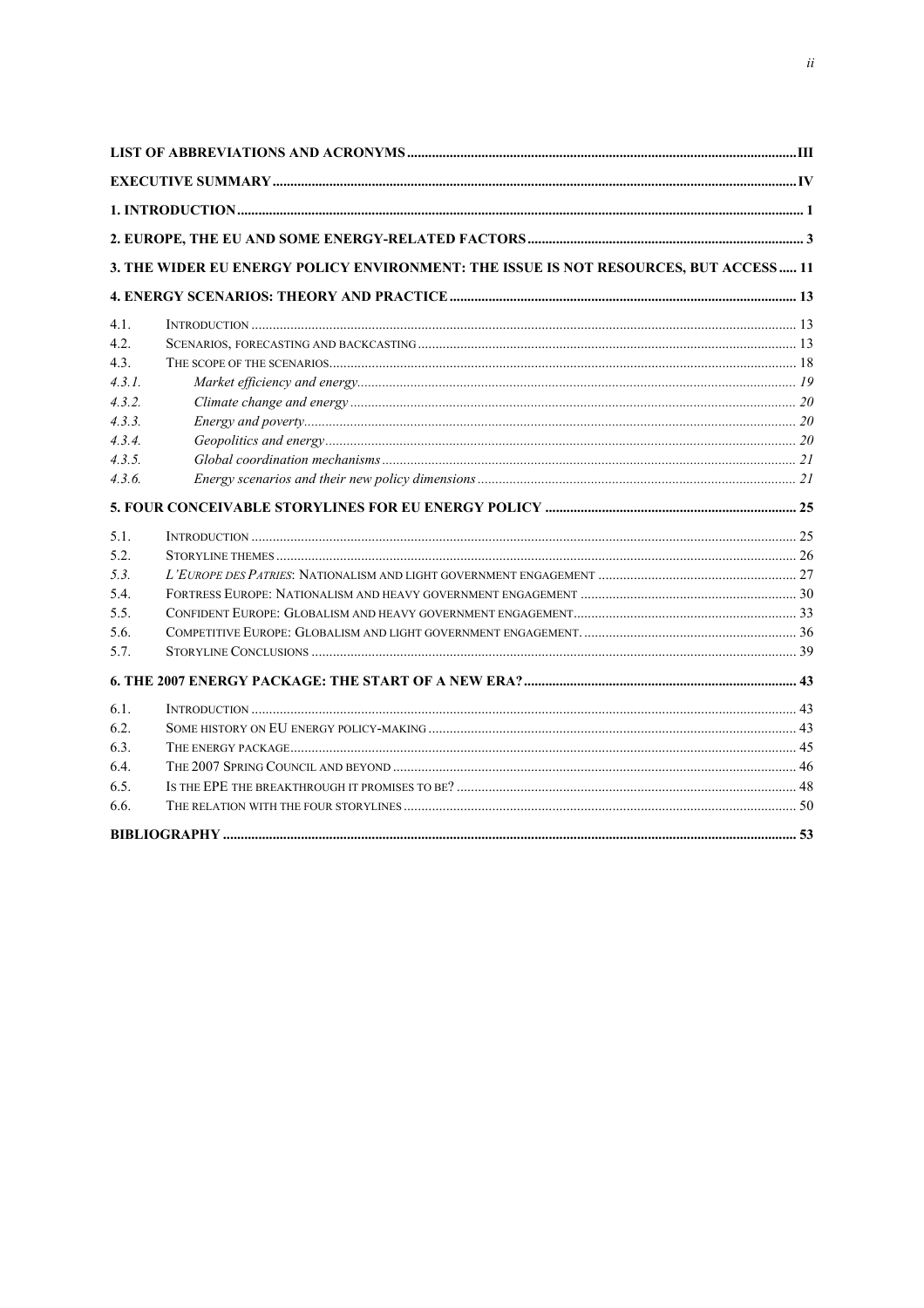### List of abbreviations and acronyms

| <b>CCS</b>  | carbon capture and sequestration                       |
|-------------|--------------------------------------------------------|
| <b>CIS</b>  | Commonwealth of Independent States                     |
| CSP         | concentrated solar power                               |
| <b>ECSC</b> | European Coal and Steel Community                      |
| ECT         | <b>Energy Community Treaty</b>                         |
| <b>EEC</b>  | European Economic Community                            |
| EPE         | <b>Energy Policy for Europe</b>                        |
| EU          | European Union                                         |
| <b>GHG</b>  | greenhouse gas                                         |
| <b>IEA</b>  | <b>International Energy Agency</b>                     |
| <b>MENA</b> | Middle East/North Africa                               |
| Mtoe        | million tons of oil equivalent                         |
| <b>OECD</b> | Organisation for Economic Co-operation and Development |
| <b>PPP</b>  | purchasing power parity                                |
| <b>TPES</b> | total primary energy supply                            |
| US          | <b>United States of America</b>                        |
| <b>WAES</b> | Workshop on Alternative Energy Strategies              |
| WTO         | World Trade Organisation                               |
|             |                                                        |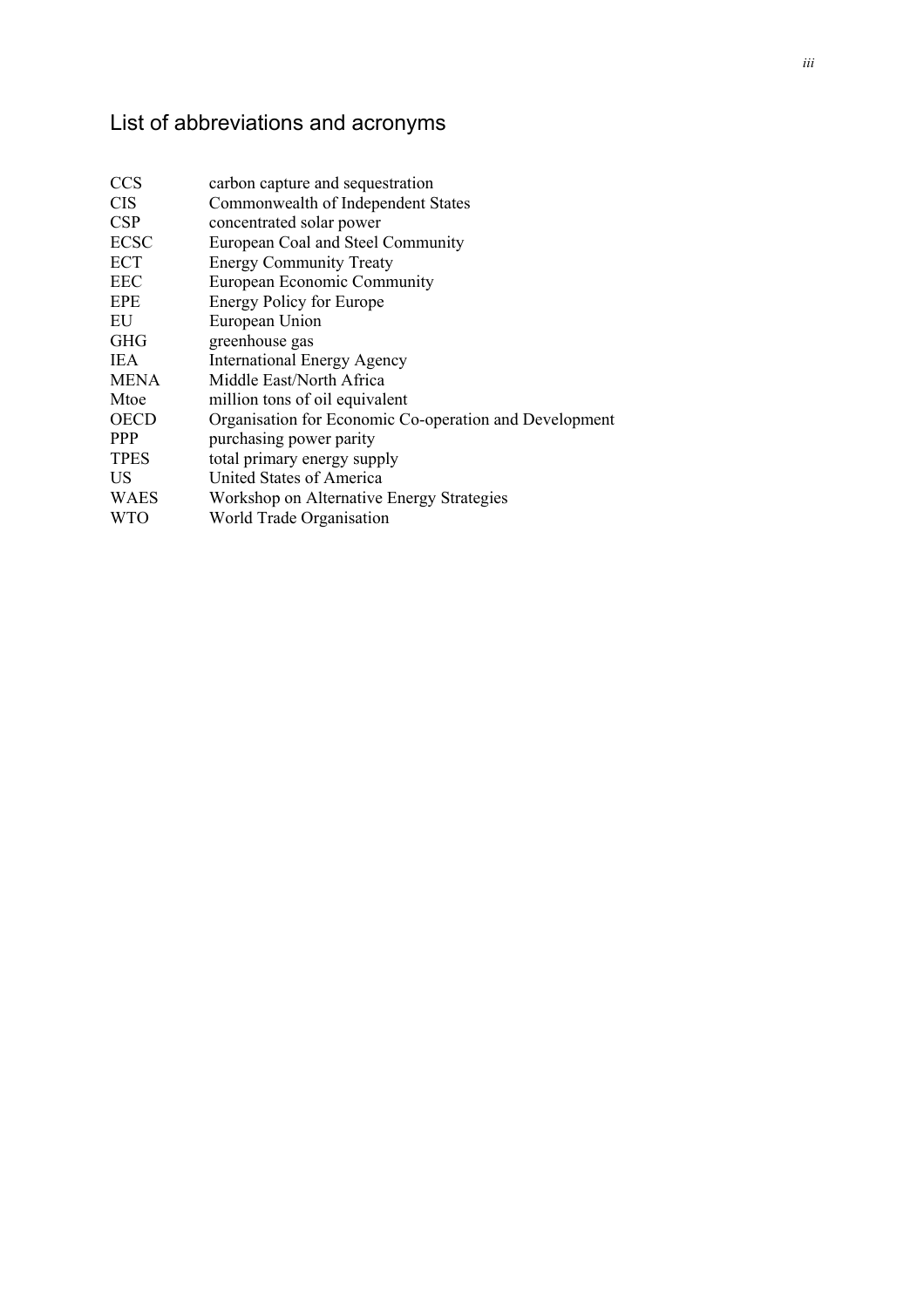#### Executive Summary

Energy policy is rich in emotion and diverse political and economic interests. Thus the journey towards establishing and implementing an integrated European energy policy has been and still is a cumbersome one, full of stories of failures and successes. This paper seeks to explore some of the conditions under which energy policy could be formulated in and by the EU over the next 40 years or so.

The development of energy policy at the EU level is addressed from a wider historical perspective, taking into account a number factors that influence both the EU project and its energy supply security. These factors include the EU's international orientation and cooperation; the EU 'economic community of law' paradigm; the EU's (failing?) external leadership role; the impact of the fall of the Berlin Wall; and Europe's talents for creativity and improvisation. These factors are discussed in somewhat greater depth in the context of the formulation of an all-EU energy policy.

The global energy policy environment is briefly discussed, indicating that energy resources for the world are less at stake than access to them. On this basis, a closer look is taken at the theoretical and practical aspects of using scenarios as a tool for energy policy-making. A few examples are presented, and it is argued that scenarios should basically be addressed on the basis of storylines. Storylines do require a set of specific parameters, and in this case the choice was made to use the various roles played by stakeholders for intervening in markets and in the world order. This choice is argued on the basis of the global interrelations that are currently influencing resource policies in general and energy in particular. Market efficiency, climate change, poverty issues, geopolitics and global coordination mechanisms are considered, leading to the two policy dimensions of 'nationalism' versus 'globalism' and 'heavy' versus 'light' government as the axes for the scenarios and storylines.

This paper develops four storylines that are conceivable and inherently consistent. They are labelled with names that refer not only to their content, but also to the political and societal climate prevailing in the region. The first, '*l'Europe des Patries'*, applies to a region where nation states are still the determinant factors. The second, 'Fortress Europe', is primarily inward-looking, with a strong drive towards inter-European cooperation and relations. 'Confident Europe' is an active participant in the global international system and practices what it preaches. And lastly, in 'Competitive Europe', market forces effectively deliver and are globally accepted.

The main conclusions to be drawn are that the issue for the EU is not energy resources per se, but rather access to them, and that current ambitions at the EU level on climate change adaptation and related energy issues are not likely to be matched by long-term performance in the region. More specifically, in the futures depicted by the four scenarios, the historical downward trend in energy intensity continues in all four storylines; the share of oil in the TPES deceases in all the storylines as well, and even ends up at roughly the same level in all four; coal remains important in the energy mix, largely for electricity generation; gas seems to be the most stable energy source in 2050, no matter what is happening in the world at large; and no physical supply constraints are anticipated. Nuclear energy seems to experience a revival in all the storylines, but with regard to renewable energy sources, there are some notable variations among them.

Finally, the new Energy Policy for Europe (EPE) presented in early 2007 is assessed from a historical perspective, in the light of the EU's 50-year energy policy quest, and is further analysed in relation to the four 2050 storylines. It is concluded that elements of all four scenarios are found in the EPE, but that the general tendency seems to be moving in the direction of more government intervention in markets instead of less. Meanwhile, for global climate issues the EU seems to be building its policy more on multilateralism and globalism, whereas when seeking energy supply security, nationalism and bilateral or regional approaches seem to prevail. The development of such policies however touches on the core competences of the national state. Developing such policies at EU level represents a huge challenge. The new energy policy is judged to be an intelligent first step towards balancing the triangle of energy policy objectives – the environment, competitiveness and supply security – that is usually framed as the Kyoto-Lisbon-Moscow triangle.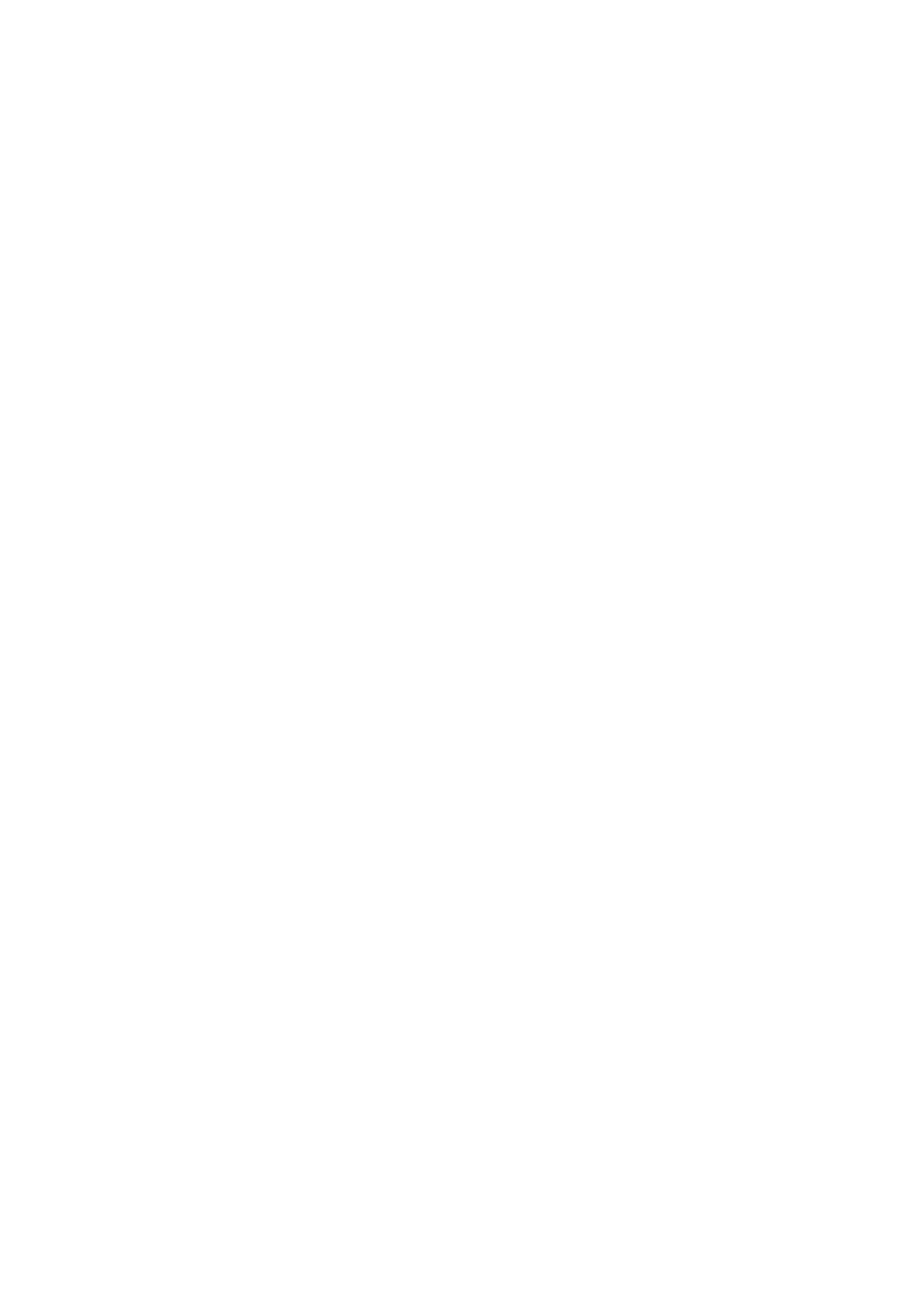# 1

ł

#### Introduction

Europe, the European Union and energy policy have a common history and foundations. The 20th century political and military conflicts in Europe had largely energy-related backgrounds. The 1952 European Coal and Steel Community (ECSC) Treaty made coal (and steel) a shared project in Western Europe, creating a community of mutual interest instead of a community of conflict. This energy-based concept was later followed by the 1957 Treaty of Rome establishing the European Economic Community (EEC), together with a further specific and wide-ranging treaty – the Euratom Treaty – dealing with what was commonly perceived as the future of energy: uranium. Efforts to define further cooperative and integrated approaches for the energy sector as a whole, however, failed in the early 1960s.

The events of 1989 triggered the process of integrating Eastern European countries into the EU project, and once again, energy was at the forefront of this process. The proposal for an East-West European Energy Charter, promoting development, investment and trade in energy and energy products, was based on the same political idea of supporting peace through energy that created the ECSC in 1952. However, as energy policy is full of emotion and diverse political and economic interests, the journey towards establishing and implementing an integrated European energy policy has been and still is a cumbersome one, full of stories of failures and successes.

Around the turn of the century, it became increasingly clear that energy and energy policy have become an essential part of the globalising world economy and of the climate change issue. With the growing awareness that EU energy import dependency will increase as well, it also became evident that an 'EU-only' approach to energy will be ever less effective. Energy policy is therefore turning more and more into energy politics, with geopolitical issues high on the policy agenda.

Energy issues are also long-term issues, where time horizons easily run up to 10 or 20 years and more. Thinking about the future therefore means thinking about energy in the period up to 2050 or so. This is what this paper attempts to do, by exploring the future of EU energy policy through different storylines and scenarios. One of the reasons for undertaking this exercise, apart from its relevance for Europe's energy future, was the inspiration offered by a number of recent books and articles. These include, most notably, books by Geert Mak<sup>1</sup> and Karl Schlögel<sup>2</sup> on the history of Europe and the remarkable recent developments in the region, and an article by Sir Stephen Wall, a former adviser to Tony Blair.<sup>3</sup> These publications share a vision of striking similarity, namely, that of a region with a history as rich as it is dramatic, with major challenges and great opportunities. However, Europe will only reap its blessings if it succeeds in using its capacities to seize its chances as well as to overcome its drawbacks. The scenarios presented here might provide insight into possible challenges ahead and conceivable solutions.

This paper also draws on the process employed by the World Energy Council in 2005-2007 for its study on 2050 policy scenarios, published in 2007<sup>4</sup>. This process was a bottom-up one, based on

http://www.ft.com/cms/s/d3e156d2-d703-11db-b9d7-000b5df10621.html.

<sup>&</sup>lt;sup>1</sup> Geert Mak's impressive book *In Europe* provides a broad overview of 20th century developments in Europe and their ongoing impacts. Mak, Geert, *In Europe: Travels Through the Twentieth Century*. London: Harvill-Secker, 2007.

<sup>2</sup> Schlögel, Karl, *Marjampole oder Europas Wiederkehr aus dem Geist der Städte.* Munich: Carl Hanser Verlag, 2005.

<sup>3</sup> Wall, Sir Steven, "Vision and leadership are lacking today", *Financial Times*, 20 March 2007,

<sup>&</sup>lt;sup>4</sup> To be downloaded via http://www.worldenergy.org/documents/scenarios\_study\_online.pdf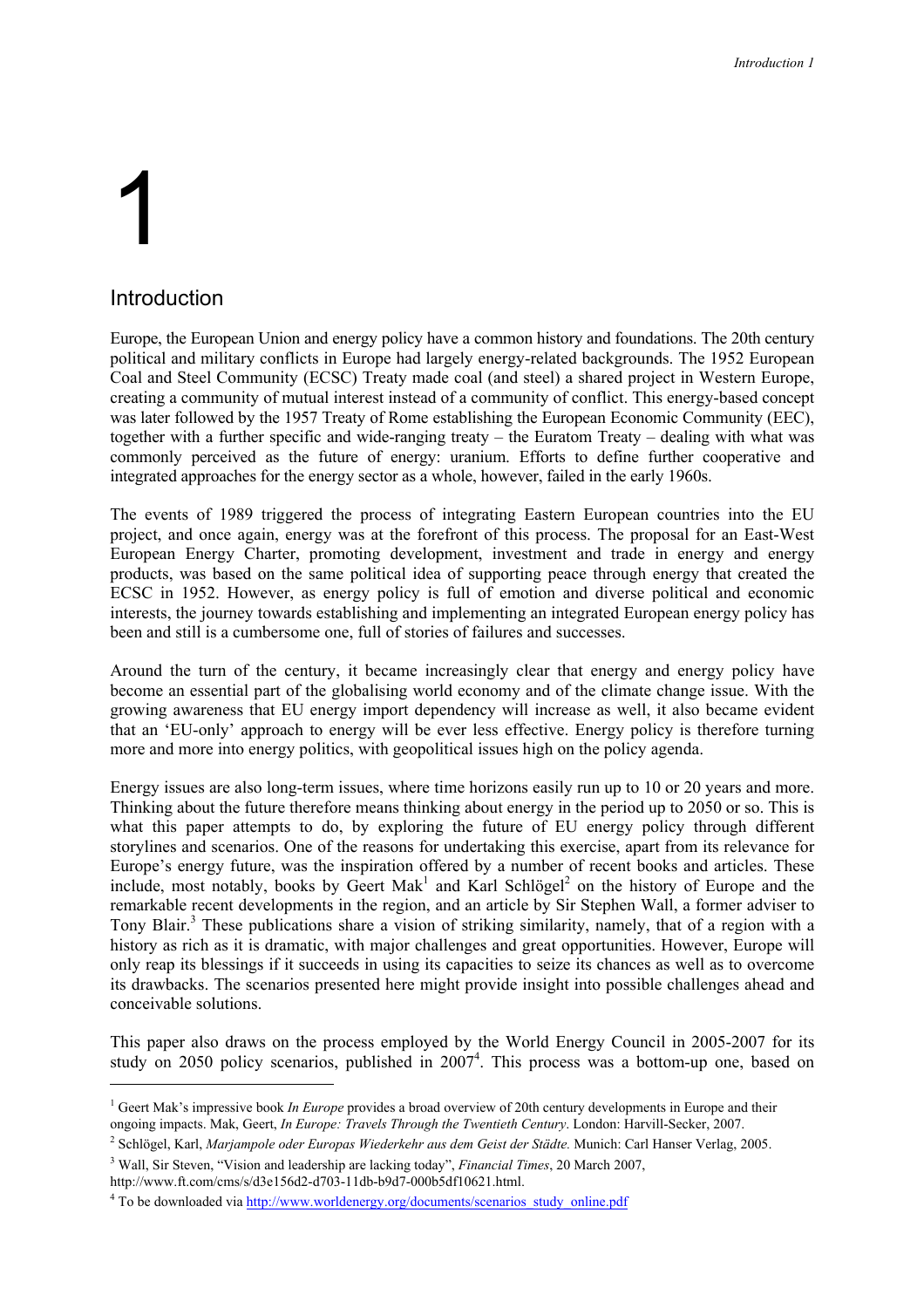ł

regional inputs, and the authors of this paper were heavily involved in it. The quantitative elements were provided by Enerdata,<sup>5</sup> and we are very grateful for being able to use them in this paper as well. Here it should be stressed that the figures used in this exercise should mainly be considered as illustrations of trends, which can assist in making comparisons between storylines. It should be clear by now that truly reliable figures over a period of several decades to come do not exist.

Before moving on to the discussion of energy futures, Chapter 2 will explore more general notions about the exciting and challenging developments in the EU, including its more recent Eastern adventures, and consider these from an energy policy perspective. This will be followed in Chapter 3 by a brief discussion of the EU energy policy environment in more global terms. Chapter 4 addresses issues of energy scenario-building, including the authors' reflections on the methodology used and the choices made regarding the axes for the four storylines developed in this paper. The storylines themselves and their quantitative illustrations are presented in Chapter 5. Chapter 6 then takes a somewhat closer look at the history of EU energy policy-making and the resulting 2007 EU energy package. This latest policy package will also be assessed in relation to the storylines developed here.

 $<sup>5</sup>$  http://www.enerdata.fr; we are stressing however that the responsibility for the figures used is entirely the author's.</sup>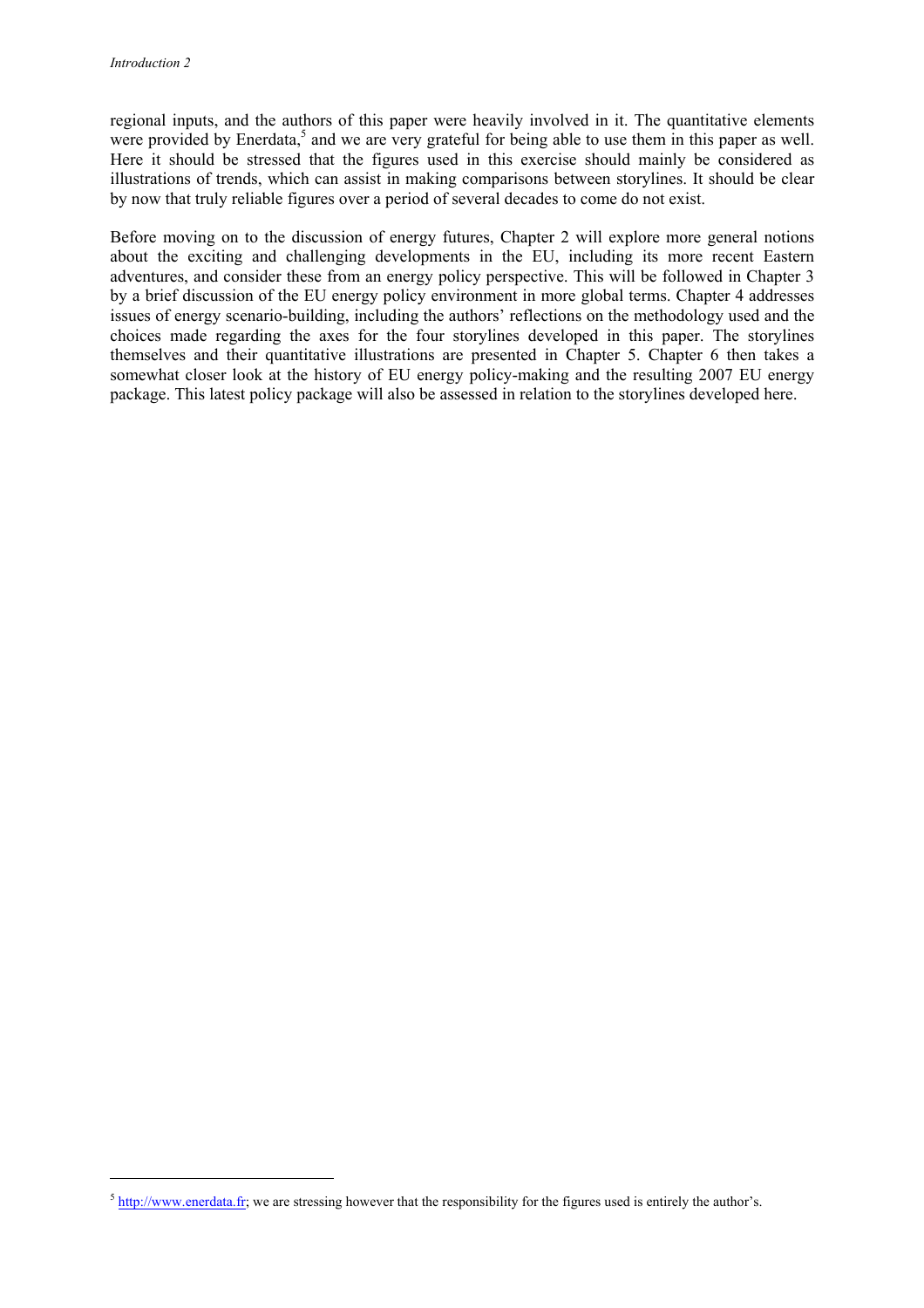### 2

#### Europe, the EU and some energy-related factors

When thinking about Europe, the EU concept, and its impacts on policy making, including energy policy, a number of significant factors emerge. These factors are also relevant for describing and understanding storylines for energy futures. In the context of this paper we will try to highlight some of the factors that we consider to be most relevant, interesting or important. It is not our intent to develop coherent views or models, as the literature about the European adventures in the post-World War II era is rich and also demanding. Instead, we briefly address some of these factors below, modestly adding our views.

Basically, viewed from a historic perspective, both European culture and politics have been dominated by an inclination towards **international orientation and cooperation**. <sup>6</sup> This may have been more visible on the continent than in Britain, as was illustrated by Jean Monnet (one of the founders of the European Union) when he said that, in not joining the original European Community in 1957, Britain had paid "the price of victory": the illusion that it could maintain what it had without change. Change in politics and in international cooperation is inevitable. The whole EU project as it stands today could be seen as a huge political and economic success. It should be recognised that, uniquely in the history of international organisations, the member governments empowered the EC's institutions – the Commission, Parliament and Court of Justice – to stand apart from the structures and constraints of national governments and, in clearly defined ways, to have authority over those governments. Nevertheless, the balance that has been achieved is not a very stable one, as new issues are constantly emerging: issues that would require 'yes' or 'no' European answers and solutions, raising difficult questions about the balance between the EU institutions and the national ones. Within the EU, different answers are given.

When Britain joined in 1973, it saw in the founding Treaty of Rome the limits of the sovereignty the country was willing to share. Most EU partners saw it differently, believing that the "ever closer union of the peoples of Europe" promised a dynamic enterprise whose destiny was some form of economic and political union. It was not thought necessary to define it too clearly: whether it was a wall or a cathedral, it was, as former French president François Mitterrand used to say, still essentially the same construction. The history of the EU is in part the story of the tension between those two views: wall or cathedral. When Helmut Kohl, chancellor of Germany, spoke in the 1980s of a United States of Europe, Margaret Thatcher thought he was talking dangerous twaddle. She asked about the single market, or open economies, indicating that Europe's citizens would judge the EC's success by results. But Mr. Kohl rightly stressed as well the need to search for a lasting political vision, fearing that later generations of political leaders in Europe would not understand the dangers of nationalism and protectionism. The political union of which Mr. Kohl dreamed has not happened. The economic and monetary union has not marked a step change to a new, integrated political relationship. On the contrary, the supranational institutions, especially the Commission, have to fight for their place in the hierarchy as the requirement for consensus among 27 member governments determines whether effective action can be taken on energy policy, climate change and foreign policy. When energy and climate change are among the main ingredients of domestic and foreign policy, the danger is that consensus will mean the policy of the lowest common denominator. And it is precisely these issues that demand strong EU action and leadership, in the wider EU interest as well as in the sense of providing international leadership.

<sup>6</sup> Wall, Sir Steven, 2007, op. cit.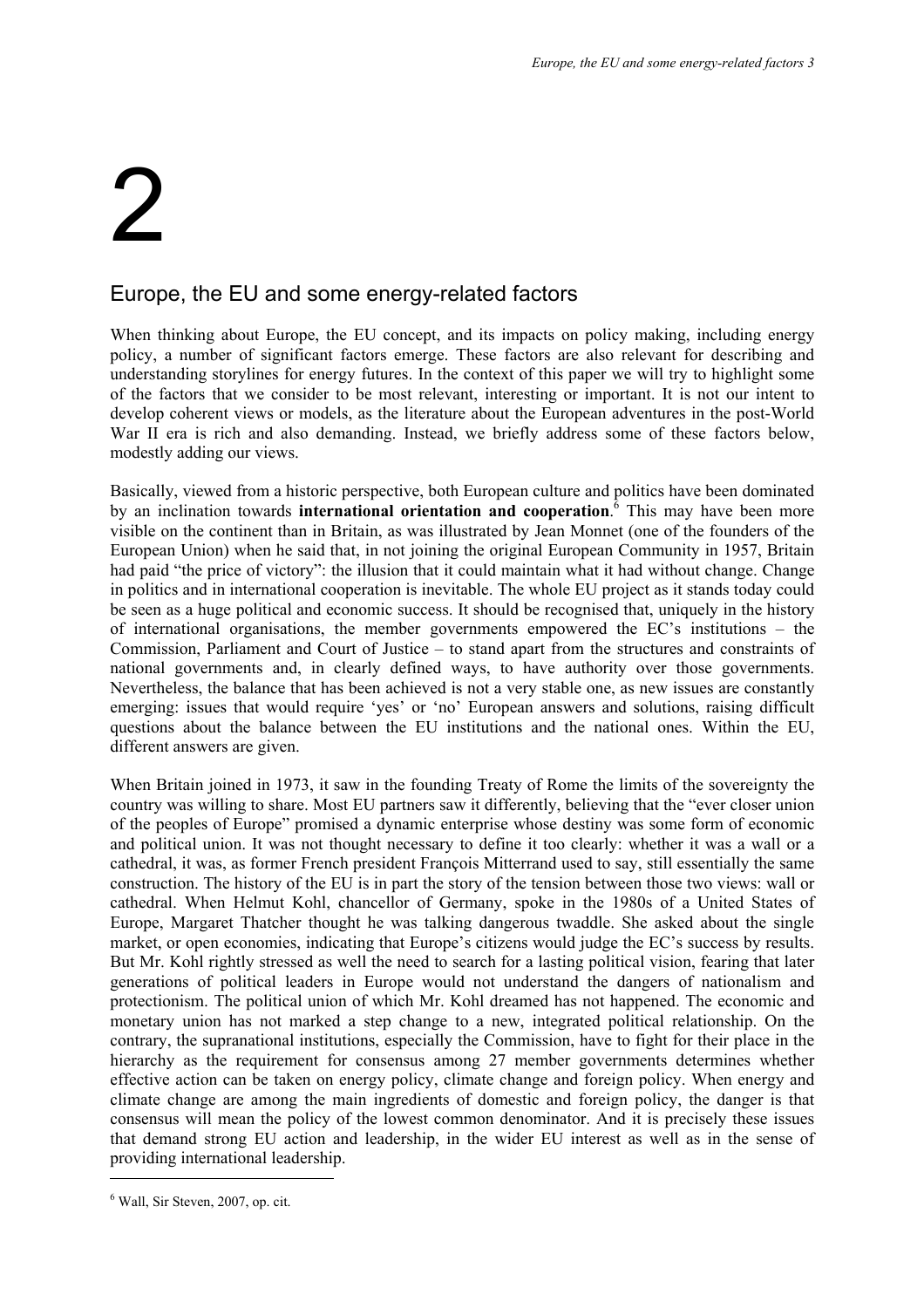One might also say that the EU in many senses represents an **economic community of law**.<sup>7</sup> This is an important factor, since it has also in some way dictated the focus of the business community, not only in a juridical sense but also physically as well as industrially. The EU has been an astonishing success, creating prosperity and peace across a continent devastated by the two most destructive wars in human history and then divided by an iron curtain. Today, the EU has 27 members, with a combined population of 493 million that generates 30% of world gross product at market prices. Each member chose to absorb not only the EU's values, but its body of laws, the celebrated *acquis communautaire*, recently estimated at 170,000 pages of legislation. The great achievement of the EU is to establish the cooperative 'service state' as the norm across the continent. Such a state sees its purpose as serving its citizens, not dominating them, and as cooperating with other states, not dictating to them. The genius of the founders was to realise that a law-governed market economy was the means to this end. It would pursue this goal by binding the discretionary interventions of each, thereby creating predictability and stability for all. These were liberal ideas that drew heavily on the ideas of postwar German thinkers and policy-makers, such as Ludwig Erhard. The EU's great successes have been the customs union, the competition policy, the single market, the abolition of exchange controls and the creation of a single currency adopted in a wide group of EU members and managed by an independent central bank. The market economy and representative democracy were the only possible bases for Europe's voluntary unification.

The process of further economic policy-making, while much needed, is facing growing challenges, such as job creation, modernising welfare states, and continuing market liberalisation. Although many of its targets and goals are not (yet) being met, the Lisbon Agenda formulated a vision and a strategy, thereby indicating a direction for EU policies. This whole philosophy is very relevant to the energy question, regarding such matters as external markets and the internal energy market (particularly the Energy Community Treaty<sup>8</sup> process and the 34-country energy market emerging as a result), as well as its goals and objectives. It also relates strongly to the issues of climate change and enhancing supply security, both from domestic sources and from abroad. The broad notion of an economic community of law cannot be underestimated in meeting all these challenges. This community of law concept is also important in highlighting that the EU is basically a structure for cooperation and competition among states embedded in a shared institutional framework, creating a zone of stability and cooperation, a zone of freedom and the rule of law, a living example of the proposition that the interests of states lie in cooperation, not in conflict.

Is there a need or a role for **external European leadership**? While former US secretary of state Henry Kissinger raised the question of who to call when he wanted to speak to 'Europe', it should be noted that in the absence of an answer, US leaders have always been more than happy to play divide and rule where it suits them. The same applies to our big Eastern neighbour, especially when energy supply issues are at stake. But if there is one issue that demonstrates the effectiveness of external EU leadership so far, it is the climate issue. In order to maintain strong policies of efficiently curbing carbon emissions, Europe will have to accommodate the world at large, especially China and India. This means that Europe and North America will inevitably have to significantly reduce their carbon emissions. But also in wider issues of the global economy, such as international trade and the broader energy question, strong EU external representation is a vital interest for the EU.

In general terms, the EU has demonstrated that it is not a 'hard' power, but that it can be a 'soft' one. Through soft measures it is effectively able to promote development at large. It could willingly and enthusiastically open its markets to developing countries and provide generous aid to those poor countries that show a capacity to use it well. In view of Europe's own interests and its global responsibilities, member states cannot afford to play the card of national interest. What is needed is a united Europe, underlining and restoring its faith in, and commitment to, the EU's unique institutional

<sup>7</sup> Wolf, Martin, "Why liberalism is the right future for a declining Europe", *Financial Times*, 13 March 2007, http://www.ft.com/cms/s/8d98fe10-d176-11db-b921-000b5df10621.html.

<sup>&</sup>lt;sup>8</sup> The Energy Community Treaty has been signed by the EU-27 member states together with Croatia, Serbia, Bosnia, Montenegro, Macedonia, Albania and Kosovo. Ukraine, Norway and Moldavia are observers and have applied for membership as well. ECT membership is based on the full *acquis communautaire* for energy.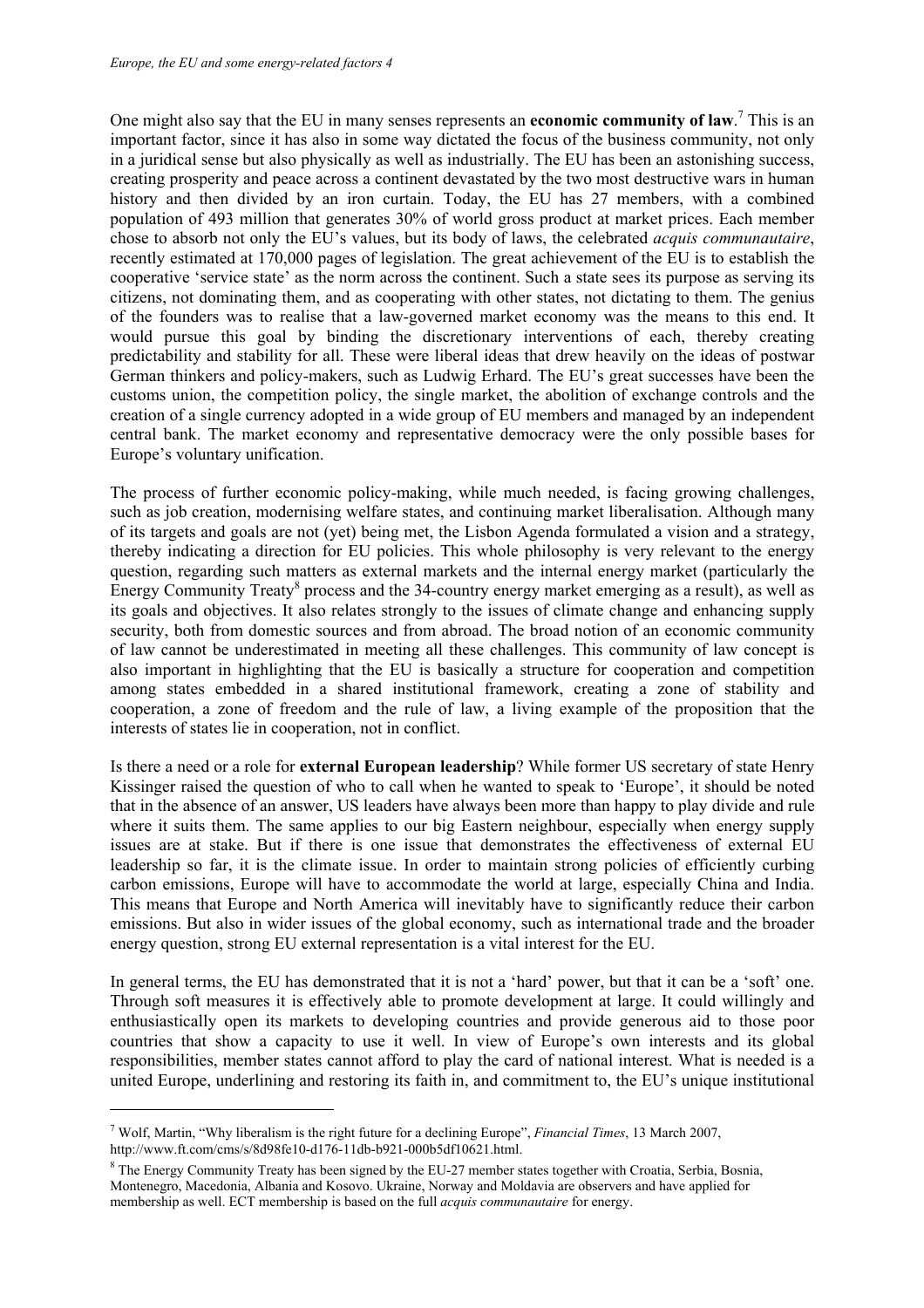structure. And finally, Europe must embrace the future. Nothing short of a catastrophe will stop China, India and the rest from developing. Europeans must adapt – but if they do so, they will enjoy a host of exciting opportunities in a bigger world.

The **fall of the Berlin wall**<sup>9</sup> was a manifestation of fundamental changes in the main parameters of the region during the 1990s. To date, developments show that the region is still fully engaged in the search for new forms of cohesion and partnership under the new circumstances. This transition process also has significant impacts on the energy field and especially on the region's East-West relations. Eastern societies and economies have faced difficulties in making these transitions, especially because their pace is putting heavy pressure on economic and societal structures. But the EU-15 also had difficulties in this process. It is not only a question of adaptation to the internal EU machinery; sometimes it is also a confrontation of cultural, institutional and political approaches and manners. With regard to energy, this is especially relevant in the EU's relations with its big Eastern neighbour – a neighbour that itself is recovering from the internal institutional and sociocultural revolution after the collapse of the Soviet Union in 1991.

At the same time, however, the disappearance of the Iron Curtain has also led to unexpected, challenging, but also promising new flows: flows of information and contact between people, flows of ideas, experiences and approaches, flows of goods and products creating new transport routes with new disciplines, new opportunities and hence new prosperities. New trading hubs and therefore meeting places are popping up, creating new and dense networks for people and activities. Karl Schlögel's book *Marjampole*"<sup>10</sup> provides a number of interesting examples, some of which are briefly summarised in Box 1. Essentially, Schlögel describes a new Europe as a space of communication, of traffic and transport, of East-West migration. It is a space full of connections and interconnections, where new generations are emerging, building on historic and cultural values, on the experiences of conflicts and war from the 19th and 20th century whose traces are still evident today.<sup>11</sup> It is a Europe still in transition that will no doubt develop further, full of risks and opportunities, where new generations will take responsibility for further developing the necessary institutional and socioeconomic structures that will continue to bring peace and prosperity. A Europe that will need to issue and implement effective policies for securing reliable and affordable energy supplies in line with its global commitments, adapting to climate change and hence contributing to a sustainable energy system for future generations.

**Creativity** is plentiful in Europe, especially when it comes to **improvisation**. Europe used to be the centre of the modern intellectual world. Now that centre is the US. The reason is the dominance of the major US universities. Industries and private donations are playing an unprecedented role in the academic world, and have created an intellectual climate that is delivering a constant flow of Nobel Prize winners. But it is also useful to take a closer look at government policies and the institutional environment in general, and beyond that, to focus more specifically on energy. In general, as seen from the EU perspective, US policy-setting is rather clear. There is the federal level with its federal laws and lawmakers in Congress, and a large federal executive organisation with numerous agencies, including federal regulators. Federal jurisdiction in energy, however, is scattered, focussing largely on interstate matters, such as interstate electricity and gas transmission, and therefore much more focussed on wholesale than on retail functions. At the state level there is a similar pattern, with state law and lawmakers, and state executive bodies, including state regulators covering various utility functions. Jurisdiction is mainly focussed on retail markets. More generally, though, it should be noted that despite many efforts since the early 1970s, a comprehensive federal energy policy still does not exist, leaving plenty of room for interventions and approaches at state levels.

<sup>&</sup>lt;sup>9</sup> Schlögel, Karl, 2005, op. cit.

 $10$  Ibid.

 $11$  Mak, Geert, 2007, op. cit.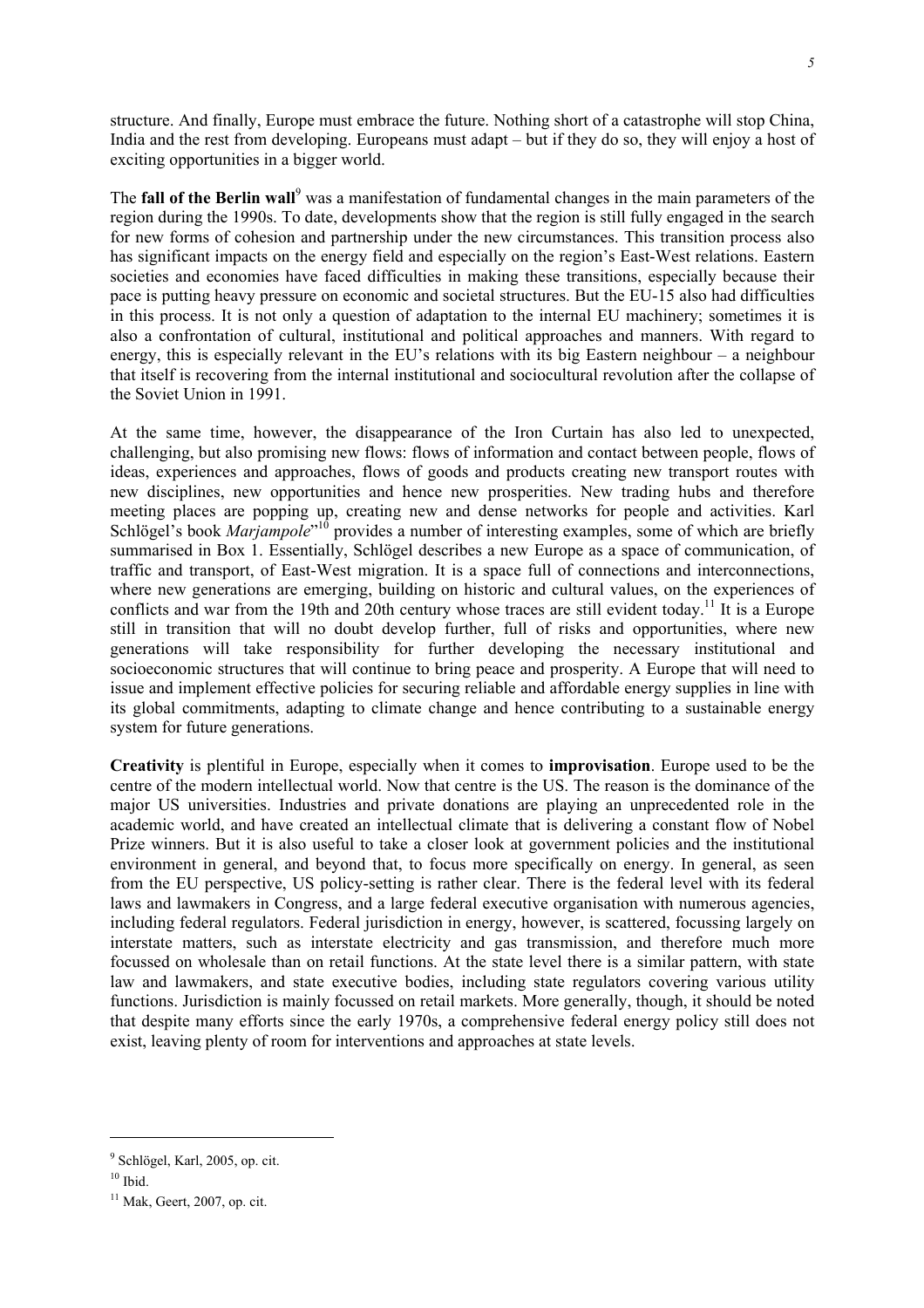#### Box 1 – **Marjampole**

In his 2005 book *Marjampole* Karl Schlögel describes a number of cases and developments as examples of the new Europe emerging on the continent. Three brief excerpts are presented here:

#### • *Marjampole*

Who knows Marjampole? A provincial city of 50,000 inhabitants near the Lithuanian/Polish border, near the crossroads of railways and automobiles, where Helsinki and St. Petersburg, Tallinn and Riga, Warsaw, Lodz, Prague and Budapest, Berlin and the rest of Western Europe, but also Minsk, Moscow and Kiev, all find their connections. The Marjampole story is about the automobile: the city lives from it. Marjampole has the largest auto bazaar in the whole of Eastern Europe. The entire city is packed with businesses related to the automobile, ranging from all sorts of parts, accessories, services, insurance and so on. When the weekend arrives, thousands of cars of all makes, types, brands and sizes change hands. But trade is impossible without people. And people mean contacts and contacts mean exchanges of information, knowledge, and experiences. It's not simply the law of supply and demand, loaded with direct cash payments, mostly in US dollars. Marjampole is more; it is a true roundabout of ideas, a meeting place for different peoples, cultures, habits and civilisations. The most fascinating aspect, however, is that it is a roundabout of younger generations. Their mission is not one of interactions within all these civilisations, but the impact adds to the wider European melting pot. The melting pot that has always influenced European culture and history. And that process has not ended yet. Marjampole therefore plays its role in inventing and re-inventing old and new trade routes. Trade routes with physical contacts, physical exchanges, going beyond the digital information sharing that the new human web with its worldwide connotation is creating.

#### • *Czernowitz.*

Marjampole, a city belonging to the EU, albeit in one of its more remote parts. Czernowitz, a city just beyond EU borders, near Romania, near Ukraine and near Moldova, lying in a three-country triangle. A city that over time has changed names from its Romanian Cernauti to its Russian Tchernowzy or Tchernopol and today is known as Czernowitz. A city full of cultural history with a magical appeal, near the northern edges of the Carpathians, surrounded by hilly prairies and beech woods. A city where the old Viennese elites from the times of the Austro-Hungarian Empire once interacted with the Bukovina Germans and with the large Jewish community. A birthplace for a rather unique, multilingual yet sunken culture. A "sunken city, a sunken world," in the words of 20th-century Czernowitz-born German writer Rose Ausländer. Today, however, the opening of the Iron Curtain has brought new life, new dimensions and new opportunities, giving new incentive to a community that preserves its multiculturalism. The city is still able to convert non-Czernowitzians to Czernowitz Tolerance. On the edges of the city, a new bazaar has emerged and is further developing. A bazaar where tens of thousands of visitors, buyers and sellers, meet every day, buying and selling huge amounts of consumer goods: CDs, perfumes, food products, clothes, linens, electrical appliances, building materials, Italian shoes and Moldavian fruit. Everything is very well organised in an open-air setting. Due to its threenation-triangle setting, new trade axes are developing and maturing. Trade axes between Lodz and Istanbul, Odessa and Prague, Kiev and Budapest. Czernowitz, a sunken magical city, is returning as a crossroads for new North-South and East-West trade flows.

#### • *New transport corridors.*

Marjampole and Czernowitz, two examples of the many new hubs in the wider European continent between the East Sea and the Black Sea. Where goods and people are creating new traffic flows with new human interactions, building new social structures and creating and strengthening a new dimension of European civilisation. But it's not only the trading places that are bringing a new life to Europe. Movements of people, of skilled labor, of students and of backpacked younger generations are equally relevant. Airlines, railroads, but probably more so the buses of *Eurolines* with their interesting timetables of almost daily connections between Paris and Lodz, Berlin and Bucharest, Minsk and Amsterdam, Naples and Krakow, to name just a few. It is this free movement of people that is further building new human networks in a multi-ethnic and multi-linguistic setting. And although the internet data and information exchange boom is undeniable, these physical movements of human beings are a very important indicator of Europe's comeback after a 20th-century period of terrible military conflicts and violence that brought geographical divisions and walled societies and civilizations.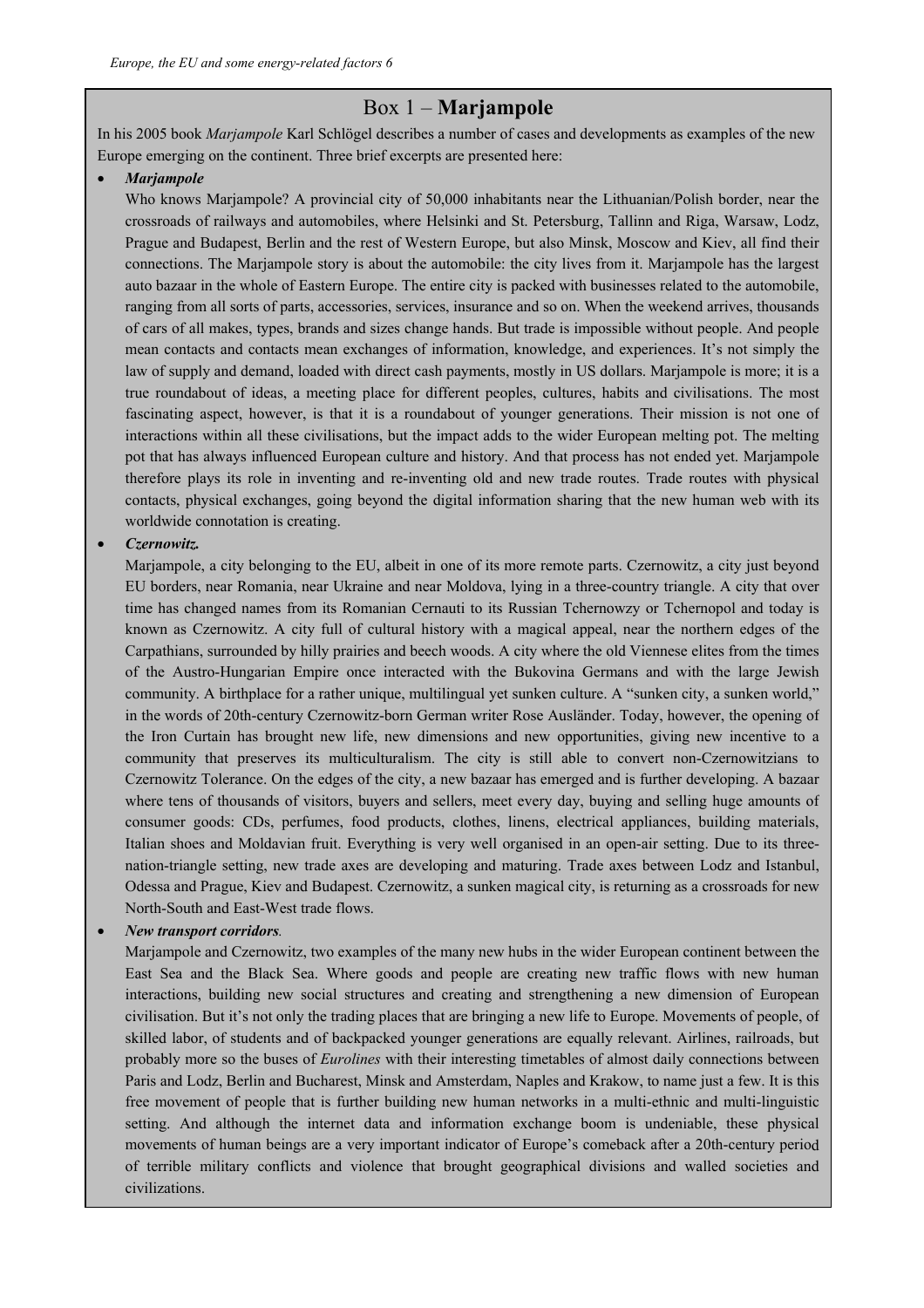European creativity in governance issues is also a factor that Jeremy Rifkin explores when comparing American and European dreams.<sup>12</sup> With regard to the debate about the 'cathedral' versus the 'wall', or whether the EU should head in the direction of a federal structure or stick to the *l'Europe des Patries* concept, Rifkin points to the third route that is actually being pursued. To an ever growing extent, the EU is developing an orchestral role. It is a platform where networks are meeting and being formed, where stakeholders from all sorts of backgrounds and with all sorts of interests are discussing and coordinating views, ideas and proposals. The European Commission acts as the main facilitator, basing its policy and legislative proposals on the outcomes of these platforms. This lends a degree of legitimacy to the plans it presents to the political bodies in the European Parliament and Council of Ministers. By using these approaches, a kind of network-based governance structure is evolving in a very creative way. This process was recently further analysed by Adriaan Schout and Andrew Jordan,<sup>13</sup> who argue that all policy systems are struggling to respond to challenging policy problems such as international terrorism and unsustainable development. This is happening even more so in the EU, with its fluidity, deeply sectoral structures and weak political leadership. As the traditional mode of coordinating – essentially issuing regulation – no longer commands sufficient political support, the EU has turned to what is increasingly termed soft or 'new' modes of governance, which rely upon different actors working together in relatively non-hierarchical networks. New modes of governance are in vogue because they appear to provide the EU with a new way to add value to national-level activities without the slow process of agreeing new legislation or the cost associated with building new administrative capacities in Brussels. Schout and Jordan analyse how this model is working in environmental policy-making in particular.

When the observations made so far are related to the more specific context of EU energy policy, its formulation, its history and its results, a number of points could be made. In this context it is also interesting to quote former US Supreme Court Justice Louis Brandeis, who noted in 1932: "The states are the laboratories for democracy and innovation. It is one of the happy accidents of the federal system that a single courageous state may, if its citizens choose, serve as a laboratory, and try novel social and economic experiments without risk to the rest of the country." Examples in the US context are plentiful. For instance, in the electricity sector, they are found in California, Texas, Maine, Oregon and other states, all with differing degrees of success.<sup>14</sup> Looking at Europe's network-based governance structures, this approach can also be seen in energy policy-making. The EC is using not only extensive consultation processes with numerous stakeholders, but has also set up specific forums for discussing the wider implementation of the internal gas and electricity markets and for renewable and fossil energy policies.<sup>15</sup>

The EU record in comprehensive and integrated energy policy-making is diverse, however, and it makes sense in this context to have a closer look. The EU did succeed in creating a comprehensive EU-wide legal framework for its internal energy market. Policy creativity and improvisation were instrumental in accommodating the many political national differences and allowing the national capitals to explore Justice Brandeis' observation. This all happened in a remarkably tight time frame of less than 10 years. Similar developments can be observed in energy sector approaches, with more or less successful policies in renewable energy and energy research. In the environmental policy setting, the climate change policy is worth highlighting. Emission trading has really landed in the EU-27, finding the right balance between regulation and market forces in a non-dogmatic and pragmatic

<sup>&</sup>lt;sup>12</sup> Rifkin, Jeremy, *The European Dream: How Europe's Vision of the Future Is Quietly Eclipsing the American Dream.* New York: Tarcher, 2004.

<sup>13</sup> Jordan, Andrew and Adriaan Schout, *The Coordination of the European Union: Exploring the Possibilities for Networked Governance*. Oxford: Oxford University Press, 2006.

<sup>&</sup>lt;sup>14</sup> Success ratios increase when the impact of state restructuring is limited to the single state, as is for instance the case in Texas, with its efficient electricity market and insular electric system. The bad example is California, where restructuring had a very wide impact on other states and led to numerous, still ongoing disputes about federal versus state jurisdiction.

<sup>&</sup>lt;sup>15</sup> The European Electricity Regulatory Forum (the Florence Forum), the European Gas Regulatory Forum of Madrid, the Berlin Forum, officially called Fossil Fuels Forum and the Amsterdam Sustainable Energy Forum.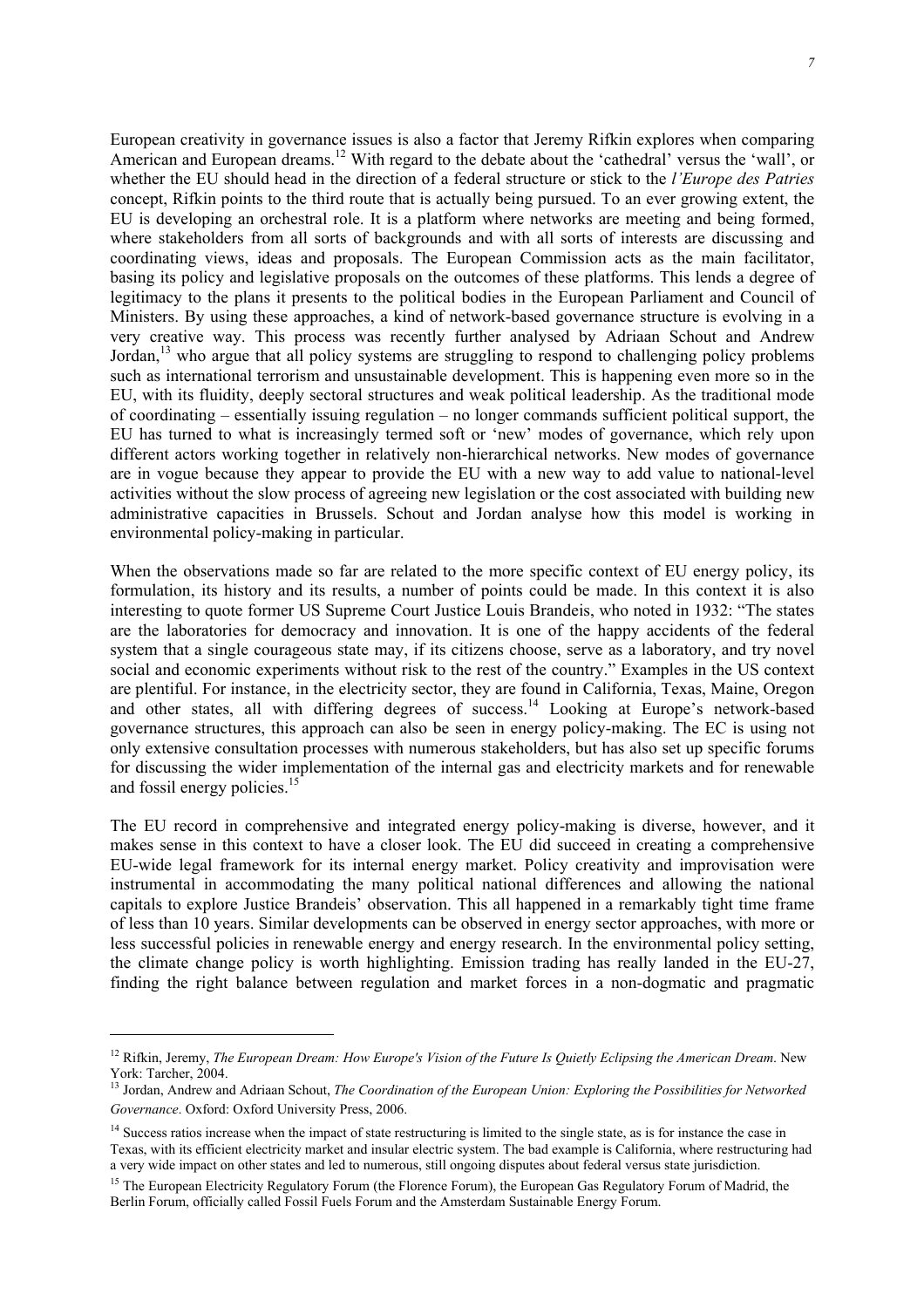ł

manner. Recent proposals and EU-wide political commitments to the 2007 energy package also reflect this flexible and improvising evolution.

The EU energy story is not always a success story, although energy as an issue could be seen as core business for the EU. Since the early 1950s, European policy-makers, politicians and stakeholders in the energy sector have all participated in a quest for a successful EU energy policy.16 The EU project started with energy, with the creation of the Coal and Steel Community in 1952 (under the 1951 Treaty of Paris). When negotiations began on the EEC founding treaty (the Treaty of Rome), due to high expectations about the role of atomic energy and the perception of uranium scarcity, a separate treaty was established for this energy source, the Euratom Treaty. The 1956 Suez crisis placed oil security on the political agenda, but the negotiation and drafting processes for both the EEC and Euratom Treaties were too far advanced to incorporate oil issues. It was therefore decided in 1957 to request the three executive authorities of the three treaties to study the option of an integrated approach for an energy policy. This study was finished in 1962 and recommended a true *politique énergétique communautaire*, one coherent European energy policy. By that time, however, national interests among the six member states had already diverged too greatly, making the study 'dead on arrival' in political terms. When the three executives merged in 1967 into a single body, the European Commission, new momentum was created, but once again, national capitals were not interested in the energy issue anymore.

Trials and errors became part of the EU energy policy story.17 The EU completely failed to formulate a policy reaction to the 1973 oil crisis and the resulting Atlantic initiatives to create the International Energy Agency (IEA) in 1974. EU energy policy on the issues that really mattered was therefore absent for some 15 to 20 years. The Brandeis doctrine was able to flourish in many national capitals, and also resulted in their effective coordination within the wider IEA context, bypassing Brussels on many occasions. New momentum created new opportunities with the 1987 Brundtland Report from the World Commission on Environment and Development, leading to EU actions on environmental impacts from energy production and consumption. This resulted in strong EU leadership in the framework of the Kyoto Protocol and the establishment of an EU-wide trading system in carbon emission rights. The drive to complete the internal market and include network-based energy sectors gave further impetus to energy markets. But the early 1990s also saw failures, when the idea of the European Energy Charter was launched to extend East-West energy cooperation. It resulted, much like the IEA story, in a rather absent EU institutional machinery. It was the 2005 and 2006 events related to energy supply security that managed to increase political awareness of energy again, especially the 2006 Russia-Ukraine gas incident. These events presented an almost serendipitous opportunity for the EU to set its energy policy records straight, while Al Gore's story on the 'inconvenient truth' about climate change added further political momentum. In early 2007, this process resulted, for the first time in EU history, in a comprehensive, integrated package for EU energy policy, covering the three dimensions of energy policy: supply security, the environment and the market.

The EU with its 27 member states has a volatile record in formulating and executing its role in the global energy market. The EU treaties, although based on bold visions with respect to political and democratic stability through market integration and economic trade and competition, failed to achieve a fully integrated and coherent approach for EU energy policy. Will the EU finally deliver? With its record of internationalism and multilateralism, with its strong economic legal frameworks, with its still ongoing process of transitions since the fall of the Soviet Union, with its poor record of effective external leadership, but with its cultural diversity full of creativity and improvisation, will this Europe succeed in meeting the high expectations? Will we see an integrated EU energy policy, based on a visionary approach and strategy in line with the EU's traditions and record from the early 1950s?

 $16$  For a more comprehensive analysis see van der Linde, Coby and René Lefeber, "Europese integratie vergt een energie(k) beleid",  $SEW(6)$ , 1987.

<sup>&</sup>lt;sup>17</sup> An overview of the Dutch position during the discussions on EU energy policy in the last 30 years or so can be found in the case study on the Netherlands and Brussels in de Jong, Jacques, Weeda, Ed, Westerwoudt, Theo and Aad Correljé, *Dertig Jaar Nederlands Energiebeleid*. CIEP Study. The Hague: Clingendael Institute, 2005.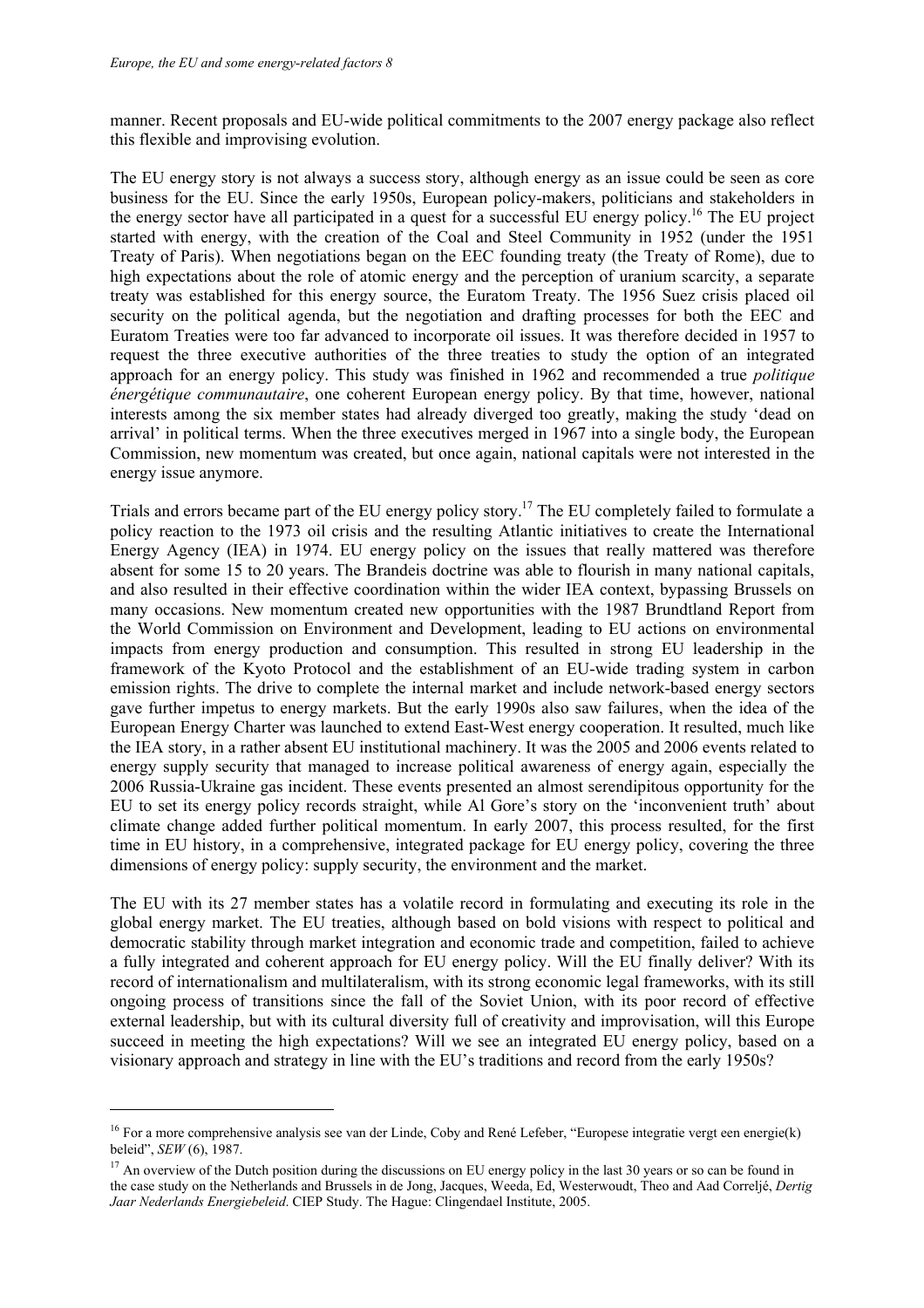And what will the outcome be? Will it be one in line with Mitterrand's 'cathedral', or will it be merely a 'wall'? The recent 2007 initiatives and political commitments point in the direction towards more coherence in energy policy-making, with a greater degree of integration, and with due regard for the three basic energy policy objectives (supply security, the environment and the market). On the basis of these initiatives, what appears to be emerging is not so much a cathedral as a couple of walls. But does the history of building cathedrals not teach us that most of them started with building walls, without a great visionary blueprint on the part of the master architect? The issues of the 2007 energy package and the historic developments that have occurred since 1957 will be discussed in more detail in Chapter 6, after the presentation of the four storylines of conceivable EU energy futures up to 2050. But first, a few brief remarks are needed on the wider global energy setting that will determine the EU's energy future.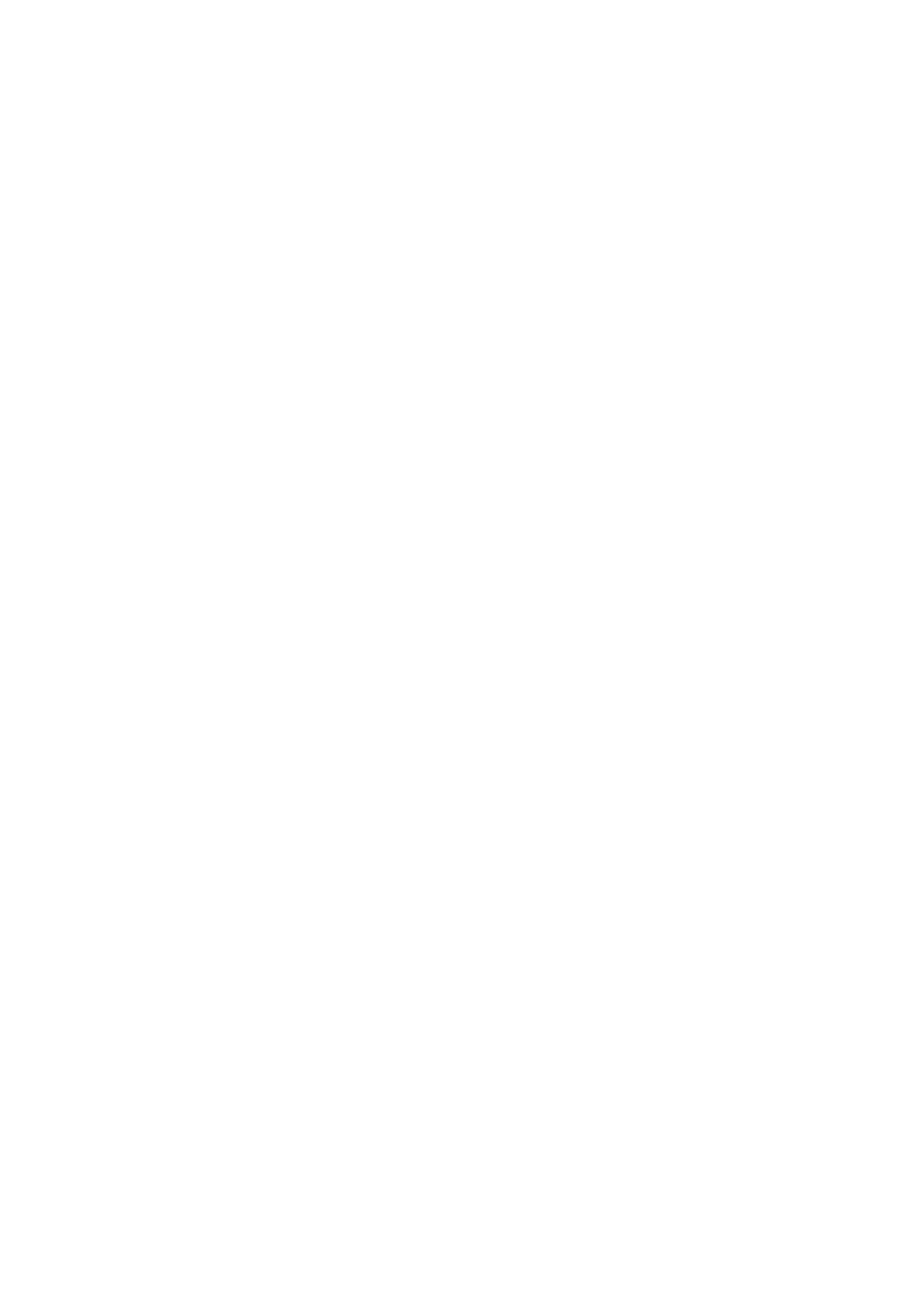# 3

ł

#### The wider EU energy policy environment: The issue is not resources, but access

Meeting EU energy needs is a basic condition for sustaining EU economic growth. Even with energy efficiency increasing and energy intensity declining, EU energy needs are still forecasted to rise quite substantially. EU figures indicate a rise in primary energy demand from some 1,750 Mtoe (million tons of oil equivalent) to almost 1,900 in  $20\overline{3}0$ .<sup>18</sup> Energy balances will continue to be largely based on oil and gas (some 60%), with coal, uranium and renewables covering basically equal shares. The next 25 years will see dramatic changes in EU energy import dependency, particularly for oil and gas. With overall energy import dependency rising from today's 50% to some 65% in 2030, around 90% of the oil and gas demand will need to be covered by imports by then.

These developments reflect the global energy picture as a whole. The world at large<sup>19</sup> faces similar circumstances, with oil and gas covering roughly 60% of worldwide energy growth. These fuel dependencies are increasing public and political awareness about oil and gas resources. Global experts estimate proven oil reserves at some 1,200 billion barrels, an amount that could sustain present production levels for some 40 years. Figures for gas are 180 trillion cubic meters, covering more than 60 years of current-level production. More oil and gas will need to be found, and technology development will continue as well.

Oil and gas resources are increasingly geographically concentrated. For oil this basically means the Middle East/North Africa (MENA) region, where some 60% of world oil reserves are located. In terms of gas, Russia and MENA combined account for around 75% of world resources. Since resources are concentrated in a handful of countries, their national state-owned oil and gas companies control roughly 90% of total reserves. These facts are bringing issues of access to the forefront. Oil and gas flows to world markets, with a small number of vulnerable transport choke points adding to supply security risks, will increasingly be subject to producer government policies. Therefore, the key issue is not resources, but rather access to those resources

Globally, the industrialised world – more specifically, the member countries of the Organisation for Economic Co-operation and Development (OECD) – will face a strong decline in its share of the 'energy pie' from its present 50% to some 40% in 2030. The developing world, with China and India as the main drivers, will see its share growing from today's 40% to almost 50% in 2030. Also observed is a growing role for the Asian oil and gas industry, with strong backing from national governments, and even some direct involvement. In this global context, questions arise over whether the prevailing paradigm of multilateral frameworks and market-driven strategies will survive in the medium to longer terms. A paradigm shift towards more bilateral and state-driven mechanisms may be emerging and gaining further momentum in setting the rules for global oil and gas supply-and-demand relations.

<sup>&</sup>lt;sup>18</sup> European Communities, *European Energy and Transport: Trends to 2030 – Update 2005*. Luxembourg: Office for Official Publications of the European Communities, 2006.

http://ec.europa.eu/dgs/energy\_transport/figures/trends\_2030\_update\_2005/energy\_transport\_trends\_2030\_update\_2005\_en. pdf

<sup>19</sup> International Energy Agency, *World Energy Outlook 2006*. Paris: OECD/IEA, 2006.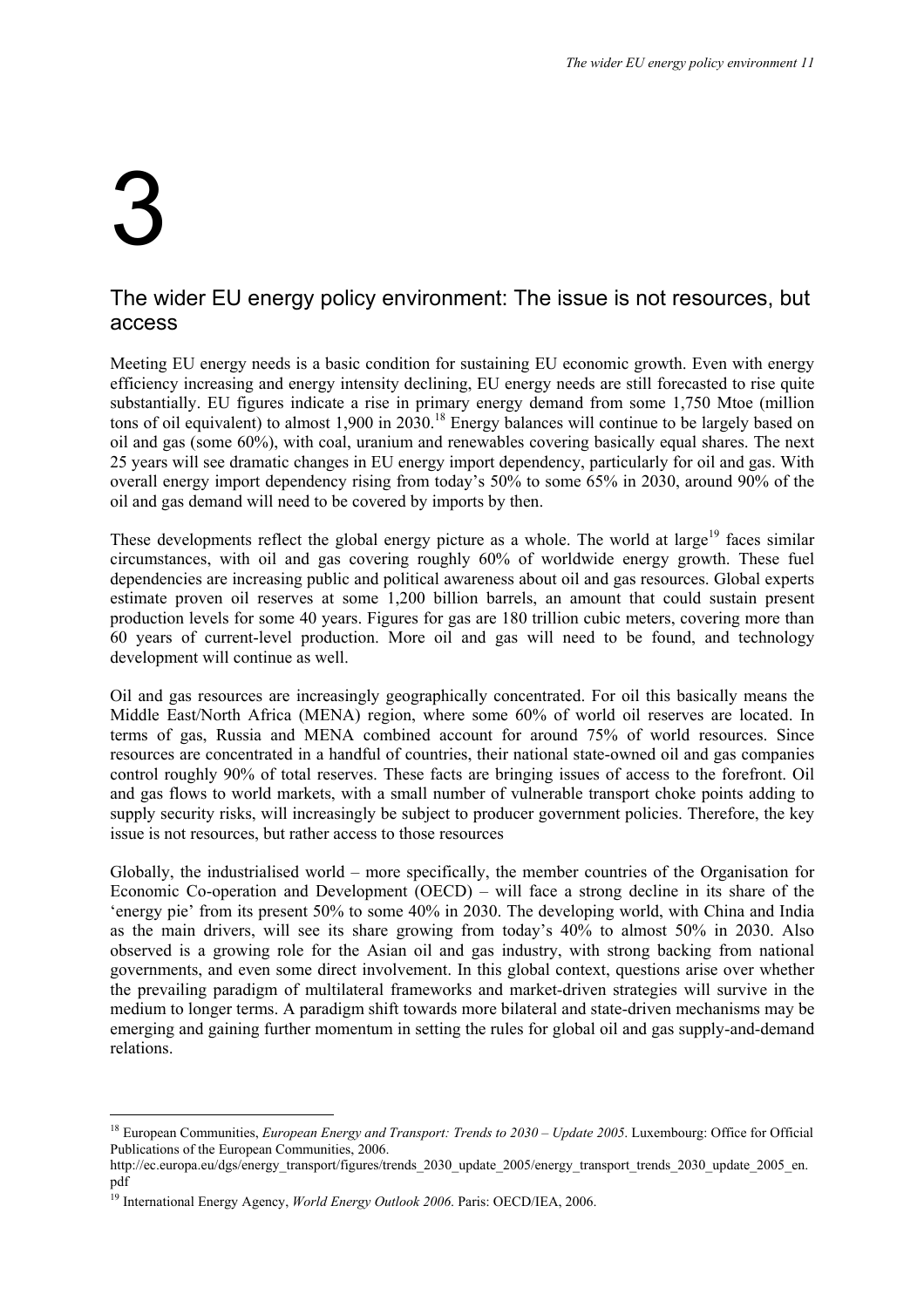These patterns are further affected by political instability in the MENA region, together with ongoing conflicts and wider security threats. In such a world, geopolitical issues will be strong drivers for governments in securing their energy needs. Although the major international oil companies and global oil and gas markets will still play large roles, hydrocarbon molecules are increasingly asked for their passports. China and India, Japan and Korea, and Latin American countries are not the only players in energy theatres. We are increasingly seeing performances by the US, Russia and some of the larger European countries as well. From the front or the back, governments are focusing more on energy flows, largely determining whether multilateral or bilateral frameworks will prevail, and whether economic efficiency and competition or foreign policy issues will set the rules. It is in this context that the world may move away from the prevailing multilateral and market-based frameworks into a much more scattered system of regional and national interests, with a variety of bilateralism and regionalism in energy relations. The EU, as the world's largest global economy, must determine its role, its vision and its strategy in the event of both types of future.

Accepting that sustaining EU energy supply security requires an EU external energy policy with due regard to geopolitical developments may seem self-evident to many energy policy watchers. Political agendas in national capitals, however, are still giving different signals. Concerns about national energy giants or EU giants-to-be are one such signal. Other signals seem to concentrate on bilateral energy relations with Russia or on mixed feelings about the future EU Convention, where common political views are seeking a strong EU energy policy. Given that the EU has always had difficulties in the past in combining a strong internal economic policy agenda with a coherent and effective external approach, the energy issue is not unique. Remembering that the EU also has a record of moving on such issues only when there is severe external pressure or even a crisis situation could give some hope for the EU and national energy policy futures.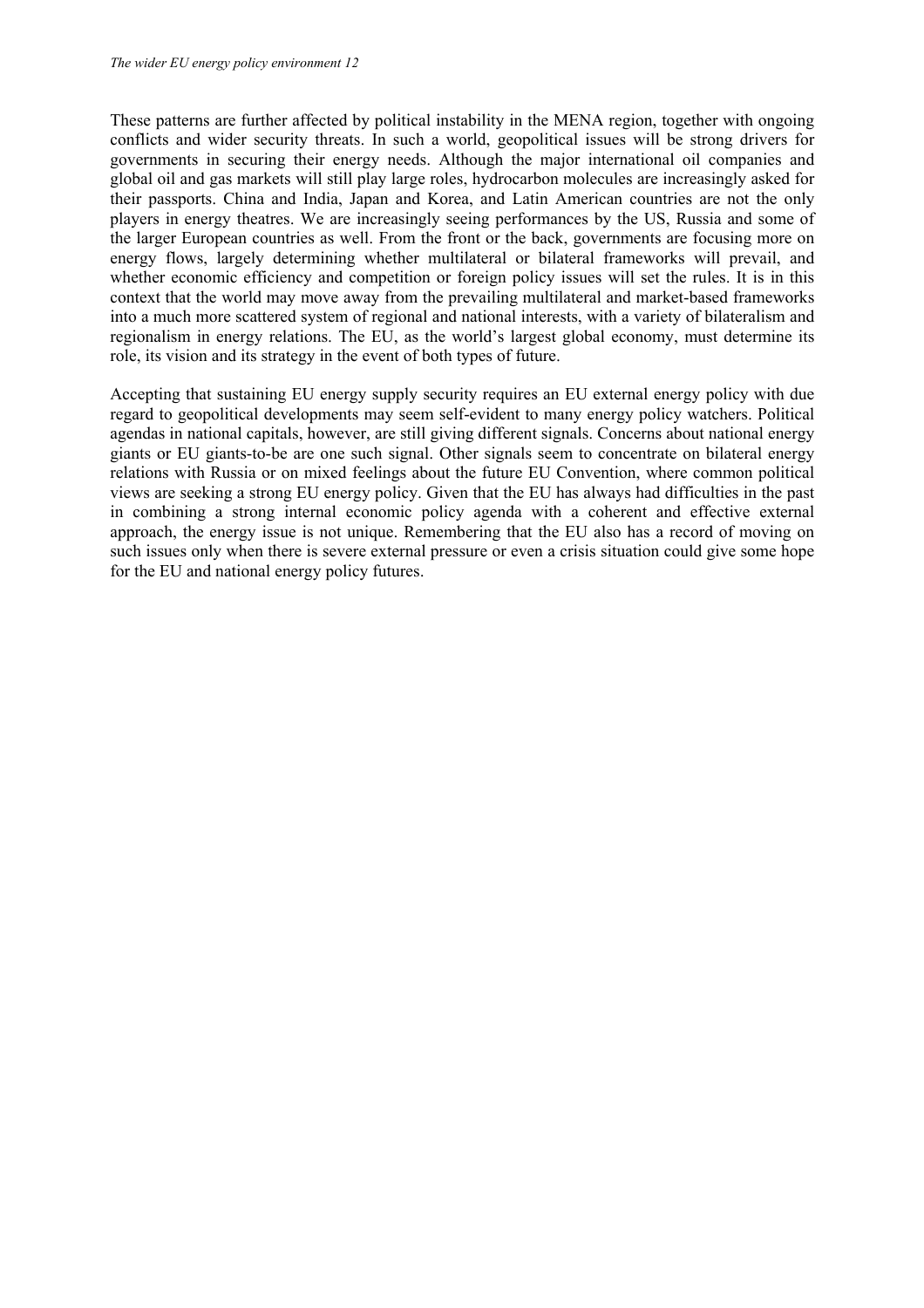# 4

#### Energy scenarios: Theory and practice

#### **4.1. Introduction**

The energy issue is crucial for the world's well-being, in terms of economic, social and environmental development. Governments and markets, energy producers and energy consumers, all have fundamental responsibilities to promote and sustain the use of energy for the benefit of all. The development of energy production and energy consumption has a number of strong drivers: physical, technological, demographic, social, economic, as well as the government policies connected to these drivers. A description of developments at the level of each of these drivers through different storylines could help to facilitate understanding, discussion and collective assessment of what the future challenges might be. All energy stakeholders, as well as policy-makers and politicians, should be able to take appropriate action in accordance with their own responsibilities. Storylines can be developed by means of scenarios. Scenarios are not forecasts; they are stories about what might happen in the future if certain assumptions are fulfilled, but they are most certainly not predictors of the future.

Energy scenario-building dates back to the early 1970s. The Club of Rome and the supporting forecasting done by Dennis Meadows and Amory Lovins, with their prognoses for global resource depletions and especially their scenarios, made it possible to explore the future in an imaginary and creative way. This in turn made it possible to attempt to answer questions about what might happen in the future and how to address the corresponding challenges. Later that decade, a project undertaken at the US university MIT produced the first international energy scenario study<sup>20</sup> on global prospects from 1985 to 2000. Interestingly, the project, based on a Workshop on Alternative Energy Strategies (WAES) with some 35 participants from 15 oil producing and consuming countries, concluded:

*The crux of the problem… is that preferred oil demand exceeds maximum potential production from 1980 onwards… [T]he years up to 1985 are the critical ones. Events and policy decisions in the coming years will determine success in demand reduction, fuel substitutions or additions to supply… [T]he main thrust of our cases for the year 2000 is inescapable; the period to the end of the century will be one of energy transition, away from oil as the world's dominant fuel*….

Today, in 2007, we know that the energy future turned out differently, albeit more in timing than in direction. The interesting thing about this project was that it was based on a process where a number of key policy decision-makers were involved, and the experience greatly influenced their views in subsequent years. Part of the spin-off of the process was a further developing and refining of energy scenarios as a tool for decision-making.

#### **4.2. Scenarios, forecasting and backcasting**

ł

Scenarios are powerful tools for addressing what is both fundamentally significant and profoundly unknowable. Uncertainty makes most people very uncomfortable and they prefer to avoid it. We therefore tend to build mechanisms to simplify our world. All the uncertainties that can be identified are expressed in terms of risks, indicating possible events, trends and patterns. The art is to translate factors that are considered relevant for the future into storylines. Here the term storylines is used in the more classical sense, where plausible and/or conceivable, inherently consistent patterns are explored

<sup>20</sup> Wilson, Carroll, *Energy: Global Prospects 1985-2000. Report of the Workshop on Alternative Energy Strategies*. New York: McGraw-Hill, 1977.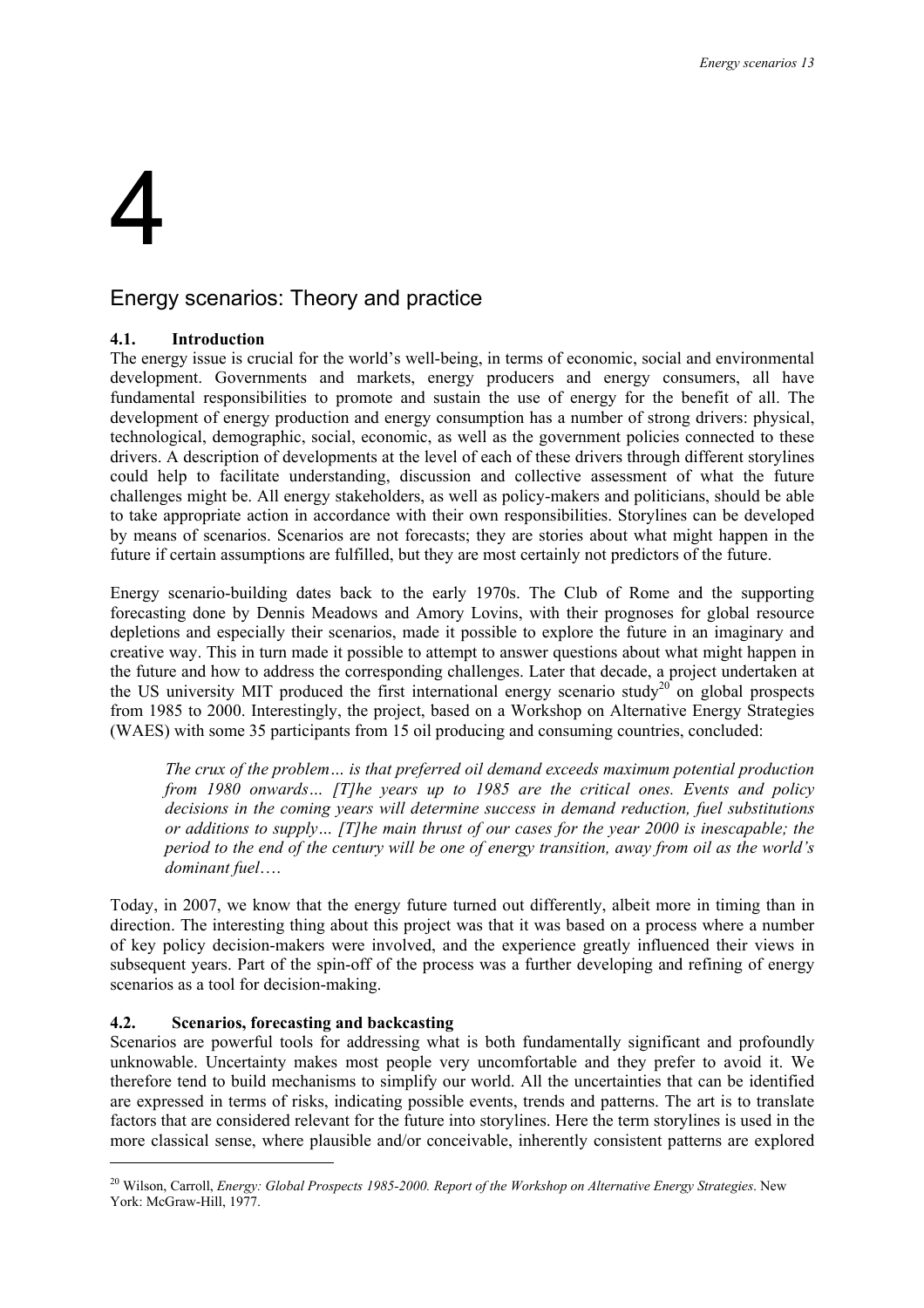and where thinking 'outside the box' is a dominant feature. Building scenarios on such a basis is basically a group process, where individual perspectives are shared and widened, improving understanding, exploring what might happen, and thinking about what should be done, anticipating and preparing for the uncertainties. Usually, but not necessarily, these storylines are supported by quantitative results based on sophisticated energy modelling. The storyline itself is the core of the message, with quantitative illustrations. To quote a Shell CEO: "Using scenarios helps us understand the dynamics of the business environment, recognise new opportunities, assess strategic options and take long-term decisions. I stress 'using' because scenarios are a process and not a product." Figure 1 gives an illustration of this process.



Figure 1 – **Stories, scenarios and models** 

Building scenarios gradually shifted from a strongly quantitative-based output to a process based on discussion and persuasion, telling stories about conceivable different futures. Companies like Royal Dutch Shell were quite active in using and publishing this approach for energy, as the energy business usually works with projects, investments and planning on a 10-to-15-year timeframe. The Shell experience dates back to the early 1970s, when people like Hans Dumoulin and Peter Schwartz started to develop the art of scenario making.<sup>21</sup> Every three years or so, Shell publishes its views of possible energy futures. It has used concepts such as TINA (There Is No Alternative) in the 1990s, depicting globalisation, the onrush of new technologies and market liberalisation, and presenting pairs of scenarios featuring both market-centric worlds and alternative worlds with more room for social and community aspirations. In the early 2000s, major events such as 9/11 and the Enron collapse dealt a destructive blow to international security and trust in the marketplace, highlighting the importance of the role of the state. This led to Shell's latest set of global scenarios,<sup>22</sup> exploring the three forces of market incentives, communities and coercion or regulation by the state. Based on the notion that there will always be a 'two-win, one-loss' world, the three resulting storylines were named Low Trust Globalisation (Carrots and Sticks), Open Doors (Incentives and Bridges) and Flags (Nations and Causes).

In the 'scenarios as storylines' approach, the process is more important than the product. A more product-oriented approach is found when forecasting of energy futures is done on the basis of a set of realistic assumptions, using alternative policy inputs and assumptions which are then translated into quantitative outcomes. The WAES report mentioned in 4.1 was an early example of this method. Another example is the IEA World Energy Outlook series.<sup>23</sup> The IEA has been active in energy forecasting since the early 1980s, and began to publish an annual World Energy Outlook in 1993.

<sup>&</sup>lt;sup>21</sup> Peter Schwartz has published books like *The Art of the Long View: Planning for the Future in an Uncertain World* (New York: Currency, 1996) and *Inevitable Surprises* (New York: Simon & Schuster, 2003).

<sup>22</sup> Shell International Limited, *Shell Global Scenarios to 2025*. London: Shell, 2005.

<sup>23</sup> International Energy Agency, *World Energy Outlook*. Paris: OECD/IEA, 2006.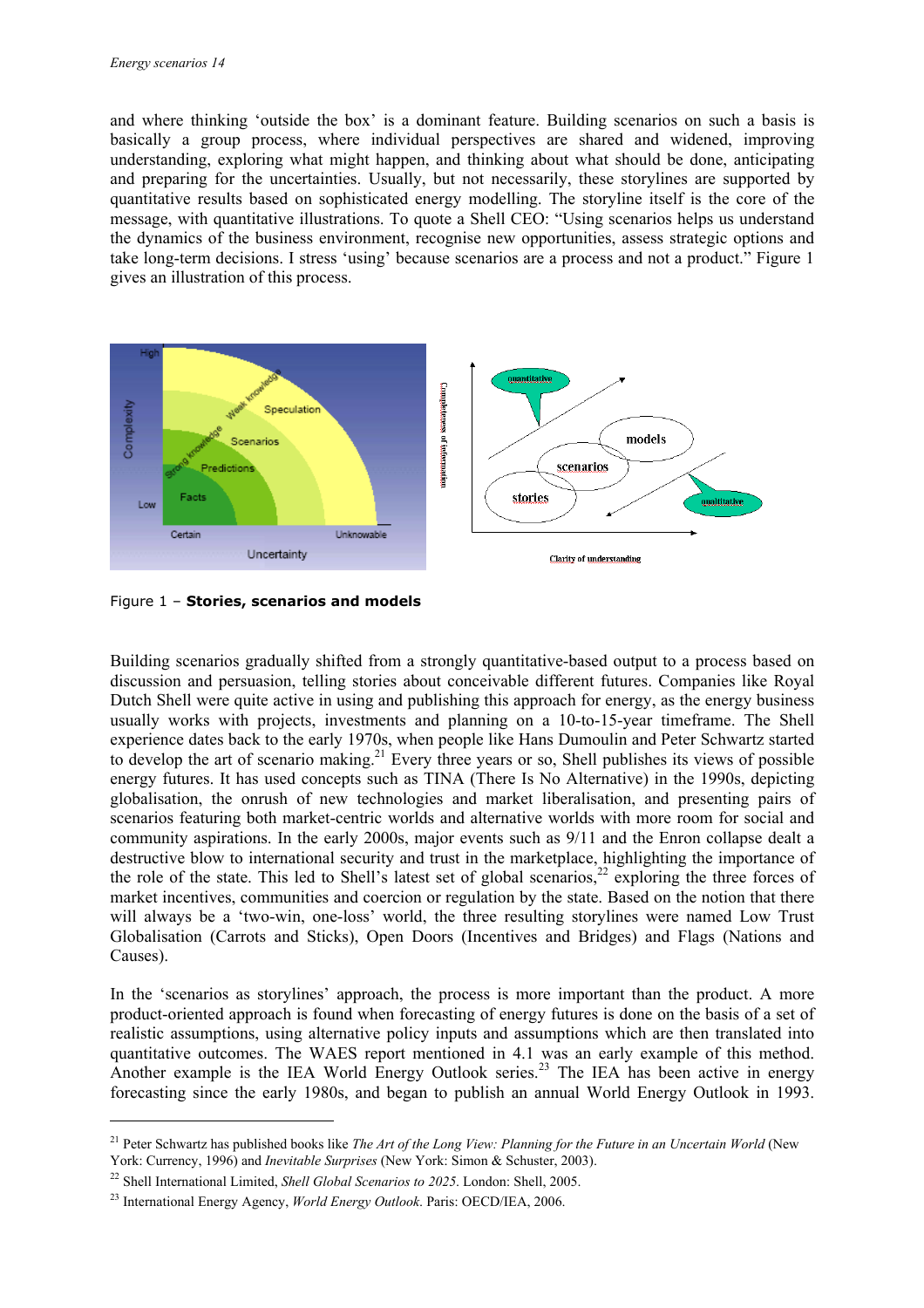Every two years, beginning in 1999, the report addresses a specific subject, such as investments in 2003, the Middle East and North Africa in 2005, and China and India in 2007. A more EU-specific example is found in *European Energy and Transport: Trends to 2030*, where baseline assumptions and alternative policy scenarios for the EU-27 have been made by the University of Athens at the request of the EU Commission's Directorate-General for Energy and Transport.24

Forecasts can also be based on the method of probabilistic assessment techniques, where probabilities and impacts are further combined. These techniques have become quite common in risk and safety assessments, where decision-tree types of events are analysed event by event and quantified based on statistical evidence. Their use in exploring possible futures is more recent, for instance, in the greenhouse gas (GHG) scenarios developed in the context of the Intergovernmental Panel on Climate Change (IPCC).<sup>25</sup> These long-term GHG scenarios are multi-purpose ones, where a variety of socioeconomic parameters are used to calculate GHG emissions, which are then used to calculate the consequences for the atmosphere and the climate, which would then lead to assessments of the impacts on the planet at large.<sup>26</sup> Within the IPCC caucus, two different views were expressed in developing their scenarios, namely the probabilistic course versus the storyline approach. The first estimates best guesses and uncertainties of all relevant parameters in the model, resulting in a best-guess outcome within a range of uncertainties. The second develops storylines around the major uncertainties and uses the storyline estimates to produce a set of consistent values.

Highlighting these differences further, the proponents of the probabilistic approach argue that there is no value in providing policy-makers with a set of lines that go all over the place. Experts and scientists should determine the most likely assumptions and their outcomes. Decision-makers should then address these risks, expressed as a product of probability and impact. The storyline argument, however, underlines that future emissions are the product of a large range of very uncertain factors (population, technology, socio-economic developments, etc.). Storylines are then used to define a consistent set of assumptions, exploring but not predicting these futures. Storylines are therefore good at addressing all these uncertainties, and promoting creativity and flexibility when exploring what to do. But they are not easy to use or to understand in defining policy approaches, and run the risk of becoming fairy tales. The probabilistic approach then is good in producing more quantitative results, using scientific rigidities with rather easily interpretable outcomes for politicians and policy makers. In presenting different ranges, the mean outcome could then be used as a sound base for decisionmaking, and this is what we usually see in climate change remedial policy-making.

Another group of scenario-building approaches is based on telling the story about a desired outcome and recommending what should be done in order to get there. These outcomes could be quantitative or more qualitative, but it is the outcome that is the core of the message, not the story. The desired outcome is then defined and translated into a plausible set of policy and other assumptions supporting the feasibility of the end results. These approaches would therefore tend to have marked backcasting characteristics. Concrete, quantitative examples in the energy and climate discussion are provided by the scenarios developed by Greenpeace<sup>27</sup> and the recent 'energy vision' report from the Dutch Energy Research Centre  $(ECN)^{28}$ 

On the basis of a study commissioned by Greenpeace from the World Resources Institute, a 2050 future is developed where there is no dangerous climate change, where nuclear energy is not necessary, where energy security is improved and energy bills are affordable. This future is based on an almost 50% energy efficiency increase and a very strong deployment of wind energy and biomass,

<sup>24</sup> European Communities, 2006, op. cit.

<sup>&</sup>lt;sup>25</sup> The various documents and analyses on their scenarios are available on the IPCC website: http://www.ipcc.ch/

<sup>&</sup>lt;sup>26</sup> Van Vuuren, Detlef, "The IPCC Process: Long-term energy/climate scenarios", presentation at the CIEP Seminar on Energy Scenarios, 18 June 2007, http://www.clingendael.nl/ciep/events/20070618/20070618\_vuuren.pdf.

<sup>&</sup>lt;sup>27</sup> Greenpeace, "A Convenient Truth: Global Energy Scenario", presentation at the CIEP Seminar on Energy Scenarios, 18 June 2007, http://www.clingendael.nl/ciep/events/20070618/20070618\_baretta.pdf.

<sup>28</sup> Uyterlinde, M.A., Ybema J.R., and R.W. van den Brink, *De belofte van een duurzame Europese Energiehuishouding; Energievisie van ECN en NRG*. Petten: ECN, August 2007.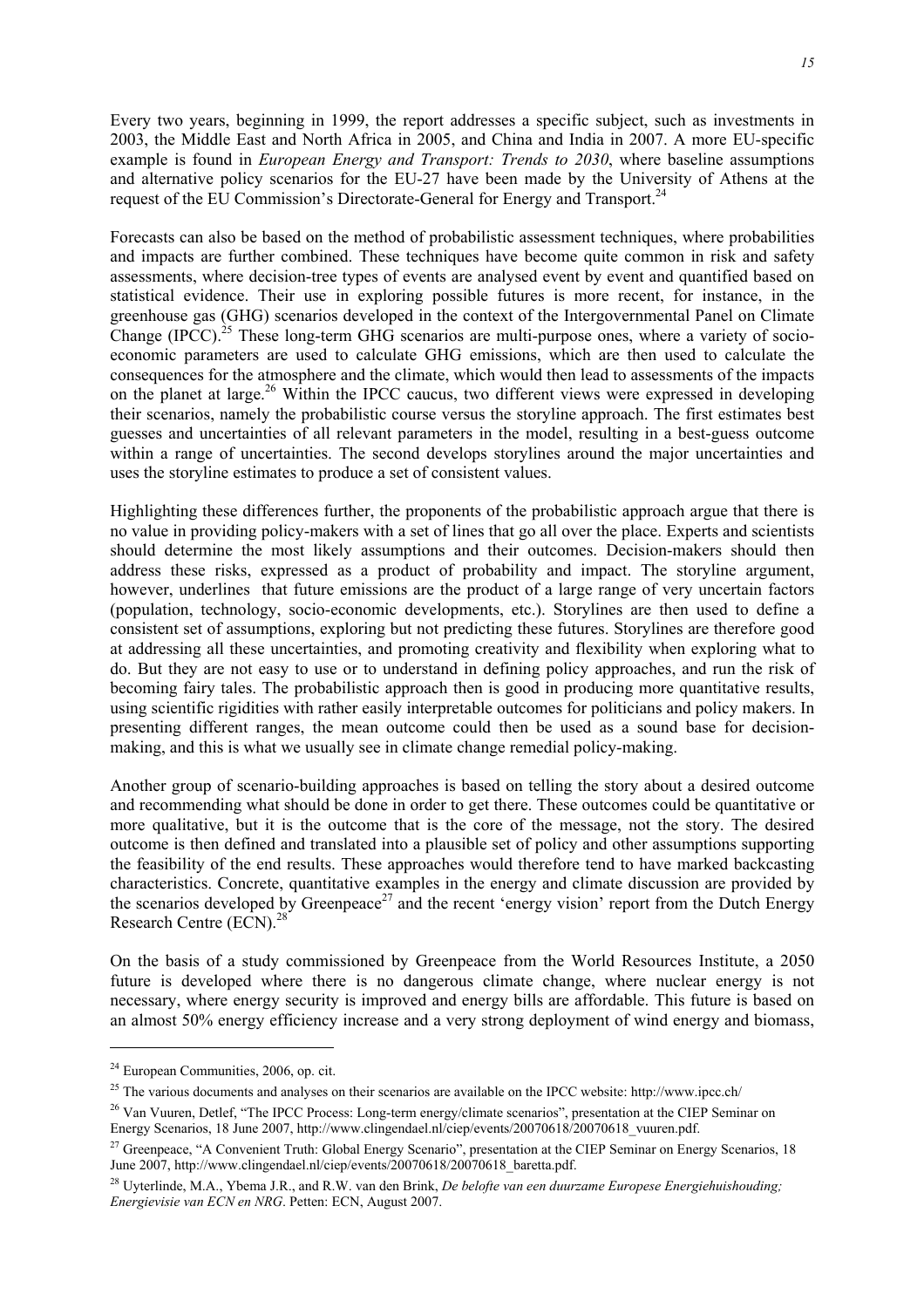a stable role for natural gas, but heavy limitations for coal and oil. In its 2050 vision for a sustainable energy economy in Europe, ECN foresees a  $60\%$  cut in  $CO<sub>2</sub>$  emissions and substantially less imports of oil and gas. Renewable energy accounts for about a 35% share in total primary energy supply (TPES), with biomass, wind and solar energy as the main sources. Large-scale (mainly offshore) wind and concentrated solar power (CSP) parks take the renewable lead in electricity production, in addition to clean coal with large-scale application of carbon capture and sequestration (CCS), accounting for a 40% share. In this future scenario, nuclear energy remains stable, but biomass is booming. Large-scale flexible multi-purpose biomass gasification is applied for biofuels in transport and for heat and electricity. On the demand side, technology is also booming in the building environment and in decentralised smart grid systems. More generally, it is argued that 2050 does not represent the end of the story: a fully sustainable system has not yet been reached, and requires further conditions in the areas of CCS, biomass and nuclear energy. All available options will have to be pursued, however. Figure 2 summarises the ECN vision with respect to the TPES balance.



#### Box 2 – **Clingendael Essays on the EU's Future**

In cooperation with the Ministry of Economic Affairs, the Clingendael Institute organised a contest for essays about the future of European integration. One of the winning essays, titled "Europe and the Bull's Slow Death", focused on energy. A few brief excerpts from the essay are presented here:

"May 2019, Istanbul, where a treaty was signed for the establishment of the European Energy Union of the Black Sea (EEUBS) between Romania, Bulgaria, Ukraine, Moldova, Turkey and Georgia. The EEUBS will launch the 'Eurasia of the Six', analogous to the 1952 'Europe of the Six'. With the EEUBS, the EU becomes directly involved in the Eurasian 'energy wars', creating a direct link with the Caspian Sea basin without Russian involvement and through a common approach free from Gazprom imperialism and GasPEC risks. The Nabucco pipeline project was seen as a key component in this development."

"The EEUBS was also seen as a marker for making European boundaries, and the EU's in particular, more explicit. A French veto on the accession of Turkey, a strong focus on Mediterranean partnerships as an alternative to EU membership, and NATO extensions with Ukraine and Georgia were all seen as geopolitical reactions towards Russia's and Iran's assertive energy policies. The failure of the Lisbon commitments on competitiveness and markets led the EU – under the leadership of a majority of female politicians headed by Angela Merkel and (from 2012) Ségolène Royal – to turn in the direction of a strong social focus, resulting in a Maastricht II Treaty in 2016 and the consequent founding of the European Economic and Social Union (EESU)."

 "The further development of the EESU as a new concept for European integration and cooperation created strong political momentum for the EEUBS, allowing 'old and new Europe' to continue exploring its wide potential for creativity, improvisation and intelligent international (energy) diplomacy, using once again, as in 1952, the energy issue as a major starting point for creating a widening community of interest between European and neighboring nations."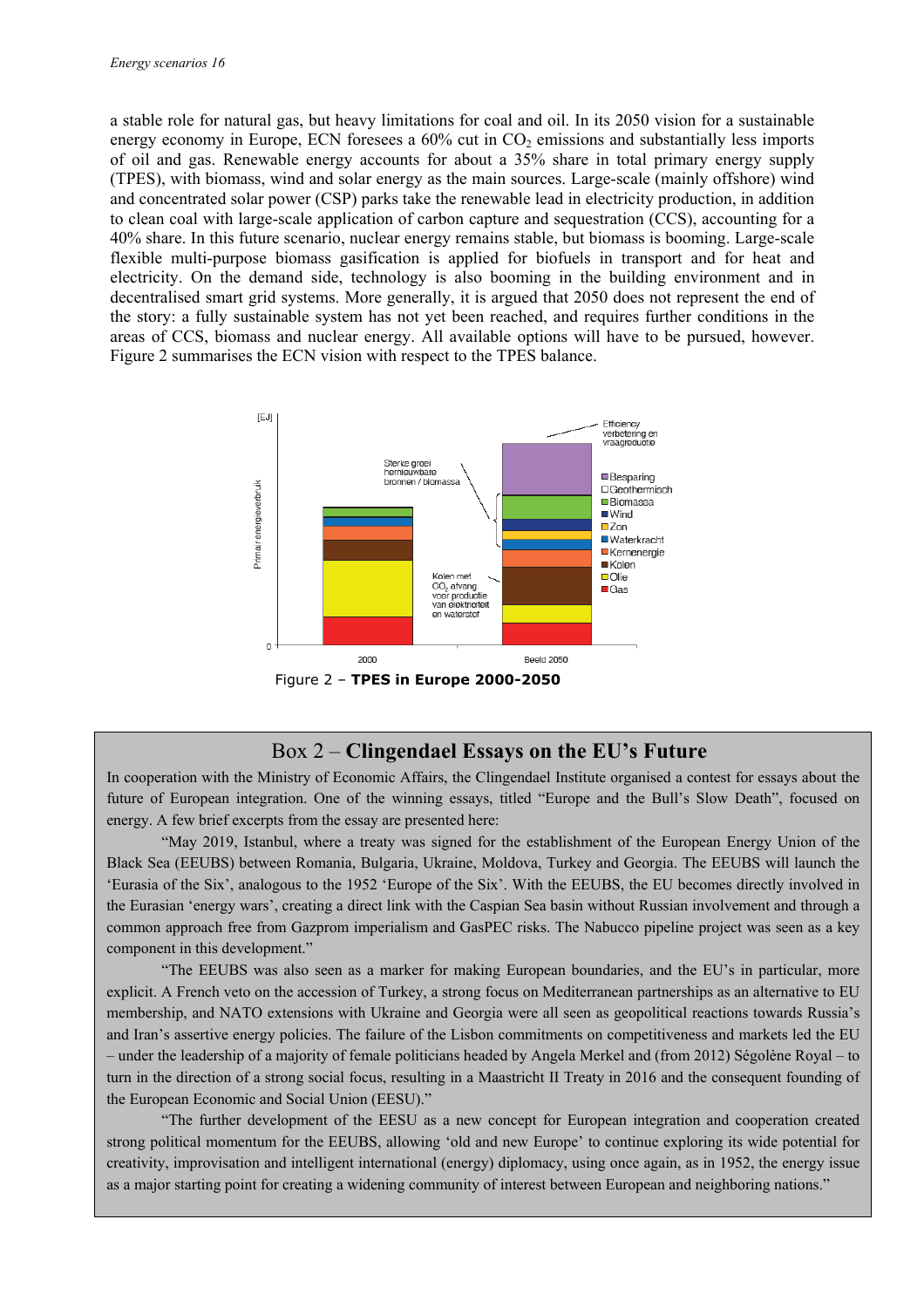#### Box 3 – **"In My Mother's Time"**

In this essay, Meagan Linde, the daughter of CIEP Director Coby van der Linde, is looking back from 2050, discussing some global energy market issues that her mother has worked on. Here are some brief excerpts:

"From 2015 onwards, the overall energy scene was one of increasing international conflicts, where the large economic and political powers in the world were facing major difficulties in the industrial organisation of global energy markets. A wave of takeovers, mergers and shakeouts occurred, with companies from India, China, Brazil, Saudi Arabia, Venezuela and Russia as the main winners, leading to the disappearance of companies such as Royal Dutch Shell, ENI and BP, whereas others could only survive due to strong backing and intervention from national capitals. This development and the underlying geopolitical conflicts resulted in the end of the era of fossil fuel with a large crash in 2027, leading to severe difficulties in energy supplies and hence in economic development."

"And now, in 2050, many more electronic consumer products are based on small-scale solar cells than in my mother's time, and households are using solar, wind and geothermal energy for their electricity and heating requirements. In the transportation sector, many difficulties had to be overcome in order to meet mobility requirements on land, at sea and in the air, where hydrogen has developed into its major energy source. The transition process from gas as a primary energy source to alternative renewable sources was a very difficult one. Nuclear energy did however produce enough electricity for large industrial consumers, but many international conflicts around the nuclear fuel cycle forced the nuclear industry to scale back its activities from 2025 onwards. Despite major research efforts, nuclear fusion was still not able to make its breakthrough into safe deployment as an energy source. The European agri-energy industry was already faced with major shortages around 2018 due to the deteriorating trade climate and growing energy nationalism in Africa and Latin America. Fourth-generation biotechnology developed to maturity around 2043, when bacteriological and nano-based technologies were able to free biofuels from agricultural production areas. In the meantime, Europe had to introduce a rationing of meat consumption in order to meet growing energy shortages."

 "Chaos emerged in the Middle East from 2009 onwards, with serious impacts on oil and gas supplies, while US actions secured some Saudi oil flows to US markets... Large Chinese interventions in Africa and the Middle East were in the end unsuccessful… Russia succeeded in controlling Caspian energy production, but around the mid-2020s the Cold War on Energy resulted only in a re-division of powers in oil and gas resources without a stable energy supply equilibrium. This brought the 2027 energy crash and the beginning of the end of the fossil fuel era."

"The overall transition process from fossil fuels to clean and sustainable energy was much more difficult than foreseen in 2007. This was largely due to the changing geopolitical environment that made the transition in itself a subject of international conflicts. The US started around 2014 with a kind of Energy Manhattan Project, leading to some concrete results in the following years with zero-emission cars and net-energy-producing houses. The EU tried to catch up, but failed largely due to political and policy inertia within the legal frameworks, where competition law hindered adequate and effective cooperation in industry and even in universities. This changed with the arrival of large European Energy Institutes around 2020, where energy innovation and creativity could start to blossom again. But it was only after the 2027 crisis that effective political leadership within the EU created the political, legal, social and economic conditions that allowed major technology drives to move successfully to the energy transition that began to mature around the mid-2040s, and made Meagan drink coffee again after ten more years in a European setting where the lights did not need to go off at ten in the evening anymore…"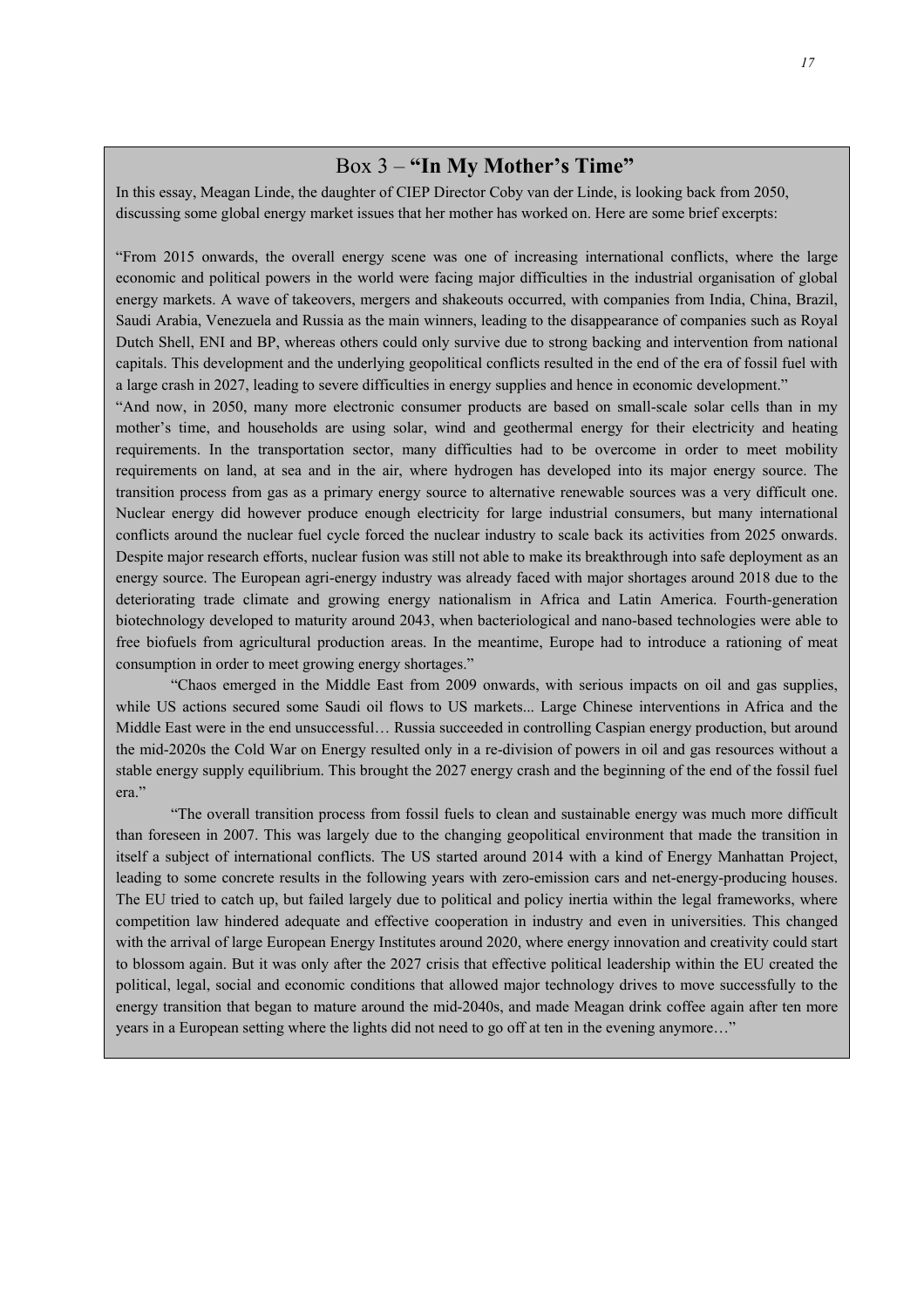ł

A qualitative example of this form of backcasting is found in the essays on the EU's future submitted for a contest organised by the Clingendael Institute.<sup>29</sup> Excerpts from one of the essays that specifically addressed the energy issue are presented in Box 2. An even more innovative exploratory approach is found in an essay by Coby van der Linde.<sup>30</sup> In this essay, part of a wider Dutch project of backcasting from 2050, she speaks through the voice of her daughter to describe the world energy situation in 2050 and the developments that resulted in this outcome (see Box 3). It is interesting to note the differences and similarities between the two essays. The first, titled "Europe and the Bull's Slow Death", is based on an optimistic idea about European leadership in creating a secure and stable energy corridor in Southeastern Europe towards Asian resources. "In My Mother's Time", however, expects continuing geopolitical tensions in and around the Middle East to lead to the end of the fossil fuel era. This outcome will result not so much from resource depletions, but rather from political inability to manage the wider Middle East issue. The two stories coincide in linking energy with geopolitics, international relations, and the EU's ability or inability to respond to the resulting challenges and consequences.

#### **4.3. The scope of the scenarios**

Energy policy is reappearing on many political agendas and gaining an ever higher degree of public attention. Increasing mobility and growing dependence on electricity-driven machinery in almost every part of global society increase the need for reliable energy supplies. The rising awareness of dependence on fossil fuels from a limited group of foreign, sometimes politically unstable sources; the promotion of renewable energy sources; the reduction of energy poverty to enable the fulfilment of the Millennium Development Goals; the contribution of the energy sector to global warming; and the introduction of consumer choice in electricity and gas markets are topics which feature high on the agendas of stakeholders. These topics cannot be tackled one by one, as they are increasingly interlinked and strongly influence and determine the effectiveness of actions taken.

On top of this there are increased geopolitical tensions, problematic legitimacy of the existing hegemonic powers, resurfacing nationalistic and protectionist tendencies in developed countries, and a distorted balance between energy consuming and producing countries. Strategic interests at national and regional levels are at stake when energy is concerned. Progress in international negotiations, whether on sustainable development, climate change or investments in producing countries, will most likely only be possible when these interests are recognised, accepted and taken into account. There seems to be no doubt that this will present a formidable challenge to decision-makers in the industry, to governments and their negotiating tactics, and to multilateral forums and institutions. Figure 3 summarises some of the main interrelations that are influencing the general area of resources and resource policies, including the global energy issue.

<sup>29</sup> Clingendael Institute, *The Future of European Integration in Nine Essays* (in Dutch). The Hague: Clingendael Institute, January 2007.

<sup>&</sup>lt;sup>30</sup> Van der Linde, Coby, "Energie: de eeuw van mijn moeder", in Veld, Prof. dr. R.J. in 't Veld, Van der Veen, Ir. J.H. and Dr. F.M.R.C. Basten (eds.), *IJsberenplaag op de Veluwe; Essays over de Toekomst*. The Hague: COS, July 2007, http://www.clingendael.nl/publications/2007/20070618\_linden\_eeuw\_van\_mijn\_moeder.pdf.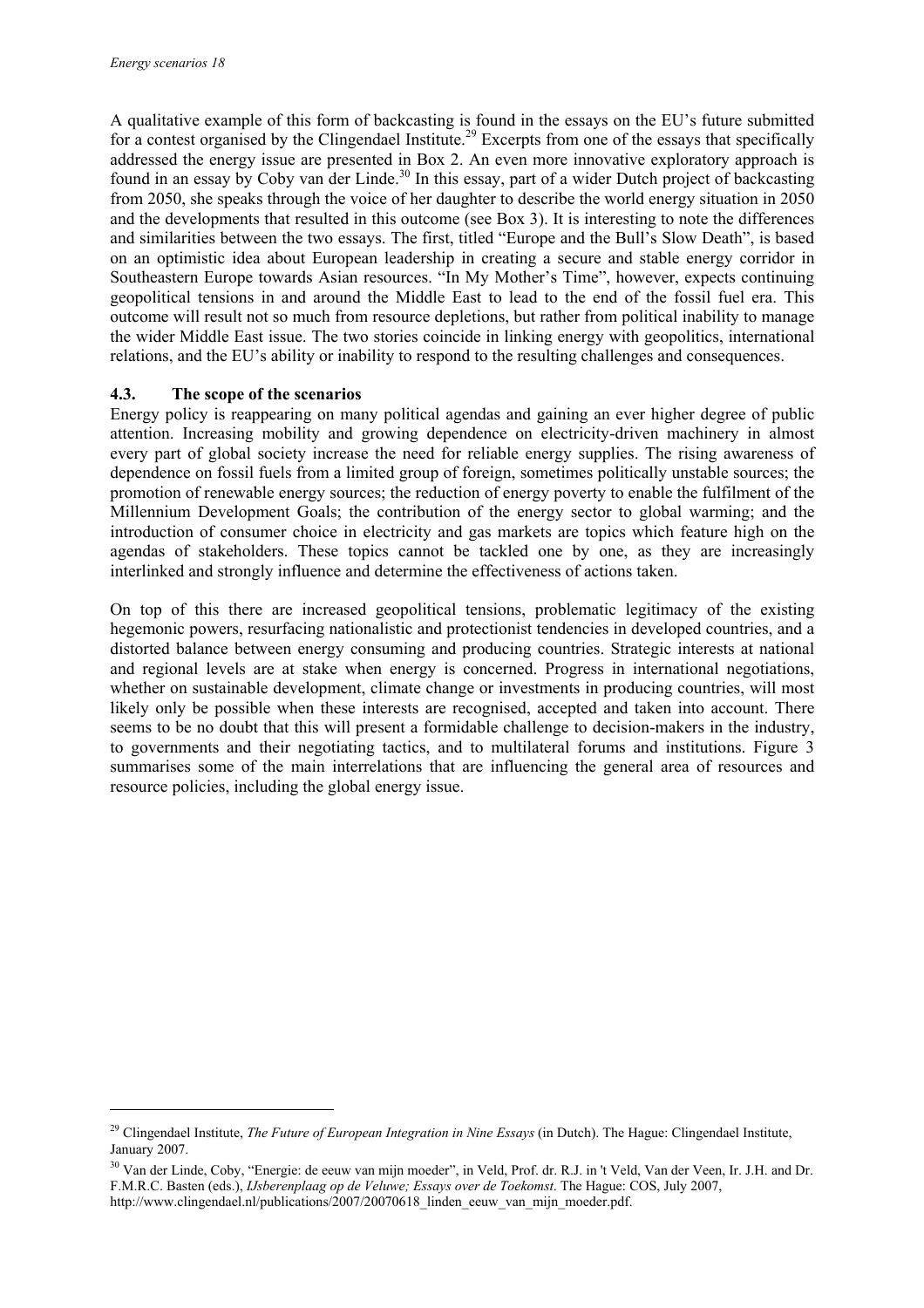

Figure 3 **– Global interrelations influencing resource policies** 

Energy is a key input in the economy of every country. It is essential for developed countries to maintain current levels of economic welfare, and for developing countries to pursue economic takeoff. However, energy policies have different perspectives from a consumer country, where security of supply, the environment and the market/price balance are central issues, and from a producer country, where security of demand and resource management are crucial. In general terms, four main global policy themes can be identified for determining the energy future: market efficiency, climate change, poverty reduction, and the increasingly important issue of geopolitics.

#### **4.3.1. Market efficiency and energy**

Since the early 1990s, the role of market mechanisms in energy policy and development has been the dominant ideology in many policy arenas. This driver for changes regarding the respective roles of the public and private sectors within national jurisdictions has resulted in a global trend towards opening energy markets and promoting free trade in energy and energy services. Energy deregulation in the US, energy liberalisation in the EU, market forces and the private sector in transition economies, and market conditions for energy investments from international financial institutions in the developing world are all different melodies and harmonies of the same basic song: to use market-based mechanisms wherever possible to pursue energy policy objectives and to balance government interventions. Market-based instruments are also used for a combination of policy objectives. Some examples are the EU Emission Trading Scheme, the Clean Development Mechanism and Joint Implementation under the Kyoto Protocol, tradable green and white certificates promoting the use of renewable energy sources and energy conservation, and incentive-based mechanisms for energy investments in production, distribution and consumption.

However, for markets to function properly and to deliver benefits for consumers, stable regulatory regimes with transparent, reliable and trustworthy public decision-making procedures are seen as necessary conditions. This process is still ongoing in many developed and developing countries, although there are signs that parties are less willing to accept this market paradigm. The role of energy prices and energy market mechanisms are essential elements in most government energy policies and in international energy discussions.

However, market mechanisms are not the silver bullet for solving all energy issues. Consumer behaviour leading to global conservation ethics could also be influenced by intrinsic values. It is widely recognised that historically the overall use of energy on a global scale has been wasteful, and little effort has been made to respect the fact that most energy sources are diminishing – that is, they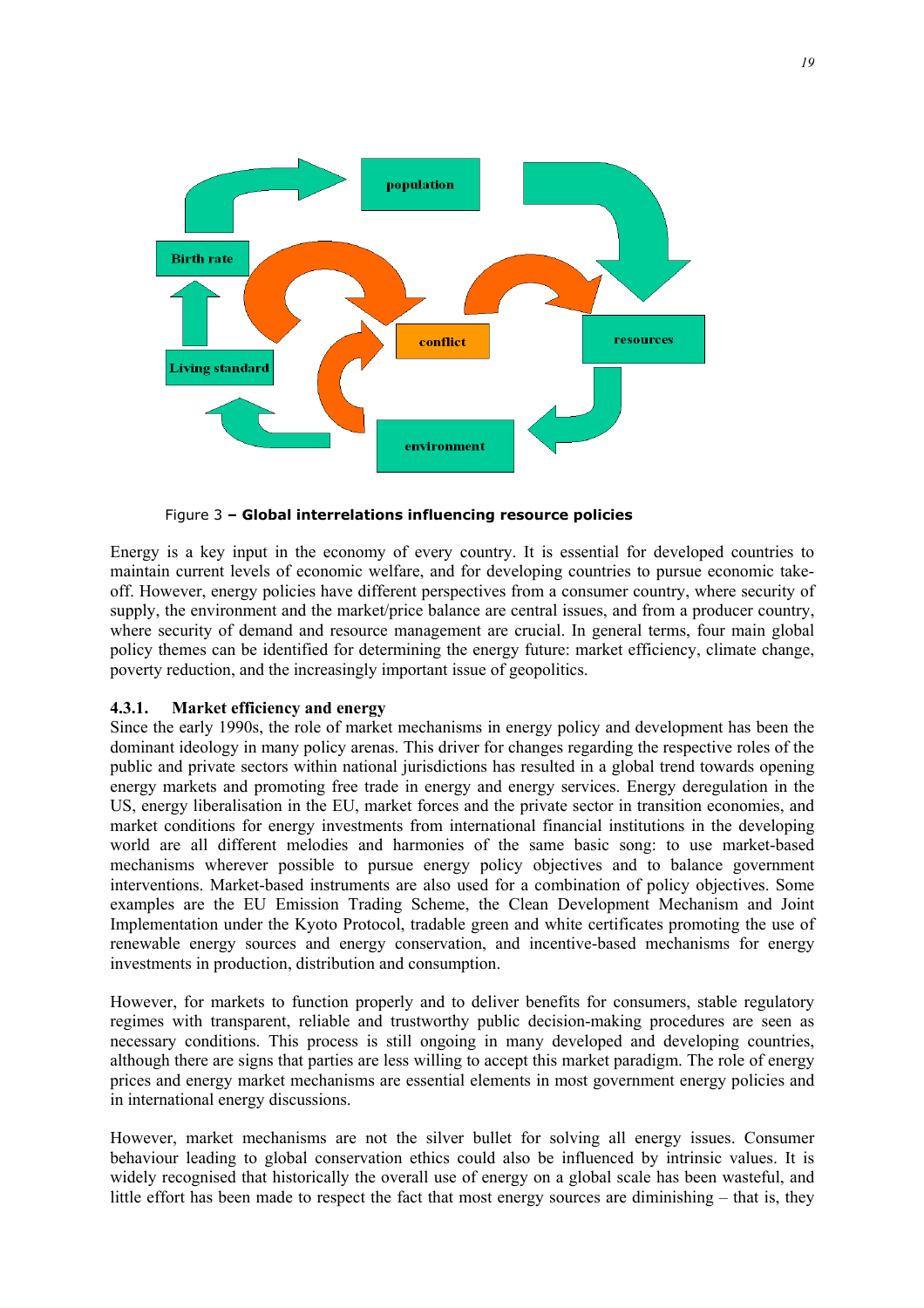are not renewable. There is enormous scope for achieving greater efficiency and conservation through development and deployment of available and developing technologies. It is also recognised that there could be great benefit in ensuring that advanced technologies are transferred to developing and underdeveloped countries to ensure that earlier wasteful practices in the developed world are not repeated again in developing economies. In addition, it should be noted that market mechanisms per se are of little concern to governments when vital interests are thought to be at stake, which is also an important part of international negotiations.

#### **4.3.2. Climate change and energy**

Energy, along with food, water, ecological diversity and other elements, constitutes an absolutely essential ingredient for human sustainability throughout the world. There are many environmental concerns connected to the production and consumption of energy. Some are local concerns, such as the local air pollution caused by the burning of coal. There are also regional concerns, like acid rain in the 1980s in the developed world. But today there is one global concern that overshadows all others: the issue of global warming. There is increasing recognition that global warming is one of the most important problems for the future of mankind, and that the possible consequences such as shifting of climate zones and flooding of low-lying areas might even lead to geopolitical shifts in power. Nevertheless, the dependency on international cooperation, national interests and differences between countries in economic and political set-up make the chances for "winning the battle against global climate change" dependent on global geopolitical developments and effective energy investments and policies. The real challenge therefore is to develop effective policies to address the production of GHGs and seek solutions which avoid or minimise the release of GHGs into the atmosphere.

#### **4.3.3. Energy and poverty**

One of the Millennium Development Goals adopted by the United Nations is the eradication of extreme poverty and hunger. One of two targets to measure progress in achieving this goal is to halve the number of people living on USD 1 a day by 2015. Reaching this target is very difficult without improving access to electricity for poor people, since the strong link between income and access to electricity would imply an enormous increase in electrification rates in very poor countries. In the period until 2015, electricity should become available to at least 500 million people, which will cost roughly USD 200 billion. On top of that, modern cooking and heating fuels will need to replace traditional biomass consumption and be made available to at least 700 million people by 2015 to reach the USD 1 target. It is currently estimated that 1.6 billion people do not have access to electricity. Between now and 2030 about two billion people are expected to gain access to electricity, but due to population growth, the number of people without electricity would still be 1.4 billion. Higher electrification rates lead to higher economic growth, higher household income, higher energy consumption, higher energy supply volatilities and higher emission levels.

Meeting all these objectives represents a series of challenges which impede effective access to required capital for energy infrastructure developments. Governments generally do not have the essential financing capacity, while private sector organisations in developing countries are usually at an early stage of development and also unable to meet the challenge to finance major energy infrastructure developments. Clearly, it is essential to solve the investment challenges and break the cycle of poverty. The growing imbalance is a global moral dilemma as well, which requires a sustained programme of coordination and support aimed at progressively achieving energy sustainability on a global basis. Greater cooperation and support is therefore clearly required, especially from developed and developing economies. It is also important that this not be simply in the form of financial support. It is well known that in certain cases, restrictive trading practices are imposed by developing economies on underdeveloped nations, which only serve to impede progress by underdeveloped countries in participating in global trade, with its associated opportunity for economic growth and development.

#### **4.3.4. Geopolitics and energy**

For many years after the fall of the Berlin Wall there was a general belief in developed countries that the world would integrate in a global economy based on market principles. However, the expected strong globalisation gave way to weak globalisation in a relatively short time span. This general trend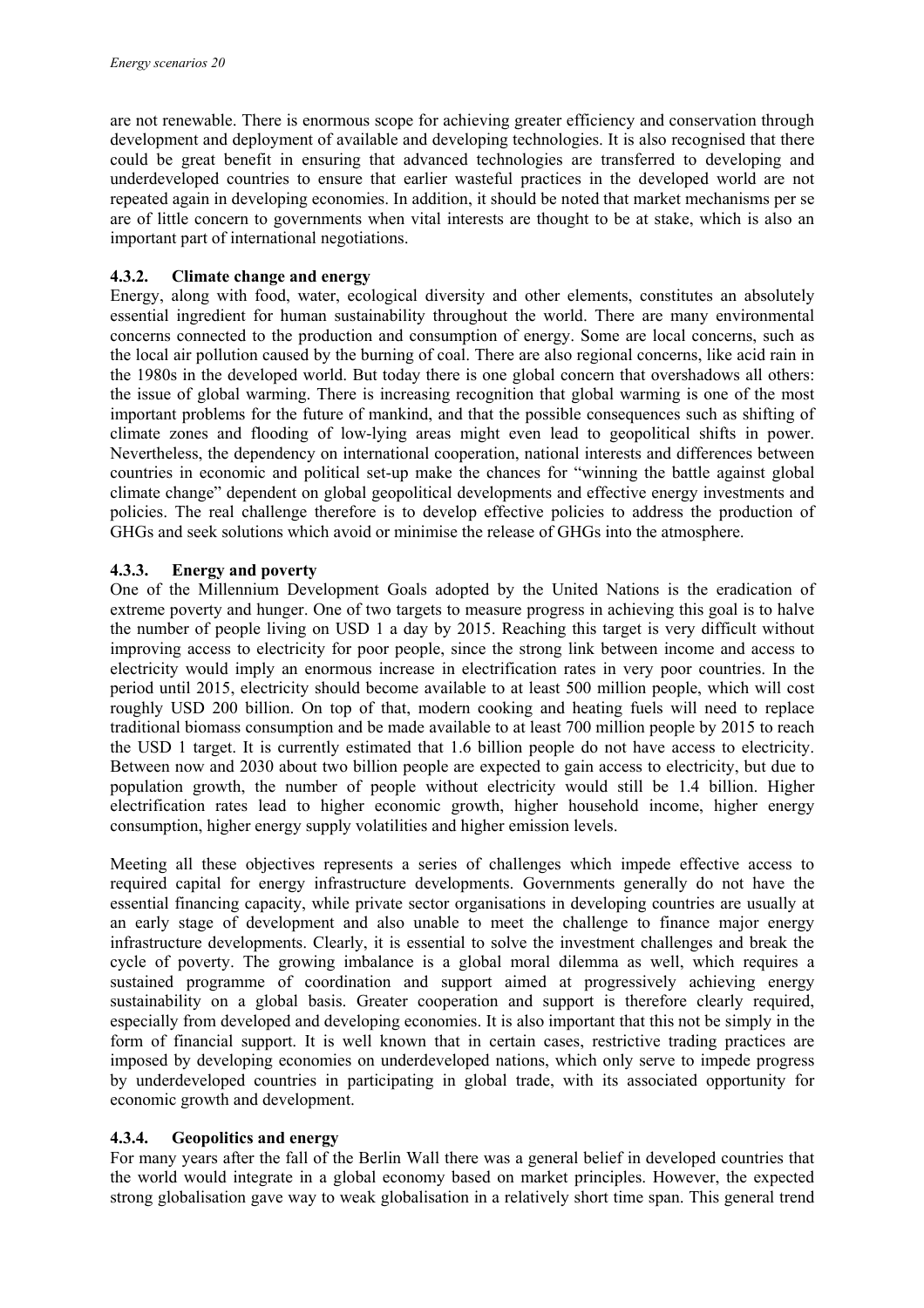is particularly visible in energy markets. The grounds for this interpretation of national interest-based or weak globalisation is that the countries adhering to this type of globalisation have little trust in the hegemonic power, the US. This became more apparent after 2001 when the US, for national security reasons, began to more closely define the political, legal and social requirements for integration, in other words, the rules or mores of the international system. Before this date, the US had been less clear about the mores and relied on the logic of the market as the main tool to achieve full integration. The new interpretation of the rule set by the US after 9/11, and the resulting policies developed and applied by the White House, motivated some emerging consumer countries (such as China and India) and producer countries towards a more state-oriented approach to globalisation in which national interests are the main purpose for their international activities. These developments are challenging the legitimacy of the prevailing messages of the Western world with regard to markets, democracy and freedom.

The awareness that traditional proponents of the market-based system have difficulty themselves in adhering to the economic principles that they propagate, adds to the suspicions towards the marketbased system. The difficult World Trade Organisation (WTO) negotiations serve as a good example. On the other hand, when thought opportune, states with a formerly planned economy do adopt economic standards and integrate parts of their market into the international economy. The problems are worsened by difficult and strained relations between important actors – for instance, US-China, China-Japan, EU-Russia, US-EU member states – that can lead to misunderstandings and misinterpretation of actions, in addition to ongoing security concerns about North Korea, Taiwan and Iran, to mention a few examples.

Currently, the world is still characterised by two orientations to the international system: one focused more on economic efficiency as the leading principle of governance, and the other focused more on effectively promoting national interests. Today's changing international relations will lead to an unknown and unpredictable geopolitical landscape. Because energy itself is subject to geopolitical manoeuvring it is obvious that these changing relations will have an impact on international energy markets and international energy relations.

#### **4.3.5. Global coordination mechanisms**

Reconciling the international community's commitments to address global warming and reduce energy poverty with the global energy policy dilemma of supply and demand security is a very difficult challenge. The disparity in reliable access to commercial energy between developed and developing nations on the one hand and underdeveloped nations on the other hand is not only a global moral dilemma due to the very nature of its fundamental inequity; it also constitutes a major force for discontent, with the associated risk of insurrection, civil uprising and local or regional instabilities.

To address the global issues mentioned, there are various institutional and cooperative arrangements in place. While these arrangements have helped developed and developing economies, they have not contributed substantially to solving the fundamental problems of global warming and the energy policy dilemma or the inequities in a number of developing countries. Global coordination and support therefore requires more coherent mechanisms for addressing these issues effectively. If and how such mechanisms can be established by the world community is again a matter for governments to decide.

#### **4.3.6. Energy scenarios and their new policy dimensions**

Discussing and assessing world energy futures is thus increasingly related to developments in international and political systems. It is therefore highly appropriate for energy scenarios to take these developments as a basis for further analysis. A model that focuses on the parameters of government energy policy interventions in energy markets does not in itself address wider political realities. A further dimension is regarded as necessary, indicating the various degrees of geopolitical behaviour. These can range from full-fledged multilateral cooperation in a globalising world, to a world where the scene is set in accordance with the national interests of countries that have the political leverage to do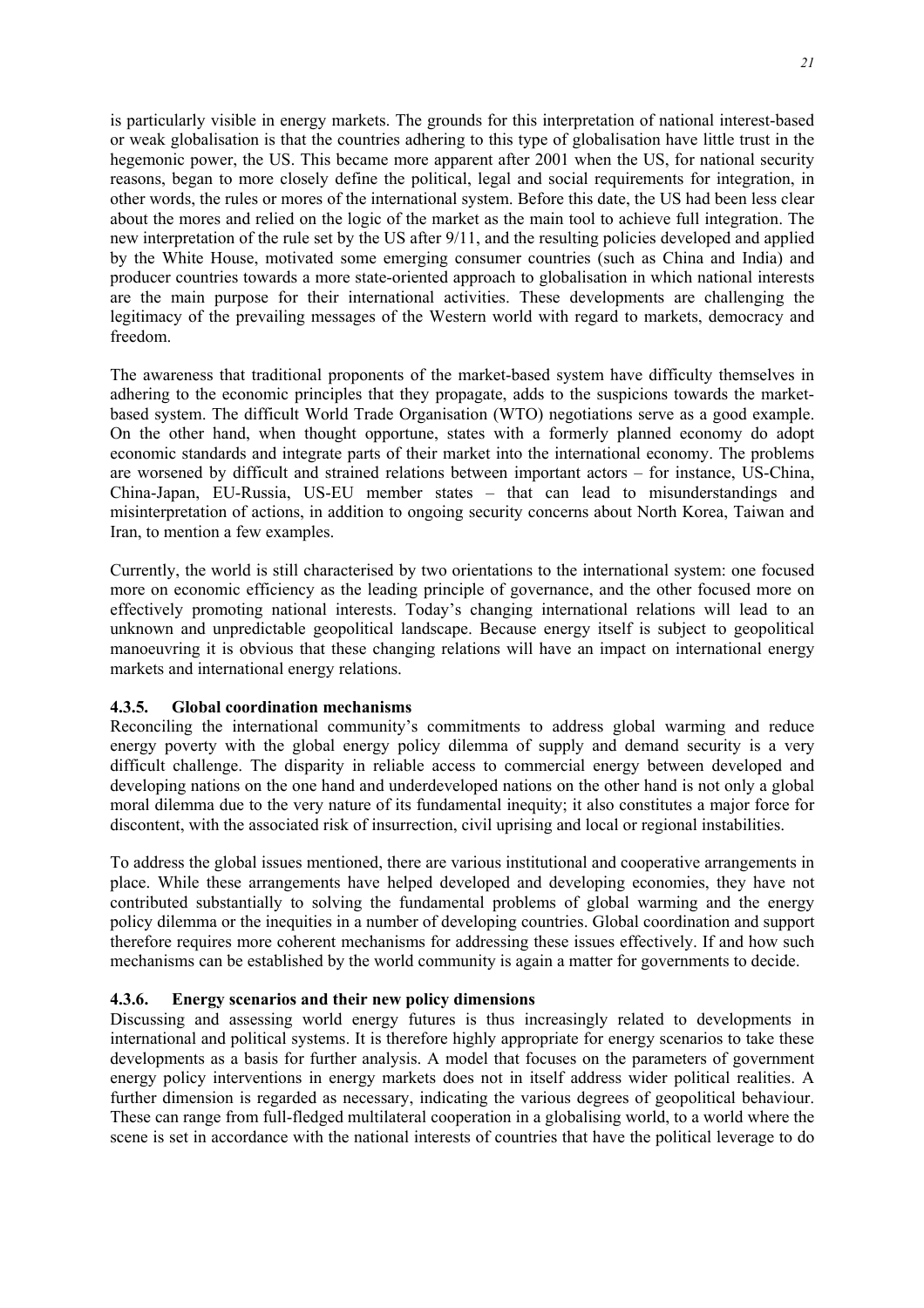so.<sup>31</sup> For these reasons, a model with two dimensions of government policy uncertainty is used. One of the dimensions indicates whether the world is heading towards increased multilateralism and global governance or more towards bilateralism and nationalism outside global governance institutions. The other dimension indicates whether the world is characterised by governments engaging in a more state-driven political-strategic orientation of actors, or in one driven by a market and economic efficiency orientation of actors. Figure 4 illustrates these two dimensions and the four resulting policy scenarios  $32$ 



Figure 4 – **Policy dimensions and policy scenarios**

In using this model for describing our four storylines for the EU 2050 energy future, a number of clarifications should be made, first with regard to the interpretation of the scenario axes and their underlying dimensions, and second with regard to the themes that will be used for consistency purposes in all four storylines. As to the interpretation of the dimensions used in the axes of the scenarios – i.e., government engagement/intervention and globalisation/nationalism – the role of governments and their degrees of engagement and intervention in energy markets and energy market outcomes requires clear understanding. It should be stressed that these government roles have no relation with the notion of a 'strong government' or with 'strong political leadership'. A strong government could very well manage light engagement or non-intervention, whereas a weak government could be forced to intervene heavily in energy market outcomes. Governments will always take enabling actions for energy market participants. This could include more or less detailed boundary conditions for energy markets and could turn out to be very specific. Energy market outcomes could, however, be considered to fail in terms of meeting overall energy policy objectives, or even wider government policy objectives. Governments might then choose to take corrective actions, either by further sharpening or relaxing market rules or by more or less directly intervening in market outcomes. Governments could ultimately choose to participate directly in energy markets and to organise functions themselves, such as creating state-owned companies or taking risk-sharing participations or other means of influencing market behaviour. Intervention by governments is therefore basically seen when governments do not accept market outcomes within the rules they have formulated. This could also mean the establishment by governments of specific political conditions on market outcomes that go beyond energy policy objectives in a strict sense.

The other dimension, globalisation versus nationalism, should also be clarified. A world that strongly globalises will have multilateral frameworks and tend to allow market forces and market prices to prevail. Energy consumption, energy trade and energy supplies will therefore be determined by these

<sup>31</sup> Hoogeveen, Femke, and Wilbur Perlot, *Tomorrow's Mores: The International System – Geopolitical Changes and Energy*. CIEP Study. The Hague: Clingendael Institute, 2005,

http://www.clingendael.nl/publications/2006/20060117\_ciep\_study\_hoogeveen\_perlot.pdf.

<sup>&</sup>lt;sup>32</sup> This approach is similar to the one used in: World Energy Council, *Deciding the Future: Energy Policy Scenarios to 2050*. London: World Energy Council, 2007.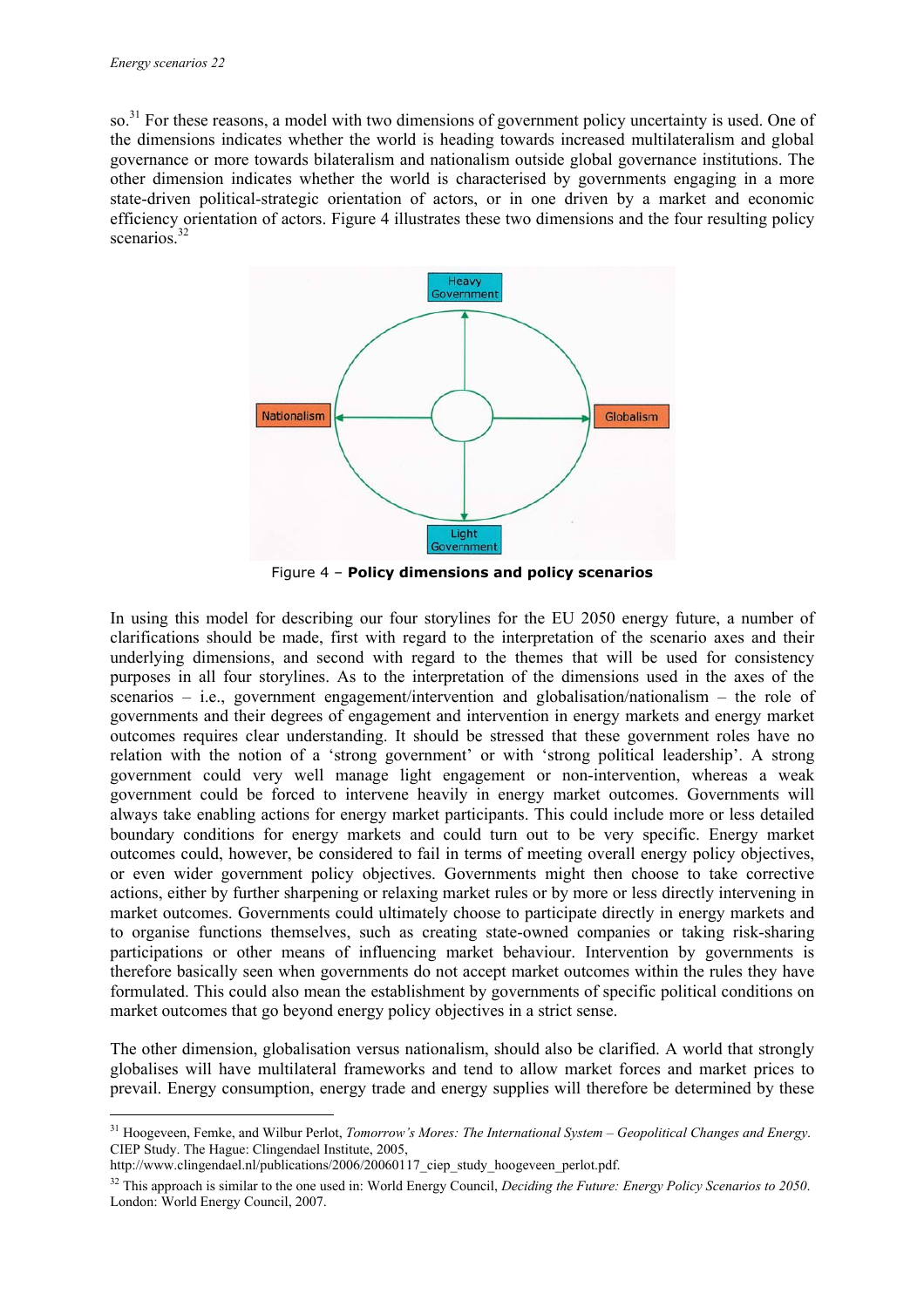frameworks, where legality and contractual sanctity will be the rules of the game. In this world, the WTO framework, global energy markets and other multilateral mechanisms and arrangements will set the mores for energy market participants' behaviour. The other end of the spectrum is a world where bilateralism, regionalism and nationalism are more determinant factors. Politics, geopolitics and foreign policies will be the ruling strategies, with the consequence that molecules and electrons will tend to have more and more 'flags' carried with them when travelling through the energy value chain. In this world we could expect 'divide and rule' type government policies, where energy trade and energy supplies could become instruments of strategic political behaviour by individual governments or groups of governments that have the political power, leverage and willingness to use them in this way.

Although these dimensions are about governments, it would be worthwhile to comment on the role of market participants themselves, and more particularly the energy industry. The energy industry always has and always will interact with the wider political and social frameworks in which it operates. A socially responsible company could take actions that go beyond economic rationale in a strict sense. Company strategies could be influenced by consumer preferences (for instance, with regard to 'green energy'), by environmental issues and their wider public perceptions, or even by more politically or morally inspired issues and values. These strategies will always take due account of government policies or, when they exist, public laws, rules and regulations. But company strategies and subsequent actions could be forthcoming as well on a voluntary basis, without explicit public rules or policies, or in an effort to prevent them from being formulated. In our scenarios we do not take these considerations into explicit account. However, the results of energy industry action in anticipation of heavy government involvement might well be the same as actual heavy government involvement in steering market outcomes.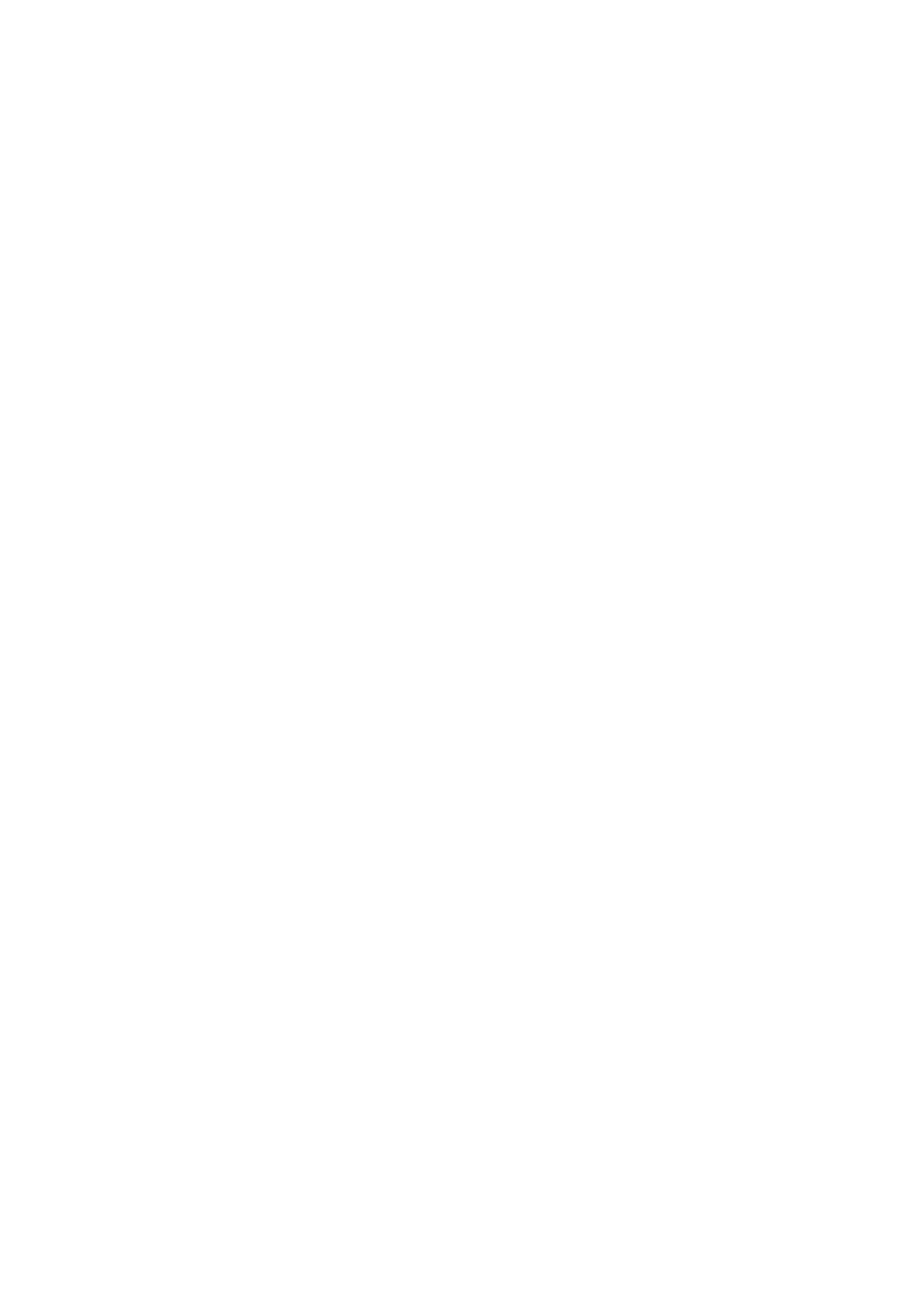## 5

ł

#### Four conceivable storylines for EU energy policy

#### **5.1. Introduction**

Before contemplating the EU's energy future, it is important to discuss what is meant here by the EU. It should be underlined that even the EU as an entity encompasses a wide variety of sub-regions and nations, all with their own characteristics in terms of economic and energy structures and sociopolitical and governance cultures. Describing wider and more global regional storylines for Europe as a whole, if it were at all possible, would neglect important trends and developments that could represent crucial elements in the various European energy storylines. The choice has therefore been made to make the distinction between Russia as the large energy seller and net energy exporting region and Central and Western Europe as the large energy buyer and importing region. The question then arises if further distinction within the latter would be relevant from a government policy point of view. In terms of both emerging market integration and policy coordination and even harmonisation, it should be noted that there are important differences between the countries belonging to the European Union and those that are not (yet) members. It could be useful therefore to divide non-Russian Europe into  $EU^{33}$  and non- $EU^{34}$  countries.

Focusing more specifically on the EU, it is also relevant to ask whether the EU should be considered as a single entity or not. This is even more relevant given the fact that the scenarios developed are differentiated according to the degree of emphasis on nationalism. Would the EU be considered as such in a world full of nationalism, or does this mean nationalism on an EU member-by-member basis? To answer this question, it might be appropriate to consider the extent of energy policy harmonisation within the EU. Or, put otherwise, do we assume a *politique énergétique communautaire* with a strong external energy policy component, or merely a *politique énergétique commune*, where the member states coordinate their national policies while complying on a case-by-case basis with specific EU instruments? From an institutional point of view, there are large differences between the two options. Of course, there are in-betweens as well. Politically plausible models could include energy policy as a shared responsibility between the member states and the EU (the model of the draft EU Convention), or a model where energy policy is approached on an intergovernmental basis with some joint understandings for dealing with common external interests. More regionally oriented approaches via coalitions-of-the-willing are conceivable as well, or a model where markets are increasingly integrated, with limited EU and national government interventions.

As a further point of reflection, the EU 'neighbourhood' policy approach also requires some consideration for the energy future. The EU is embarking on regional cooperation frameworks with neighbouring countries in which energy issues play an important role. One example is the EUROMED project, where the EU is cooperating on energy market relations and integration with the Mediterranean countries. Even more interesting is the Energy Community Treaty (ECT), which entered into operation in 2006. Through the ECT, the EU and all Southeast European countries have agreed to adhere to the 'energy acquis' with a timetable for implementation. Turkey participated in the

<sup>&</sup>lt;sup>33</sup> To be more precise, for the purpose of these storylines, the EU is defined as the EU-25, together with Norway and Iceland (which have formally adhered to the 'energy acquis') and including Bulgaria and Romania, which are in the process of formally adhering to the EU. The Swiss position in this regard is still uncertain, although one might expect Switzerland to integrate more and more into the EU energy market in the next five to ten years.

 $34$  Again, for the purpose of this exercise, we define non-EU, non-Russia European countries as Switzerland, Ukraine, Belarus, Croatia, Serbia, Bosnia, Montenegro, Macedonia, Kosovo, Turkey and Moldova.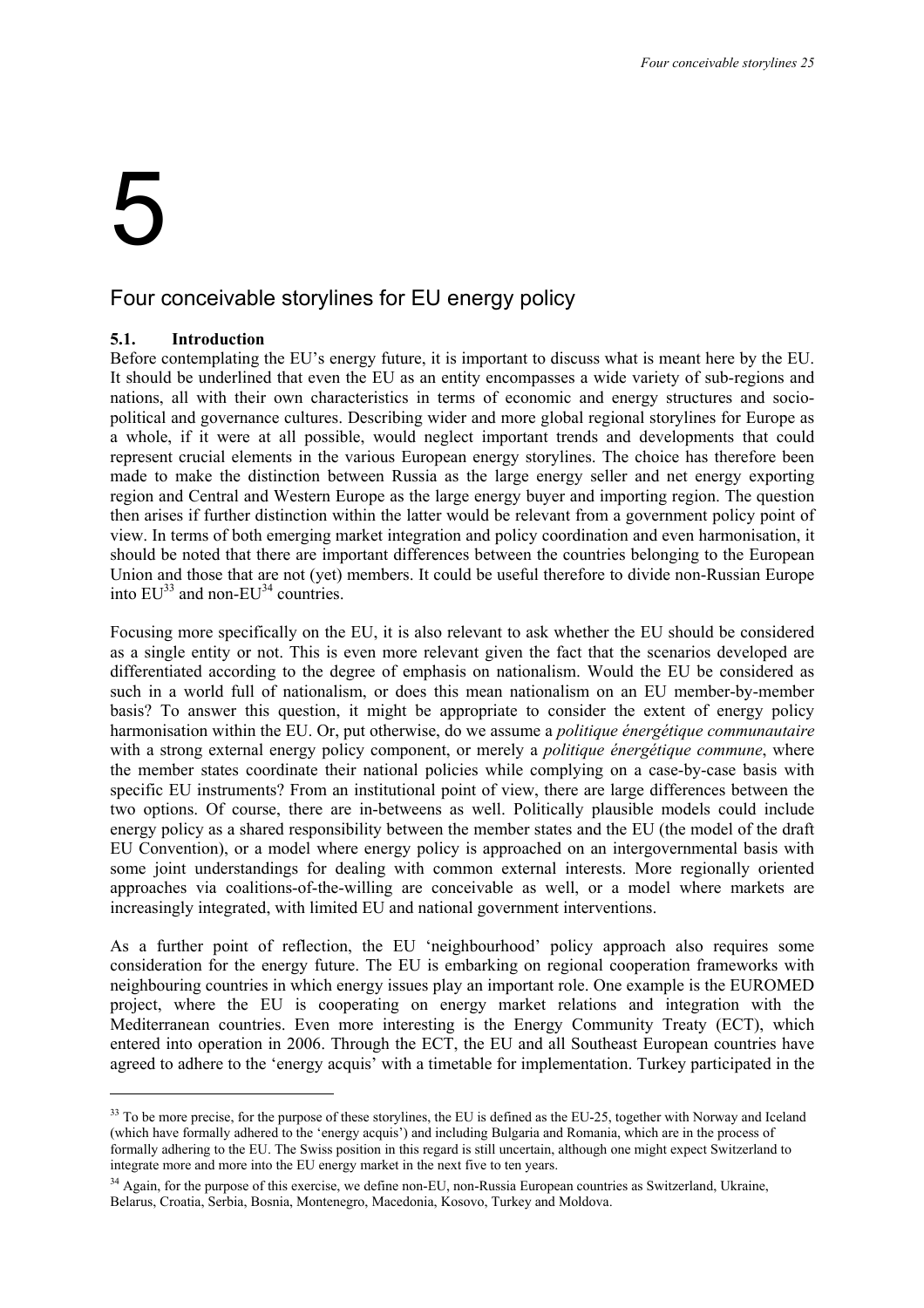negotiating process but has not yet signed the treaty, whereas Ukraine, Moldova and Norway have applied to join. The ECT will over time result in a European market for gas and electricity encompassing 34 countries. Taking this into account, it could be argued that in the timeframe used for the scenarios, the wider European region could best be approached in a 'bipolar' way, that is, the Russian Federation and the EU family.

In terms of the four storylines and scenarios developed here, however, any one of them could give rise to different degrees of community action or responsibility in setting energy policy and thus somewhat determining the EU energy outcomes of that scenario. The storylines have taken these issues into account, on the basis of some simple assumptions. The scenarios characterised by greater nationalism, geopolitics, foreign policy and bilateralism between the large global players (i.e., scenarios 1 and 2) would put more weight on the EU to act as one, approaching the model of a real community energy policy. The scenarios that assume a world with multilateral frameworks would on the other hand leave much more room for individual EU member states to develop national energy policies.



Figure 5 – **The four scenarios**

#### **5.2. Storyline themes**

A set of five themes or indicators have been used in developing the four storylines, in order to promote consistency and comparability among them. However, when deemed necessary, additional themes or indicators have been used, depending on the storyline. The themes are:

o *Political context*: Under this theme the EU energy policy situation is discussed, and the global situation briefly discussed above is further elaborated. This theme also covers the EU's relations with the Russian Federation and other non-EU energy suppliers. Within this theme, therefore, the wider geopolitical considerations will be dealt with, including, as appropriate, primary energy sources as well as other parts of the energy value chain.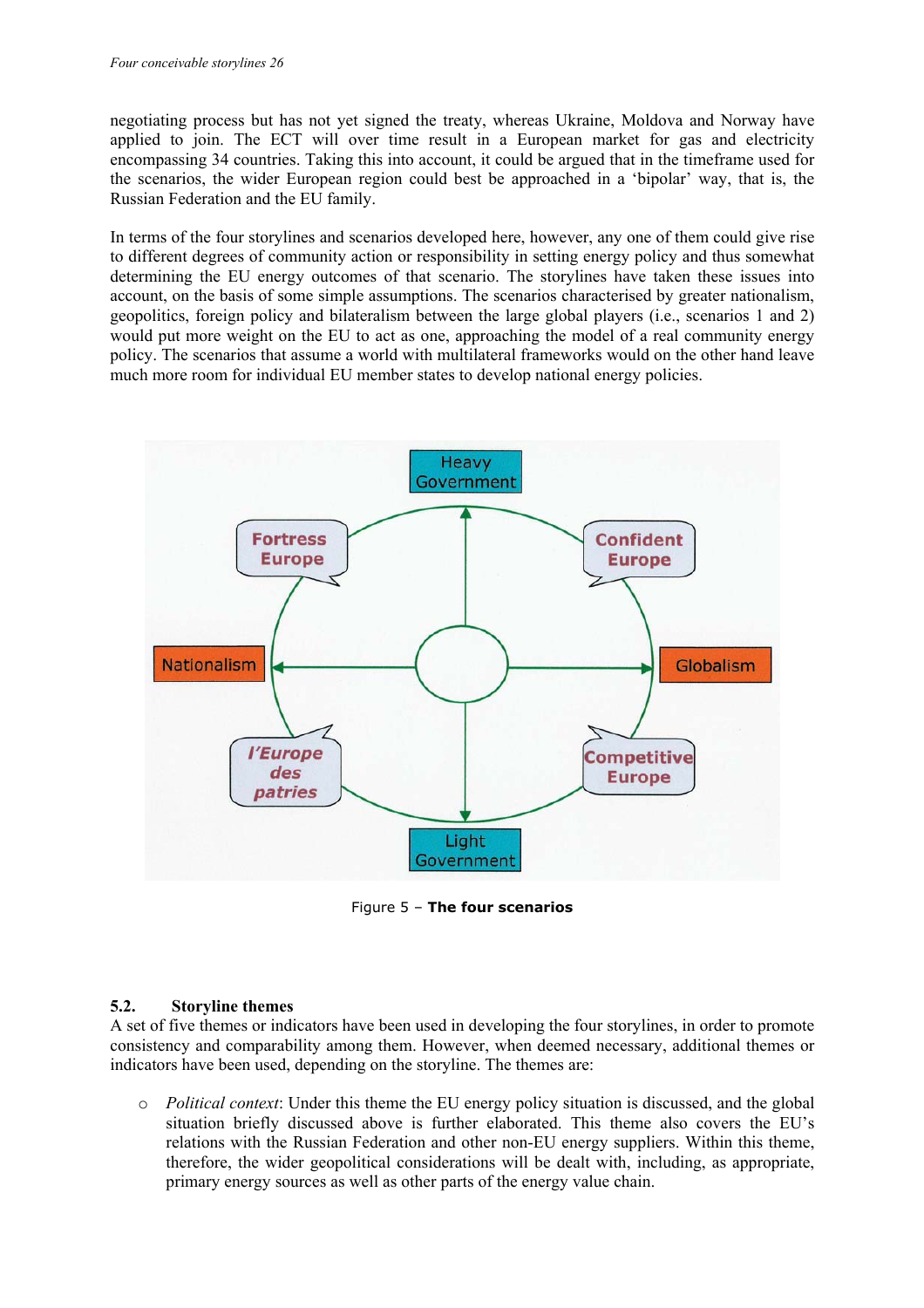- o *Security of supply*: Degrees of assurances or concerns about risks and reliability in energy supplies are described, with distinctions between external energy import security and energy system adequacy. External energy import is basically limited to oil and gas imports. Energy system adequacy deals with infrastructures and secondary energy capacity, such as electricity generation and oil refineries.
- o *Market forces and competition*: Depending on the storyline, allowing or promoting markets to work effectively and efficiently will be an important means to achieve energy policy objectives. Economic rationale will then prevail, but will not be self-evident. Financial or other government interventions could be very likely, depending again on the scenario, influencing energy supply and demand structures and balances.
- o *Environment and climate change*: Environmental and climate change issues will tend to be high on all policy agendas, but could lead to very different outcomes in the four worlds of the four scenarios. Focus could be placed primarily on local and regional issues, with different forms of government intervention. But focus could also be placed on the global issue of climate change and  $CO<sub>2</sub>$  emissions, which would significantly determine energy supply structures. The way in which governments are able and/or willing to manage environmental issues will be crucial for many aspects of the wider energy value chain. In addition, this theme calls for consideration of outcome as well as economic cost. Outcomes may be substantial but achieved at a high cost, with all sorts of other impacts.
- o *Energy mix/energy technologies* (including R&D): This fifth theme uses indicators traditionally employed by the energy industry to rate the outcomes of the four energy storylines. Again, government abilities and/or engagements to promote or even set the wider energy mix will be different for the four worlds and will greatly determine the specific roles of the various energy sources. Managing or (directly) funding the development of new energy technologies will be a specific characteristic of government behaviour. When market forces prevail, economic rationale will determine global outcomes, but when national sovereignty is translated into concrete and direct action, political calculations will have wider impacts. In technology terms, it should be added that despite the 2050 timeframe, it is not expected that fusion technology and hydrogen will play meaningful roles. Being a secondary energy vector, hydrogen's role would be limited for global energy balances, unless real breakthroughs occur in the transport sector. If this were to happen in a meaningful way, it would probably influence oil imports, because oil demand in Europe will be largely driven by the transport sector. Finally, with regard to the energy mix and related technologies, it would be appropriate to comment on both outcomes and economic cost in the four storylines.

#### **5.3.** *L'Europe des Patries***: Nationalism and light government engagement**

The world at large has developed in a direction where governments are largely invisible in energy matters, but in a more indirect and subtle way, they are heavily involved in securing their external energy supplies. In Europe this goes for 'government' at both the EU level and the national level. More and more governments tend to openly tolerate various degrees of bilateralism in energy trade and relations, where foreign policy issues have become strong components. This tendency towards bilateralism is becoming stronger and governments allow their energy industries to engage in what is, at times, an open scramble for oil and gas supplies, resulting in heavy upward and accelerating pressures on oil and therefore energy prices.

Uncertainty is high in this world, with a negative impact on energy investments. By 2050 oil prices have reached levels around USD 120 (in 2005 prices), coupled with high price volatility. Investment tends to be concentrated on non-conventional oil production, gradually limiting the market shares of Gulf producers.

Developments over 45 years of recent history have never been straightforward in only one direction. However, in this world it is clear that in the period under scrutiny there is a persistent predominance in Europe of a preference for approaching problems in a manner that is perceived as mainly in the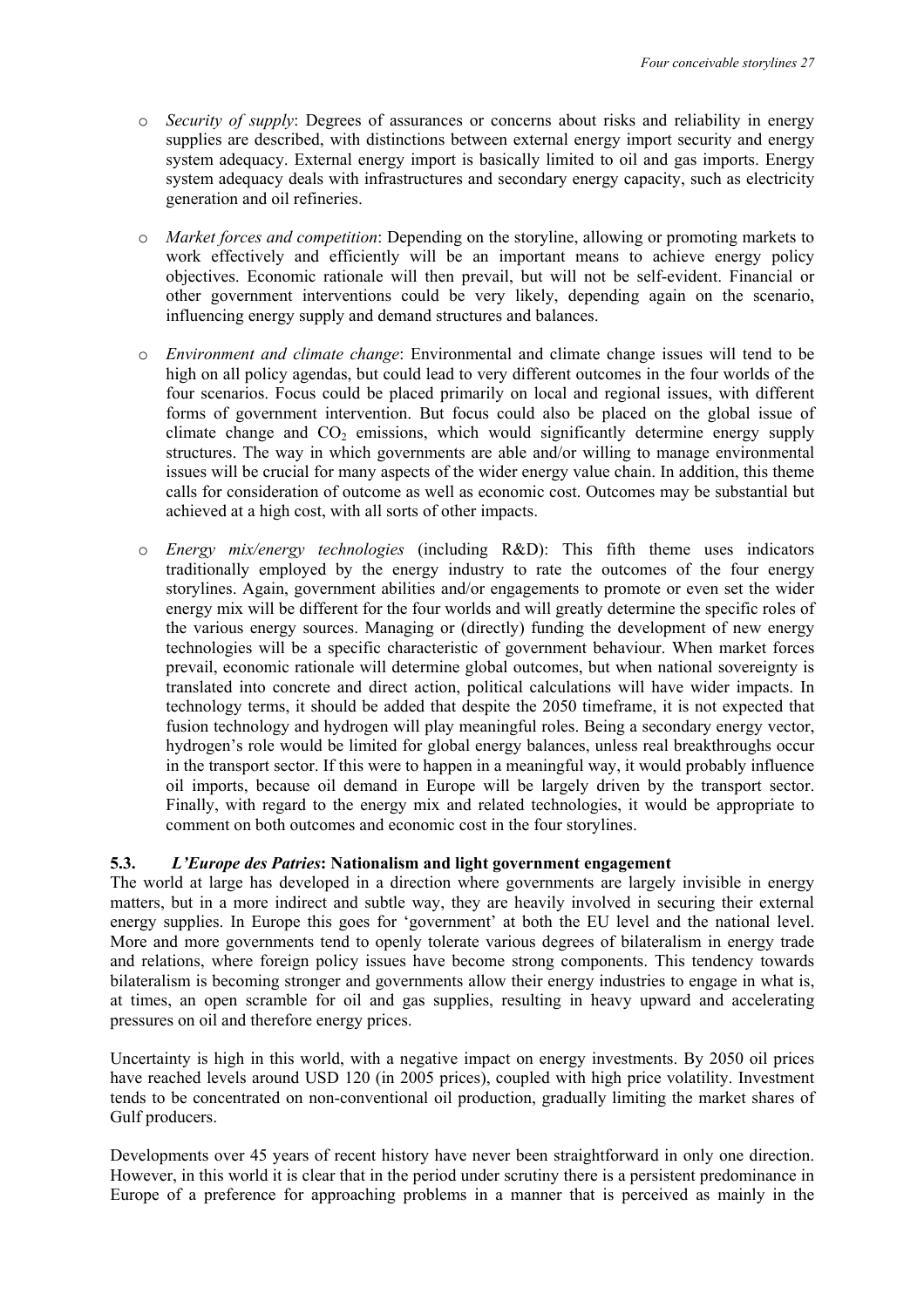national or regional interest. This also holds true in cases where the solutions reached for these problems might in the longer term be detrimental to the development of other regions and if the cost of these solutions might be high.

The European region as whole under these conditions presents a far from homogeneous picture. Russia succeeds in further developing its energy potential as a strong net exporter, also using this to successfully (re-)diversify its economy. It is gaining further political strength in global issues, using its energy supply base. The EU as such will not be able to effectively accommodate this in a strong bilateral relationship with Russia and with other energy suppliers, since these relations are relatively cumbersome due to their foreign policy components. Larger EU members are however effectively combining their foreign policies with energy trade policies and are using these in a more sub-regional context within the EU as well. When taken as a whole, the entire region of Europe including Russia is largely independent for its energy supply, especially for gas. However, the EU's energy selfsufficiency remains under 50% over the entire period, the lowest rate of all four scenarios.

EU members are frequently hesitant in setting up common policies on energy matters, further limiting the role of 'Brussels'. Noticeable tendencies towards sub-regionalisation within the area keep popping up, with cross-border energy markets integrating at regional levels, leading to the need for further energy policy coordination mechanisms. Divisions are visible between Scandinavian and Northwest European markets on the one hand and the ECT area and Mediterranean basin on the other. As the EU's energy supply basis further worsens, however, reverse tendencies will materialise within the EU family, since wider economic interests are at stake. In a global energy world driven largely by national approaches in the US, China, India and elsewhere, a common EU reaction becomes more necessary, leading to more common energy policies at the end of the period.

Energy supply/demand tensions are high, albeit more in oil than in gas, leading to a deterioration of the EU's energy self-sufficiency. This development is further aggravated because the EU has not been able to develop its own 'grand design' for its energy supply base. Russia, on the contrary, is developing as a strong energy exporter, in oil, gas and coal, and sometimes makes efforts to coordinate export policies with North African and Asian gas exporters in the Caspian Sea basin. However, as these exporters have more interest in the sub-regional approaches that are emerging in the EU, different schemes for gas supply diversification are being negotiated. The Nabucco pipeline has thus been built, bringing gas supplies from Southwest Asia and Iran to the southern parts of the EU market. This supply line has positive and negative impacts and therefore does not lead to a substantial diminishing of supply tensions in the EU.

There is considerable room for national energy giants that will develop into a few European giants, and follow a path determined by the companies' owned perceived interests. Nevertheless, competition within the EU market is rather strong, despite the relatively small number of players. Brussels sees no merit in intervening in the energy market, allowing the strongly vertically integrated energy industries to flourish further. Their stock listings are regularly beating records, making energy investments a highly profitable venture. Market accessibility is generally poor for non-EU energy companies, but due to a number of company-to-company partnerships, the role of Russian energy companies is becoming more and more visible in regional EU energy markets. The EU's national giants have different success ratios in entering the Russian energy system, depending on the adequacy of their government backing.

Government engagement in climate change matters is dwindling, on the part of both the EU government and member country national governments. The general attitude in the region is one of 'wait and see', leaving policy initiatives to other regions in the world. Energy intensities are decreasing at a relatively slow pace. Initially the region's carbon share in energy decreases only modestly, leading to a continuous though modest increase in GHG emissions. However, after a peak in 2035, the EU is finally able to decrease its emissions, following a decrease in its carbon base due especially to falling oil shares. In transport there is a continuing heavy reliance on conventional fuels, but fuel efficiency of vehicles is increasing over time thanks to fierce competition in the sector and rising emissions standards.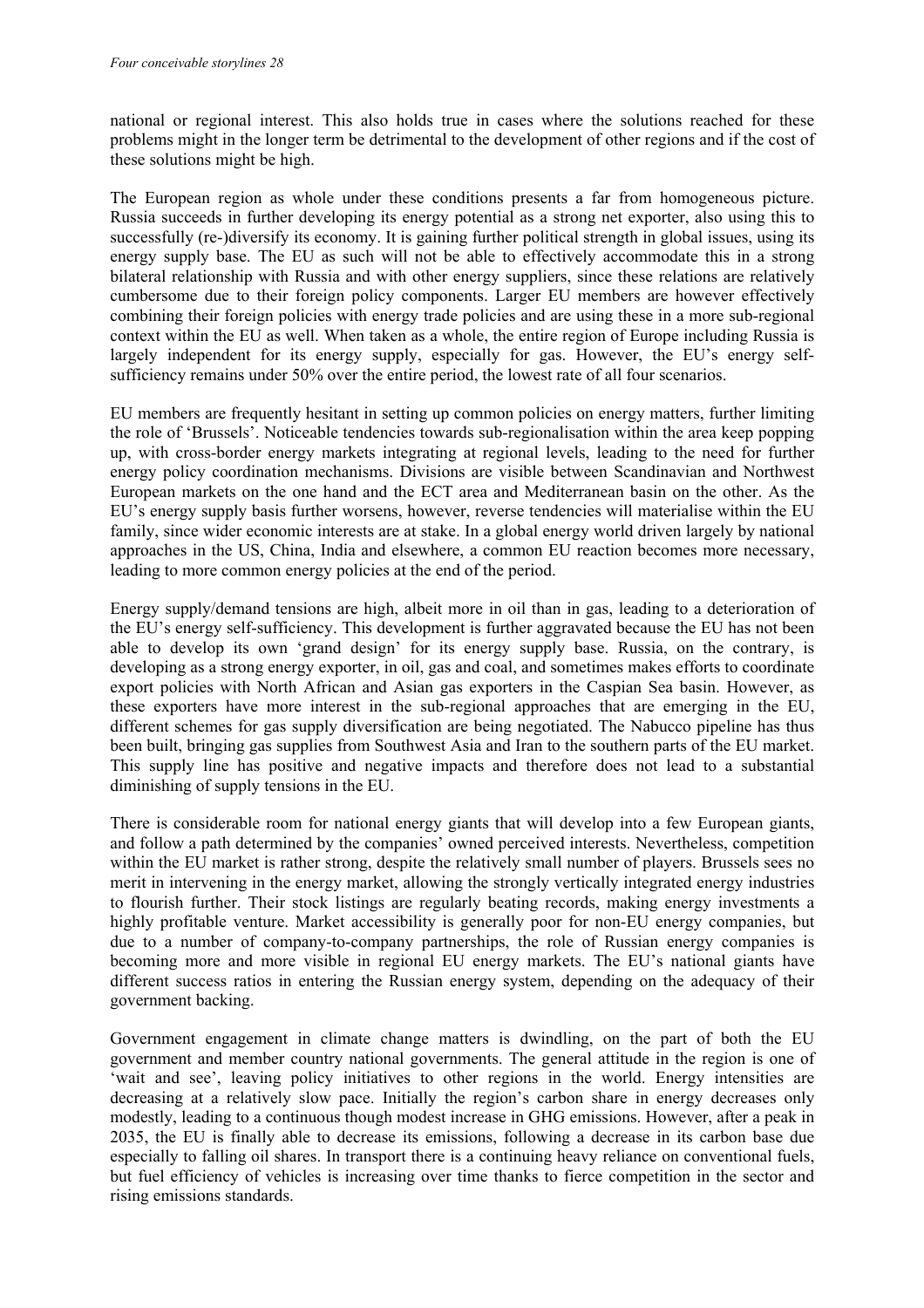Although the role of electricity is strongly increasing, with consumption more than doubled, the energy sector gradually develops in a surprisingly 'traditional' manner: the focus remains on conventional technologies. Coal, as a national or domestic resource, is undergoing a certain revival as electricity fuel, sometimes using state-of-the-art burning conditions and a prudent development of CCS. There is a modest increase in the share of nuclear power, with a strong nuclear revival in a number of member states due to its increasing competitiveness. Despite a certain lack of government interventions and technological breakthroughs, high energy prices are still giving renewables a boost. Solar, wind and biomass see large increases in production, but overall shares in 2050 barely reach levels of more than 10%. Tables 1 and 2 and Figures 6 and 7 summarise the overall picture for *l'Europe des Patries*.

| International energy prices    |      |      |      |      |
|--------------------------------|------|------|------|------|
|                                | 2005 | 2020 | 2035 | 2050 |
| $Oil (\$/bl)^*$                | 54   | 59   | 90   | 118  |
| Gas (\$/Mbtu)* European market | 5,4  | 7,3  | 10.6 | 15,3 |
| Coal (\$/t)* European market   | 72   | 89   | 104  | 117  |

*\* : all costs are given in constant 2005\$ PPP*

| Oil & gas production                          |      |      |      |      |
|-----------------------------------------------|------|------|------|------|
|                                               | 2005 | 2020 | 2035 | 2050 |
| World oil production (Mbl/d), of which:       | 80   | 98   | 110  | 111  |
| Conventional, of which:                       | 78   | 90   | 98   | 91   |
| <b>Gulf countries</b>                         | 21   | 34   | 49   | 51   |
| Non-conventional                              | 2    |      | 12   | 20   |
| <b>World gas production (Gm3)</b> , of which: | 2818 | 4311 | 5504 | 6195 |
| <b>Gulf countries</b>                         | 255  | 647  | 1291 | 2030 |
| CIS                                           | 729  | 942  | 1380 | 1571 |

Table 1 – **L'Europe des Patries: Basic assumptions about world energy markets** 

|                                  |                                                | 2020     | 2035      | 2050      |
|----------------------------------|------------------------------------------------|----------|-----------|-----------|
| GDP growth (%/year)              |                                                | 1.80%    | 1.10%     | 0.70%     |
| Demographic growth (%/year)      |                                                | $-0.10%$ | $-0.20\%$ | $-0.40\%$ |
| Energy intensity growth (%/year) |                                                | $-1.60%$ | $-0.90\%$ | $-0.60\%$ |
|                                  | Diversity index (Shannon-Wiener)               | 1.58     | 1.61      | 1.69      |
| Primary energy mix               | Primary prod./primary cons.                    | 57%      | 53%       | 54%       |
|                                  | Self-sufficiency total                         | 48%      | 43%       | 44%       |
|                                  | Self-sufficiency electricity                   | 66%      | 60%       | 62%       |
| GHG emission growth (%/year)     |                                                | 0.20%    | 0.20%     | $-0.80\%$ |
|                                  | Oil independence ratio                         | 33%      | 24%       | 22%       |
|                                  | Gas independence ratio                         | 53%      | 45%       | 36%       |
|                                  | Supply/demand tensions Coal independence ratio | 64%      | 57%       | 55%       |

Table 2 – **L'Europe des Patries: General energy characteristics**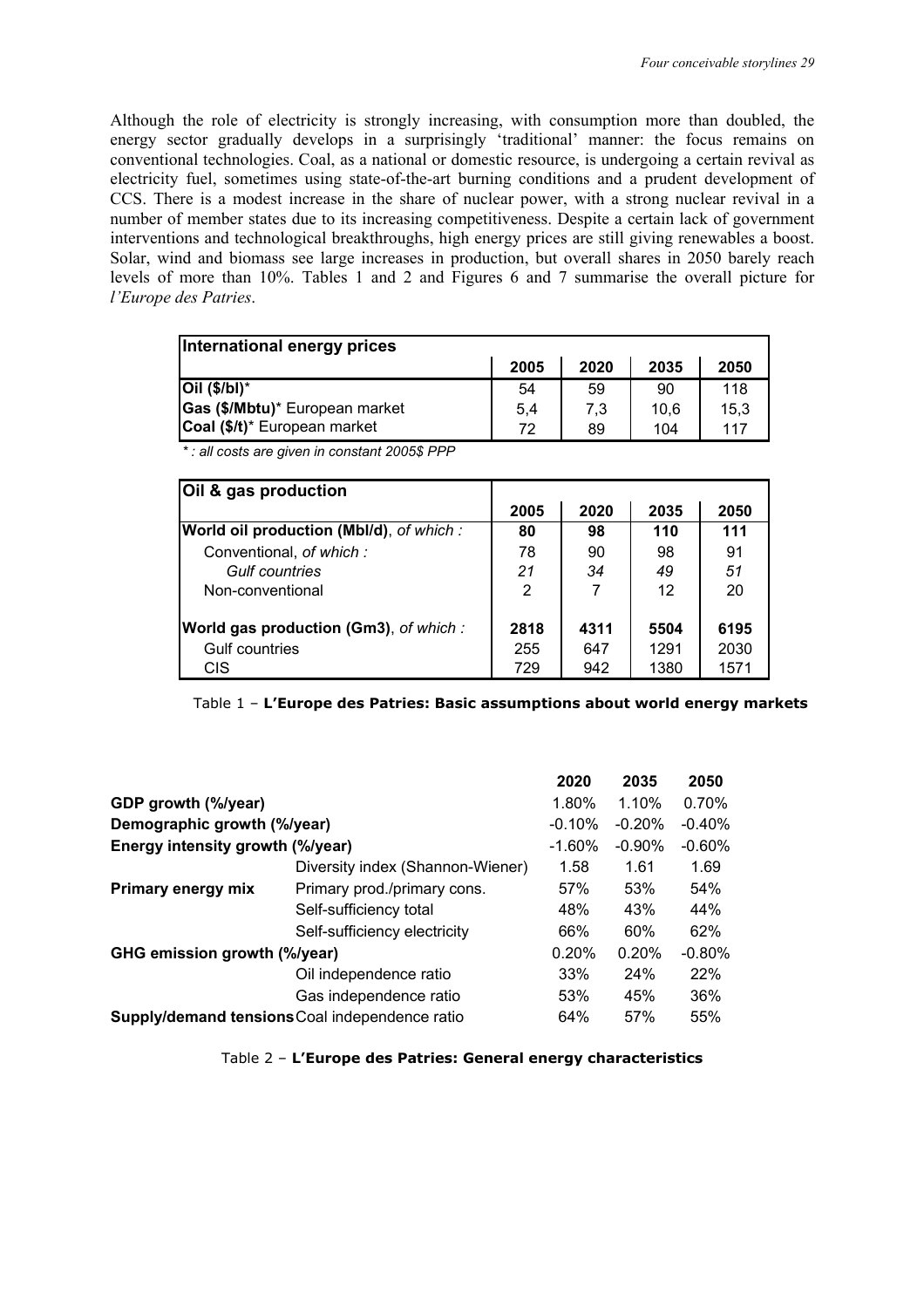

Figure 6 – **L'Europe des Patries: Energy supply** 



Figure 7 **– L'Europe des Patries: Electricity generation by source** 

#### **5.4. Fortress Europe: Nationalism and heavy government engagement**

This world is confronted with a combination of actively politically driven international energy trade with a strong drive for energy efficiency, the use of national energy resources and a marked increase in the use of renewables. Governments are therefore able and willing to effectively arrange the political dimensions of energy trade, where many hydrocarbons now require a passport and tracking system.

The WTO seems at times to be on the verge of collapse and multilateral institutions are further deteriorating. The International Energy Forum continues in a more symbolic way, but the IEA is losing its role as the EU and US are increasingly turning to bilateral mechanisms. Within OPEC, the Gulf states are largely following their own course of action and are restricting the degree of 'oil addiction' by keeping their oil production at a maximum of 26 Mb/d. These developments have their price, and supply/demand tensions and price volatilities in energy markets are relatively high. By 2050, oil prices have climbed to around USD 115 (in 2005 prices).

Europe has the firm conviction that difficult risks and challenging opportunities lie ahead in many respects. Leaderships in politics and business communities are emerging, exploring ways and means and developing effective coordination and implementation mechanisms. The future of the region is at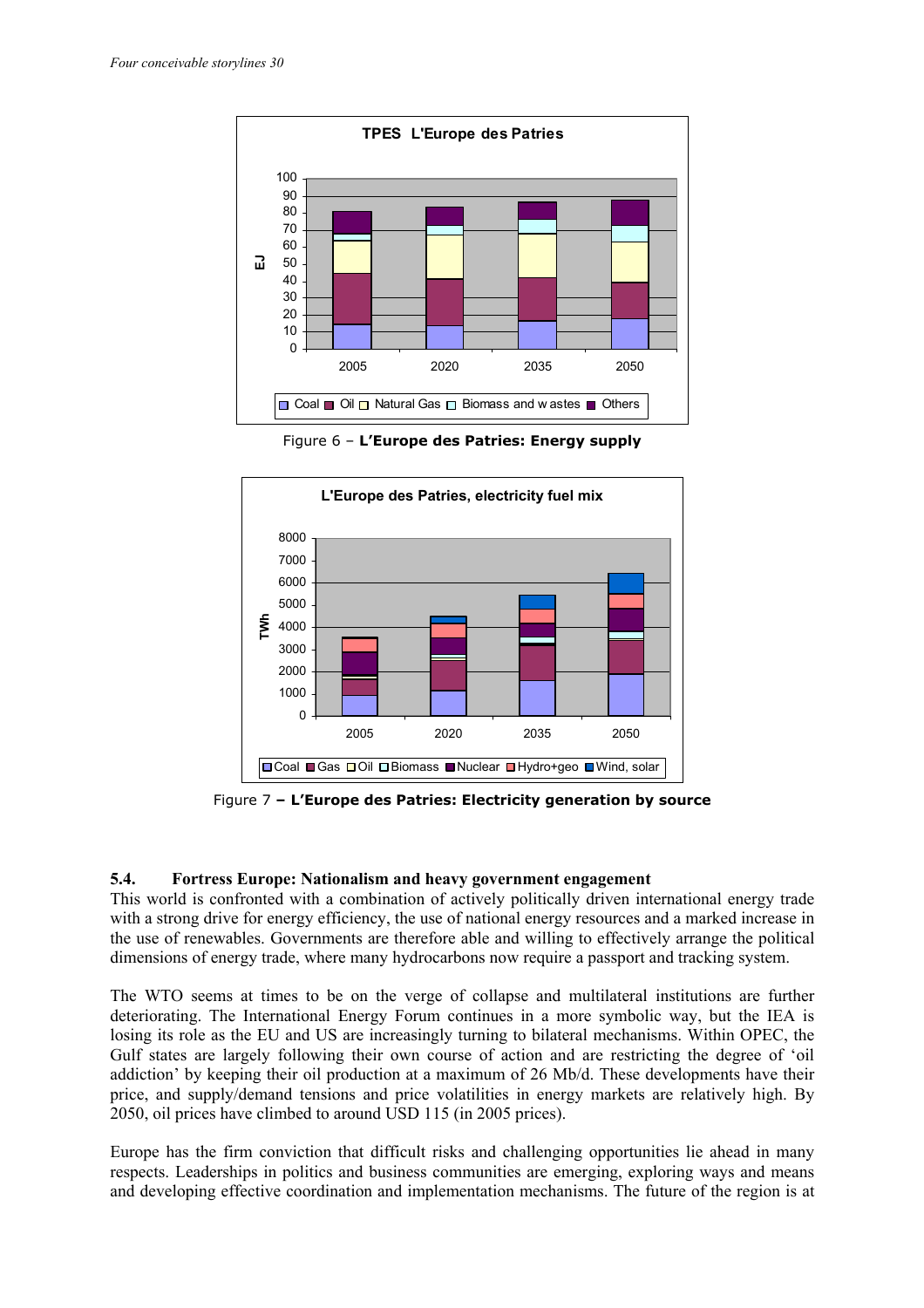stake and drastic policy measures are needed. In the EU, a solid energy competency is developed and implemented. Great attention is being paid to maximising energy system capacity so as to optimise energy security. Intra-European and intra-EU energy trade requires strong political actions with a common realisation that instability in energy-producing countries outside the region calls for effective political management. The EU is even developing a joint policy approach that could eventually lead to multilateral use of force where necessary. With the consent of member state governments the EU has also embarked upon some strong external approaches, where speaking with one voice has allowed it to develop bilateral energy arrangements more or less successfully. With Russia, the EU's most strategic energy partner, a mutually beneficial strategic partnership has been negotiated with a variety of political, financial and economic chapters. This partnership has contributed significantly to securing the EU's gas supply while further strengthening Russia's energy export basis. A Nabucco pipeline has not been built, as the Blue Stream and Nord Stream 1 and 2 pipelines (where Gazprom has majority equities) have weakened its economic base. Nord Stream also has important connections with Polish and Scandinavian markets. This organised supply framework has improved energy security in the EU through increased energy self-sufficiency in Europe as a whole.

EU energy markets are further integrating under strong regulatory oversight at EU level, with particular emphasis on supply security in gas and electricity. Markets are working, especially with competition in power generation due to decentralised technology applications. The internal market is further facilitated through an expansion of the transmission network, which has been fully unbundled in financial and operational terms. At wholesale and retail levels, both EU and Russian energy companies are active, including on the basis of joint ventures. Some of them are even covering the Russian upstream parts of the cycle, such as with the Shtokman field, which is being successfully exploited in a joint venture between Gazprom and (Norwegian, French and German) EU companies.

Governments are not intensively focused on a viable post-Kyoto policy, but the EU will use its Russian card to price carbon under longer-term schemes. Energy efficiency policies are high on policy agendas, but the energy intensity decrease for the region is not particularly impressive. Overall, GHG emissions are nonetheless declining mainly thanks to the burning of relatively clean fossil fuels in local and regional environmental terms.  $CO<sub>2</sub>$  capture and storage are not necessarily a priority, but are still getting more and more attention.

Under the circumstances, the energy sector in the region is diversifying in a defensive manner. In other words, parties are taking their chances as they are offered: gas is maintaining its position, coal has remained important as a fuel for electricity production, and nuclear energy is widely accepted as an economically and environmentally sound source. The EU, promoting fourth-generation nuclear reactor designs, sees a nuclear revival with strong post-2035 impacts. Nuclear is facilitated through a strong European nuclear industry policy, with a harmonised safety and licensing policy and a European mechanism for dealing with final nuclear waste disposal. The EU is also heavily promoting renewables. Transport remains overwhelmingly based on hydrocarbons, but fuel efficiency is increasing markedly and European-produced biofuels will gain considerable market shares.

In more general terms, the region is improving the overall diversification of its energy balance. These diversification policies are largely motivated by energy supply security concerns. However, all these efforts are taking place at a relatively high cost, triggering economic side effects. Fragmented world trade arrangements and a large energy sector share in GDP allocations have negative impacts on overall GDP growth. Tables 3 and 4 and Figures 8 and 9 summarise the overall picture for Fortress Europe.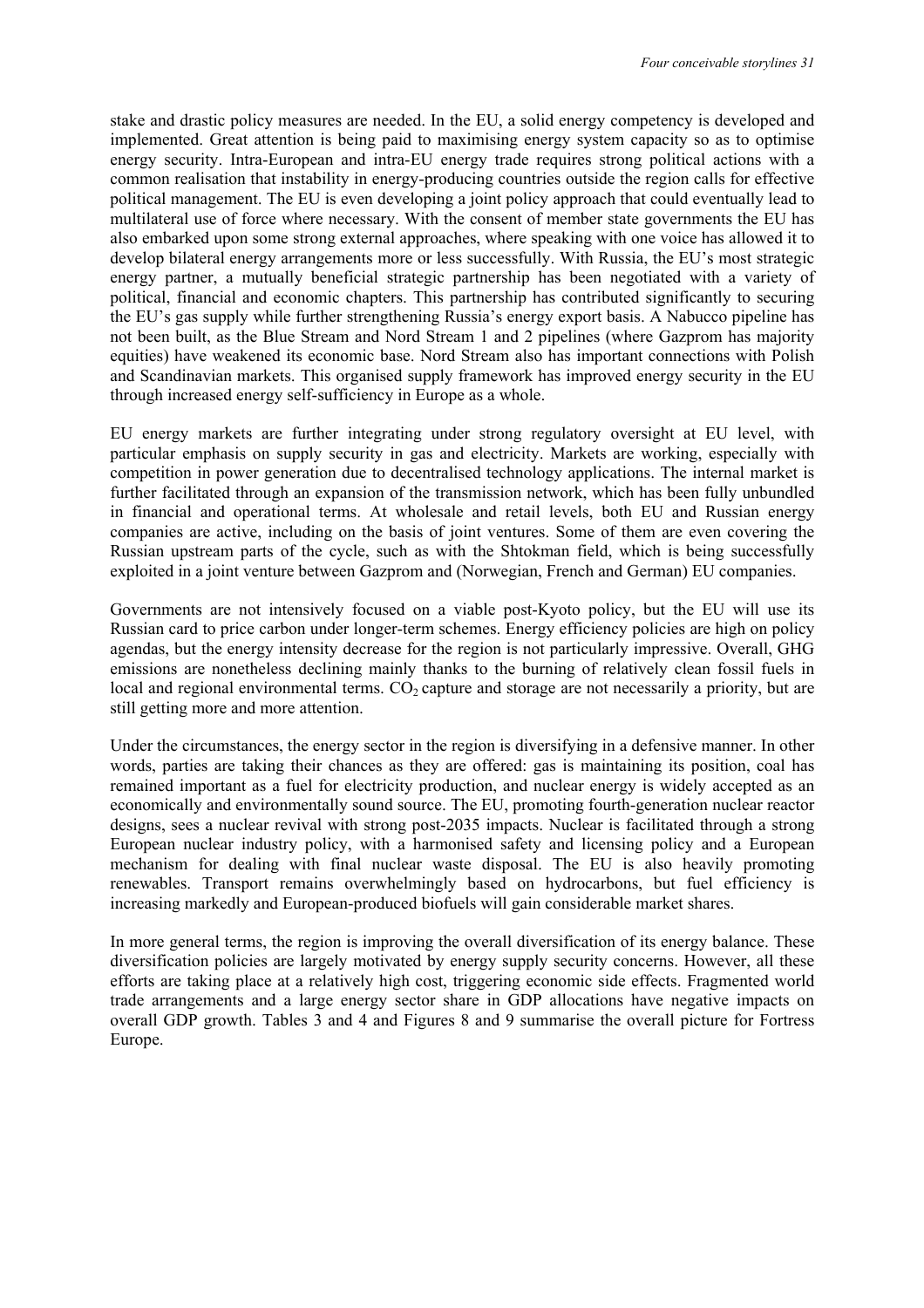| International energy prices    |      |      |      |      |  |  |
|--------------------------------|------|------|------|------|--|--|
|                                | 2005 | 2020 | 2035 | 2050 |  |  |
| $Oil$ (\$/bl)*                 | 54   | 66   | 87   | 107  |  |  |
| Gas (\$/Mbtu)* European market | 5,4  | 7.1  | 9,7  | 12.3 |  |  |
| Coal (\$/t)* European market   | 72   | 88   | 101  | 112  |  |  |

*\* : all costs are given in constant 2005\$ PPP*

| Oil & gas production                          |      |      |      |      |
|-----------------------------------------------|------|------|------|------|
|                                               | 2005 | 2020 | 2035 | 2050 |
| World oil production (Mbl/d), of which:       | 80   | 90   | 90   | 86   |
| Conventional, of which:                       | 78   | 77   | 63   | 54   |
| <b>Gulf countries</b>                         | 21   | 23   | 21   | 23   |
| Non-conventional                              | 2    | 13   | 27   | 32   |
| <b>World gas production (Gm3)</b> , of which: | 2816 | 4099 | 4811 | 5116 |
| Gulf countries                                | 255  | 596  | 968  | 1438 |
| <b>CIS</b>                                    | 729  | 819  | 1060 | 1184 |

#### Table 3 – **Fortress Europe: Basic assumptions about world energy markets**

|                                  |                                                | 2020     | 2035     | 2050     |
|----------------------------------|------------------------------------------------|----------|----------|----------|
| GDP growth (%/year)              |                                                | 1.80%    | 1.10%    | 0.70%    |
| Demographic growth (%/year)      |                                                | $-0.10%$ | $-0.20%$ | $-0.40%$ |
| Energy intensity growth (%/year) |                                                | $-1.70%$ | $-1.10%$ | $-0.70%$ |
|                                  | Diversity index (Shannon-Wiener)               | 1.63     | 1.71     | 1.74     |
| Primary energy mix               | Primary prod./primary cons.                    | 59%      | 62%      | 63%      |
|                                  | Self-sufficiency total                         | 49%      | 52%      | 52%      |
|                                  | Self-sufficiency electricity                   | 72%      | 76%      | 77%      |
| GHG emission growth (%/year)     |                                                | $-0.40%$ | $-1.10%$ | $-1.20%$ |
|                                  | Oil independence ratio                         | 27%      | 21%      | 14%      |
|                                  | Gas independence ratio                         | 57%      | 55%      | 45%      |
|                                  | Supply/demand tensions Coal independence ratio | 66%      | 62%      | 60%      |

Table 4 – **Fortress Europe: General energy characteristics**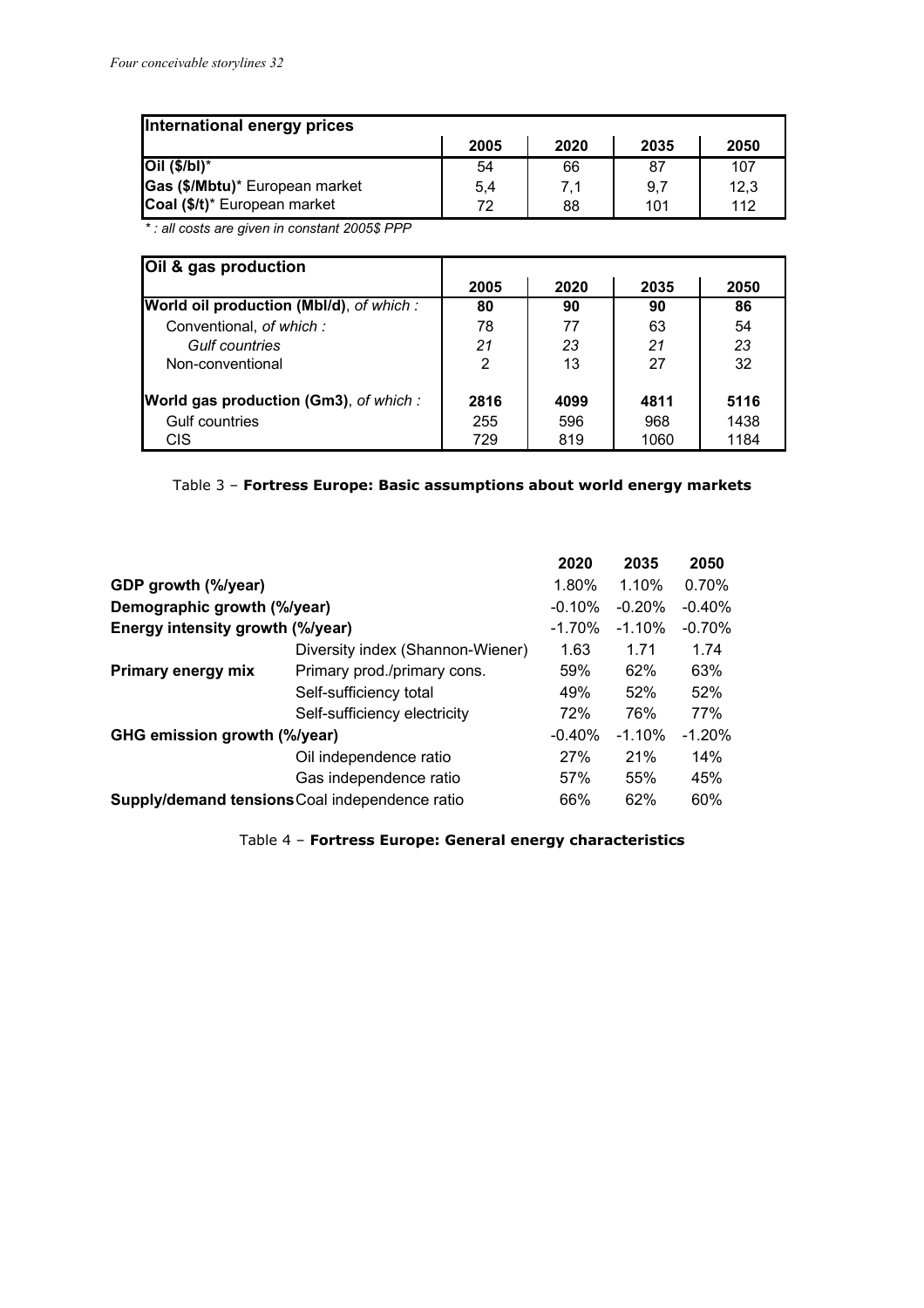

Figure 8 – **Fortress Europe: Energy supply** 



Figure 9 – **Fortress Europe: Electricity supply by source** 

#### **5.5. Confident Europe: Globalism and heavy government engagement**

This world is effectively globalising and the attention of governments and industry alike is geared toward creating and promoting the accompanying multilateral measures and conditions. Both politically and economically, an effective climate exists where North and South, East and West are largely balancing their interests with their economic, political and military powers. Regional conflicts, such as in the Middle East, are being managed effectively. The UN family is involved in a serious but lengthy process of streamlining its organisations with an effective transition to balanced multilateral mechanisms for the world's main political and economic issues, including those related to climate, energy and poverty.

Enhancement of energy security is an accepted global concern. Global consultations on energy balances, supported by the IEA, are taking place between the world's major energy producers and consumers. Due to these intensive contacts, energy supply is relatively secure and energy demand is well forecasted and planned at the global level. Consumer governments, due to their heavy engagement, are willing and able to give strong assurances for demand security, sometimes in the form of legal commitments for longer-term energy mixes. Producing and exporting governments provide the necessary transparency in their resource policies, including investment schedules required to meet demand. Price volatility is therefore limited. Multilateral agreements on investment conditions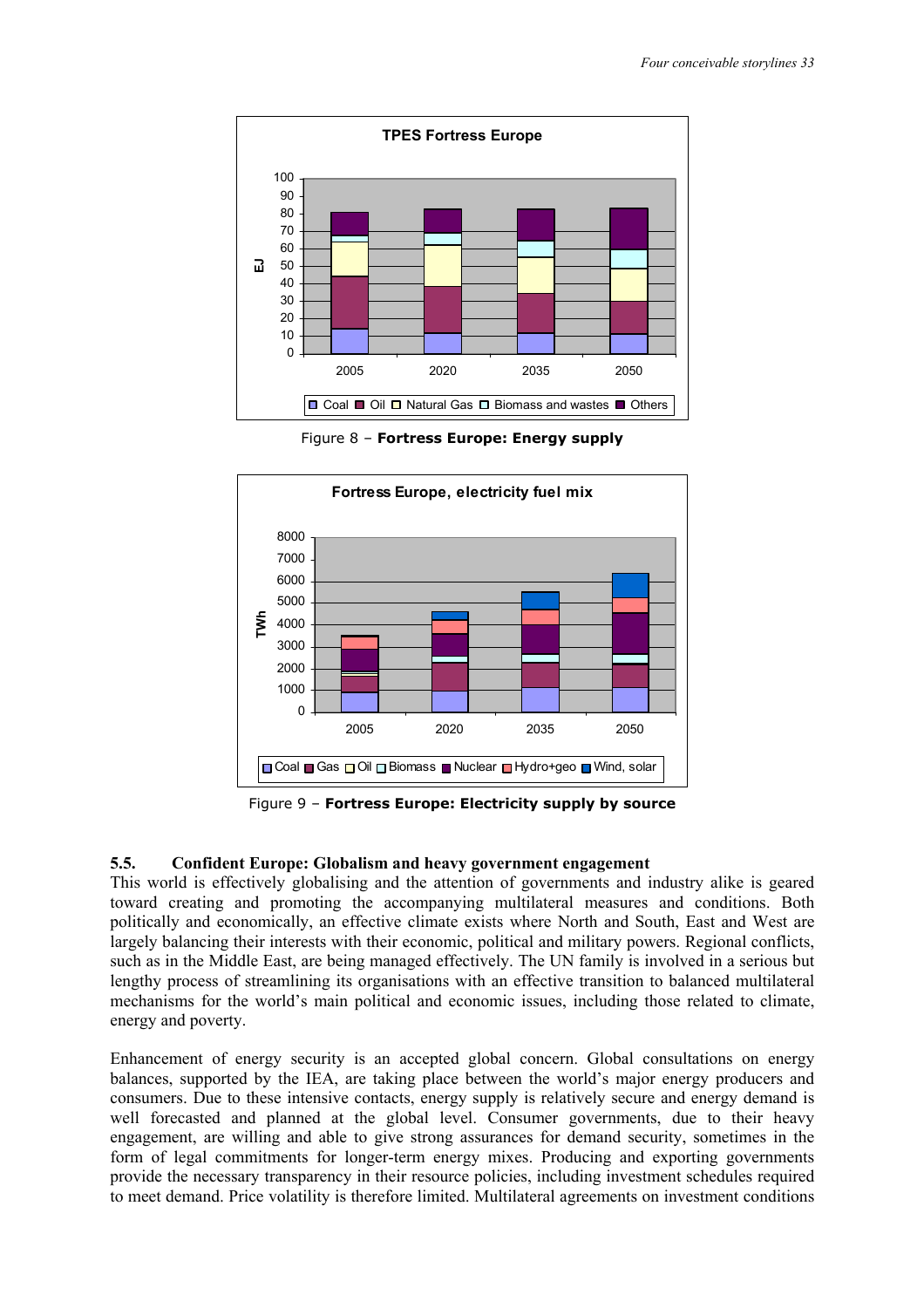are developed so as to facilitate the financial flows needed for maintaining and developing the necessary energy sources.

In general, national oil and energy companies dominate global energy markets, applying market rules and business practices. Throughout the value chain, numerous business models are emerging, with incentives for effective competition in a global regulatory framework, and regional specifications and refinements wherever energy policies require these. Generally speaking, there is a consensus between the world's major oil and gas suppliers and their major clients about the principles for rent sharing and energy taxation policies, although this consensus has to be renegotiated quite frequently due to inevitable frictions and tensions. In this world, supply/demand tensions are manageable and the price volatility of hydrocarbons is markedly reduced, leading to the lowest price levels of all the scenarios.

In the EU, there is no direct need for a strong Brussels-based energy policy, although the EU is effectively speaking with one voice in the global consultations on energy and climate. EU governments have largely concluded that their energy policy goals will profit from wide degrees of joint approaches and instrumentation in the EU framework, especially with respect to the transition towards a low-carbon economy. An effective coordination mechanism at EU level therefore supports and guides national energy policies.

Russian energy exports are not determined by foreign policy considerations, since the prevailing Russian business models and global market conditions provide Russia with the necessary benefits. The principles of a new and renegotiated Energy Charter Treaty between Russia and the EU are being applied in practice, securing the necessary foreign direct investment for the Russian energy sector and reasonable and efficient conditions for land-based energy transit schemes. The principles of the Energy Charter Transit Protocol are applied in other regions as well. The EU is also actively pursuing the implementation of the Energy Community Treaty with neighbouring countries.

In this world, the EU plays a leading role as it is effectively combining market forces and trade arrangements with government interventions in support of meeting sustainability targets. Europe is therefore increasing its global energy diversification: the EU is decreasing its levels of energy import dependency, while Russia is undergoing strong development of its energy export base, probably facing more competition on world markets. At the same time, Europe is strongly promoting increased energy efficiency. Under EU leadership, an effective International Agreement on Energy Efficiency has been negotiated, backed by a strong EU programme to enhance its own efficiency in energy use. The 3.3% targets from the 2007 Energy Action Plan will not be met in 2020. Once the EU has embarked upon a set of EU-wide mandatory rules, a 3% to 3.5% annual efficiency target is reached as of 2030.

There is a strong global framework dealing with climate change issues in this world, with effective pricing mechanisms for carbon. In addition to solid technology and renewable energy RD&D and investment policies, GHG emissions are decreasing impressively. The EU is meeting its stated targets to decrease  $CO<sub>2</sub>$  emissions by 60% in 2050 in relation to 1990 levels.

This is all being realised within a global framework of reasonably well-regulated, open market conditions, creating transparent energy market pricing, along with national governments' attention to affordability and security of supply. The goal of thereby creating a strong internal market, along with strong energy companies, is being achieved. Because of particular and sustained attention from industry and governments alike, the quality of the energy system in the entire region has improved to unprecedented levels through massive investment efforts.

The EU energy mix has developed in a direction where coal's share is reduced by more than 50%, at the same time as all new coal-fired power plants are built with CCS. The share of gas remains stable, in power generation as well, but oil's share is reduced by about a third as transport is characterised by high energy efficiency and a substantial introduction of biofuels. Based on second-generation technology, the share of biofuels in the automotive sector is further increasing from its 10% target in 2020 to around 40% in 2050. More generally, renewables based on biomass and wind energy are seeing similar developments, building on the 2007 EU energy policy turnaround. Again, the 20%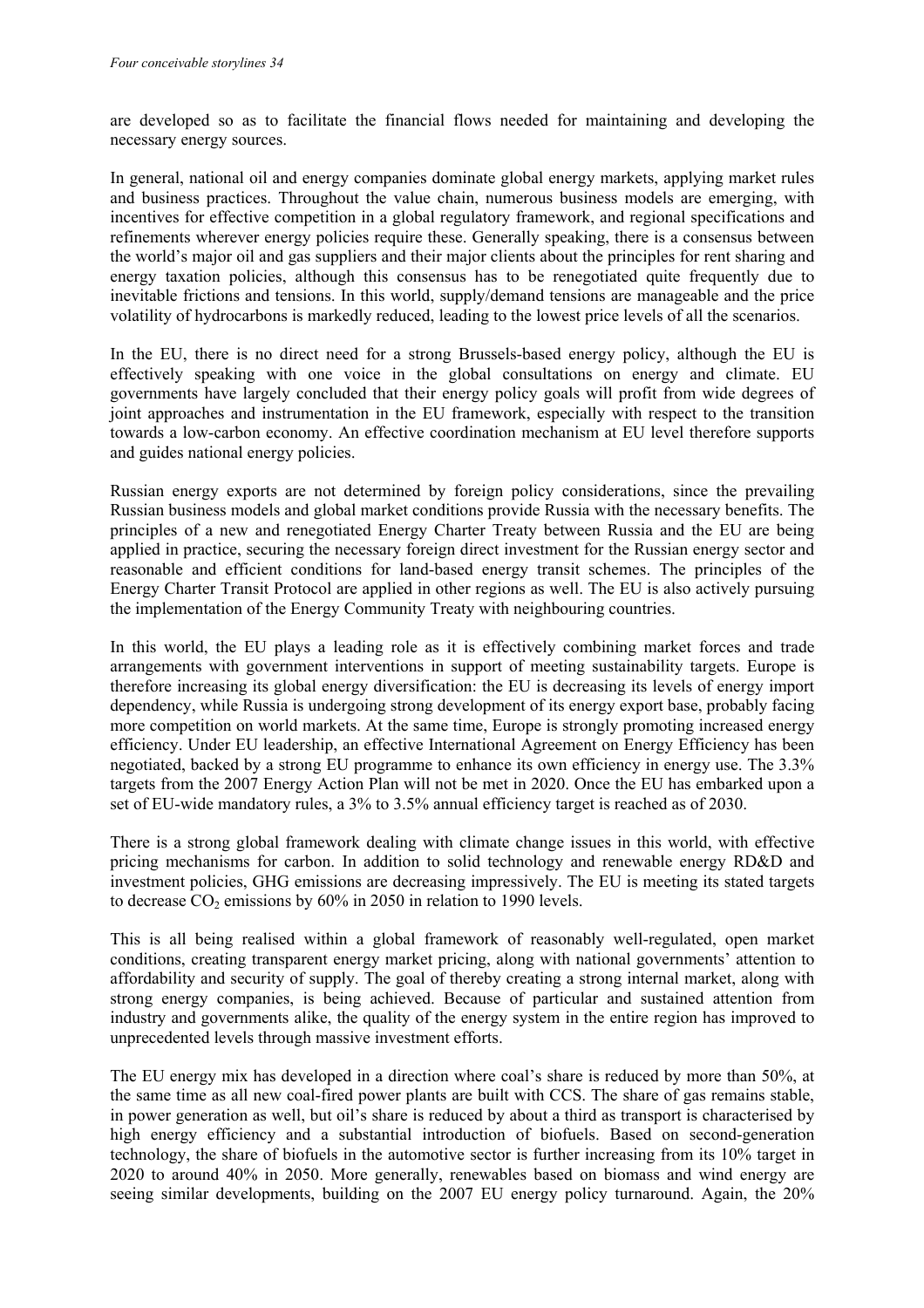share in final consumption is not met in 2020, but from 2030 onwards a gradual increase is achieved, approaching shares of 35% to 40%. After a certain decline in the first part of the timeframe, nuclear energy recovers and regains its place from 2030 onwards, reaching an 18% share in 2050. Tables 5 and 6 and Figures 10 and 11 summarise the overall picture for Confident Europe.

| International energy prices         |      |      |      |      |
|-------------------------------------|------|------|------|------|
|                                     | 2005 | 2020 | 2035 | 2050 |
| $ O   (S/b!)^*$                     | 54   | 54   | 70   | 92   |
| Gas (\$/Mbtu)* European market      | 5,4  | 6.8  | 8.9  | 12.4 |
| <b>Coal (\$/t)*</b> European market | 72   | 91   | 112  | 138  |

*\* : all costs are given in constant 2005\$ PPP*

| Oil & gas production                          |      |      |      |      |
|-----------------------------------------------|------|------|------|------|
|                                               | 2005 | 2020 | 2035 | 2050 |
| World oil production (Mbl/d), of which:       | 80   | 101  | 115  | 115  |
| Conventional, of which:                       | 78   | 90   | 97   | 91   |
| Gulf countries                                | 21   | 29   | 44   | 46   |
| Non-conventional                              | 2    | 12   | 18   | 24   |
| <b>World gas production (Gm3)</b> , of which: | 2829 | 4351 | 5043 | 5727 |
| Gulf countries                                | 255  | 599  | 1003 | 1497 |
| CIS.                                          | 731  | 946  | 1232 | 1393 |

#### Table 5 – **Confident Europe: Basic assumptions about world energy markets**

|                                  |                                  | 2020      | 2035     | 2050     |
|----------------------------------|----------------------------------|-----------|----------|----------|
| GDP growth (%/year)              |                                  | 2.80%     | 2.20%    | 1.70%    |
| Demographic growth (%/year)      |                                  | $-0.10%$  | $-0.20%$ | $-0.40%$ |
| Energy intensity growth (%/year) |                                  | $-2.30%$  | $-2.10%$ | $-1.70%$ |
|                                  | Diversity index (Shannon-Wiener) | 1.63      | 1.70     | 1.72     |
| Primary energy mix               | Primary prod./primary cons.      | 62%       | 65%      | 69%      |
|                                  | Self-sufficiency total           | 53%       | 57%      | 60%      |
|                                  | Self-sufficiency electricity     | 74%       | 81%      | 83%      |
| GHG emission growth (%/year)     |                                  | $-0.30\%$ | $-1.20%$ | $-1.40%$ |
|                                  | Oil independence ratio           | 34%       | 25%      | 25%      |
| Supply/demand                    | Gas independence ratio           | 57%       | 59%      | 50%      |
| tensions                         | Coal independence ratio          | 69%       | 69%      | 73%      |
|                                  |                                  |           |          |          |

Table 6 – **Confident Europe: General energy characteristics**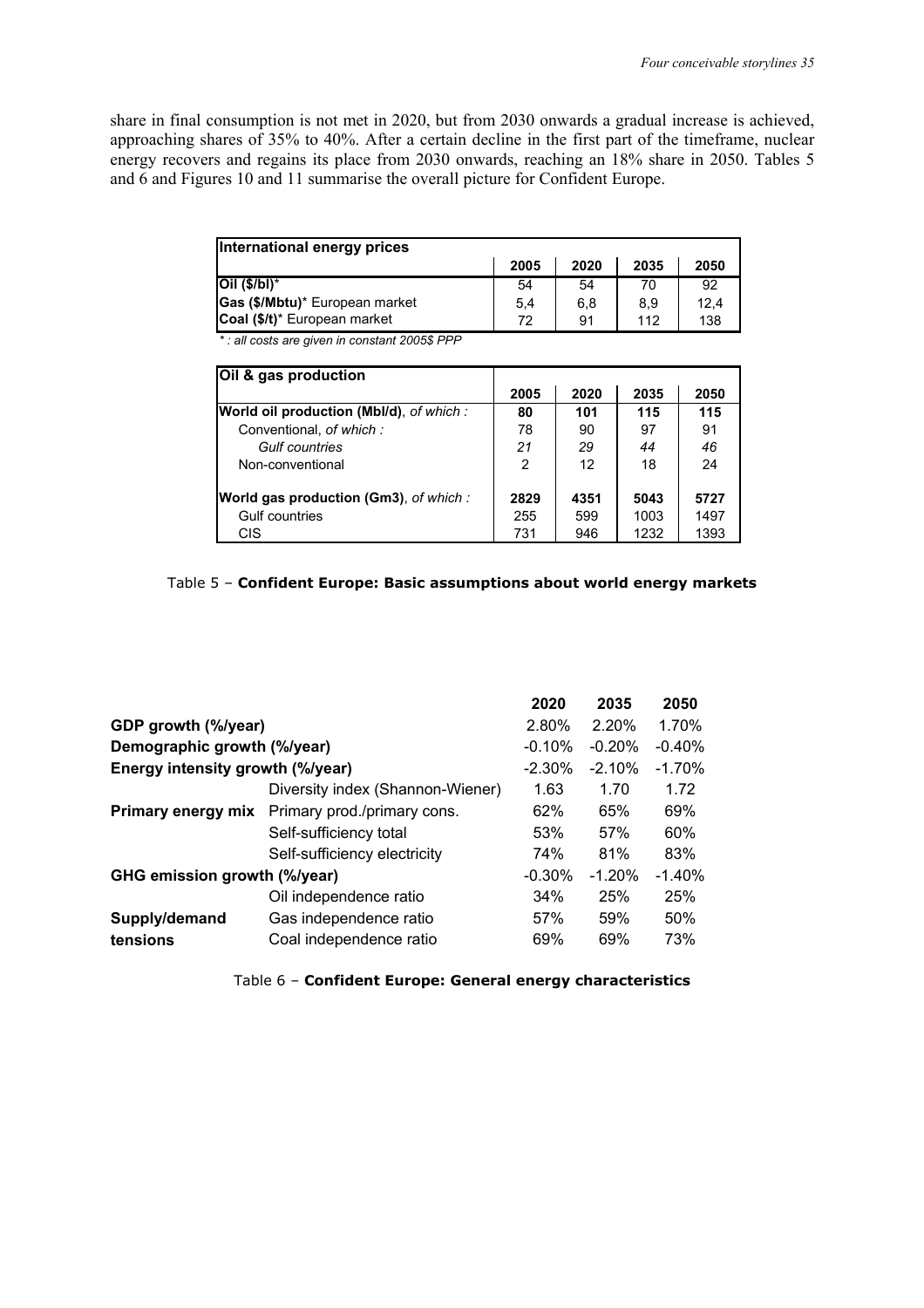

Figure 10 – **Confident Europe: Energy supply** 



Figure 11 – **Confident Europe: Electricity supply by source** 

#### **5.6. Competitive Europe: Globalism and light government engagement.**

This world combines effective multilateral trade mechanisms with government policies that limit interventions in market outcomes. This is also true for energy. Market forces are therefore the main driver in determining energy balances. Relatively high oil prices and efficiently working competitive energy markets decisively influence energy intensities, fuel mixes and the pace of transition towards a more sustainable energy base. Producer and consumer governments have frequent dialogues, with the EU and Russia actively participating, but they see no need for joint action since market transparency and market mechanisms are yielding adequate results. The Joint Oil Data Initiative is widely applied and strongly enhanced. Competition for energy is driving prices of oil and other energy sources to high levels. As governments are largely not inclined to intervene, market prices will not be mitigated except for vulnerable consumer households. The emphasis is clearly on economic benefits: 'profits first, sustainability second'. It is this focus on global competitiveness, rather than binding commitments  $\dot{a}$  la Kyoto, that has led to the dominance of  $CO<sub>2</sub>$  trade. Multilateral arrangements exist for market-based solutions. Carbon is coherently priced as well, giving further market incentives to deal with climate issues.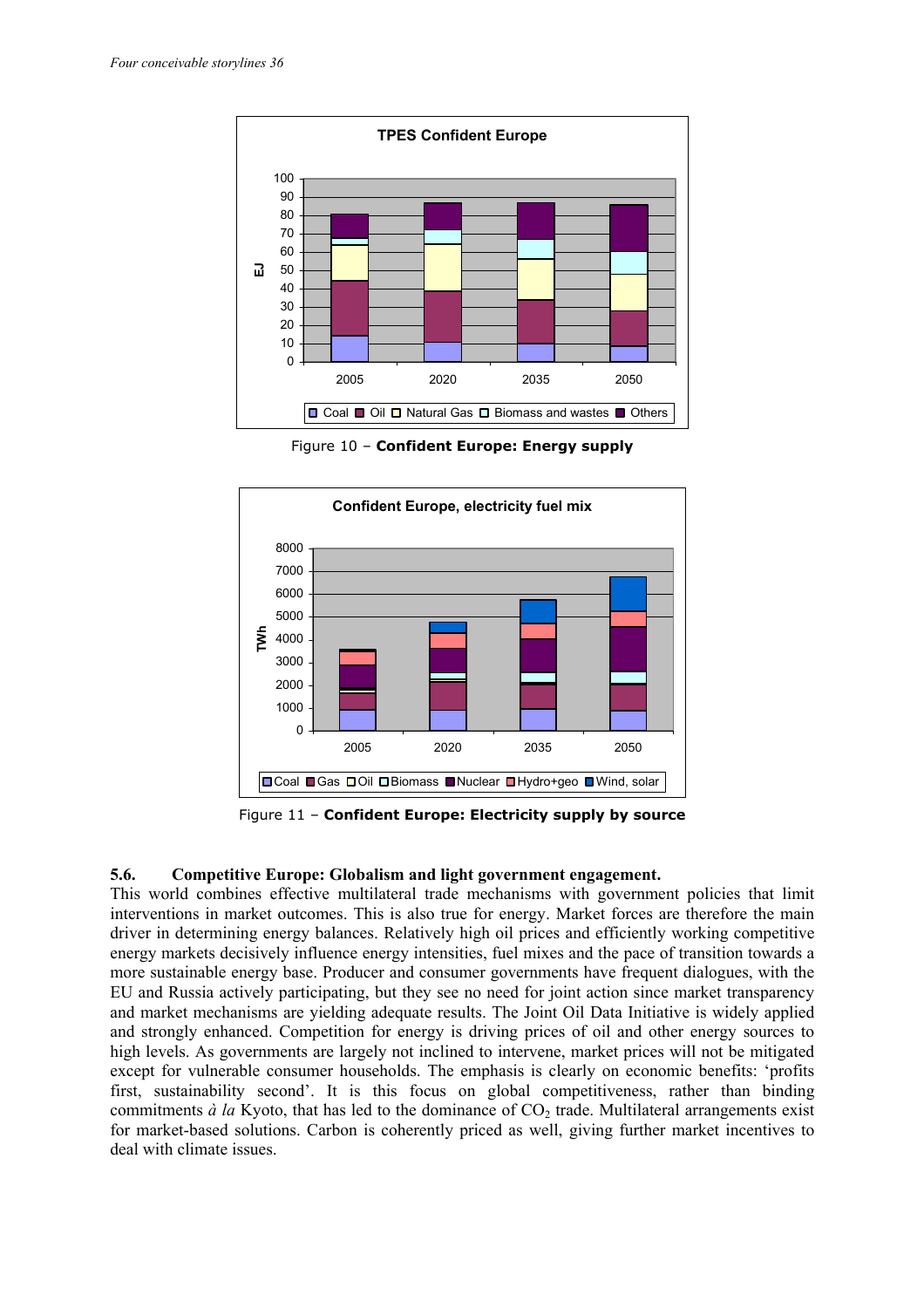In this world, Europe has further developed its economic relations both internally and externally. It has accomplished an intra-European economic space, encompassing all, or most, European countries, including Russia. This means that free transport of persons, goods, services and capital between the countries involved is being encouraged, and economic cooperation is strongly developing. Within the EU, the legal framework based on the *acquis communautaire* is widely and prudently applied, leading to an effectively working EU energy market. As light government engagement is a dominant feature of the times to come, there is no need for an overall EU energy policy. The role of Brussels is limited to the internal market and regulatory arrangements for securing energy infrastructures. Ownership of gas and electricity transmission has been unbundled. In addition, the EU has forced some of the major energy companies into substantial divestitures. Sound and effective multilateral market arrangements have made large energy players unnecessary, as the market itself has also created the conditions for a set of reliable and adequate energy investment arrangements. An effective crisis mechanism is established as well, dealing with unforeseen supply interruptions in all energy sources.

The EU is therefore consolidating its *acquis*, and there is no strong drive to further develop on it. Globalisation is of overriding importance and weight. The EU's internal energy market is developing into one of the world's most efficient and competitive, with market forces and prices as strong drivers. The EU industrial sectors are consequently strongly increasing their efficiency. As industry and transport shares in final energy consumption are decreasing, and the service sectors especially are becoming stronger, some industry restructuring is taking place, with the replacement of basic steel, chemical and aluminium industries. This development could be interpreted as making Europe highly competitive in global terms.

The implications in energy terms are manifold. Security of supply is achieved by market forces. The EU's import dependency is further increasing, but this is not seen as a concern, since global conditions make energy imports less problematic. Governments are not entirely absent in RD&D, but innovation is mainly achieved by the industry on its own, in order to increase access to energy and reduce costs. Market forces determine technology development, and investments by the energy industry reflect this.

Energy diversification is strongly increasing all over Europe, with a significant decline especially for oil. Gas however is maintaining its overall energy market share. In the EU, carbon-based energy sources are declining and the share of electricity is further increasing. Highly efficient coal- and gasfired power stations, with a significant new technology component as well, continue to be the basis of electricity production, with a share of more than a third. Nuclear energy has returned in 2050, taking another third of the EU's generating capacity, as its economics are further improving. Renewables, including biomass, are developing as well, but solely on the basis of cost effectiveness, without further government intervention. Generally speaking, choices between nuclear, renewables and coal with CCS are made on the basis of cost and commercial risk. Public and political perceptions, however, might sometimes lead to more direct and specific policy interventions.

The increase in energy efficiency is also determined by market forces. Energy intensity is decreasing at a relatively satisfactory pace. New energy use technologies are emerging, in electricity use, in space heating, in smart decentralised energy systems and in mobility. The transportation sector is dominated by issues around the local environment (and health) and competition based on fuel efficiencies. The latter also has impacts on the manufacturing industry. Alternative transportation fuel systems will mainly be determined by economic factors, and will only be introduced through regulation if local and global environmental or other concerns dictate action by the authorities. As a consequence, GHG emissions are decreasing in the EU, resulting in a 30% reduction in relation to 2005 levels by 2050. Tables 7 and 8 and Figures 12 and 13 summarise the overall picture for Competitive Europe.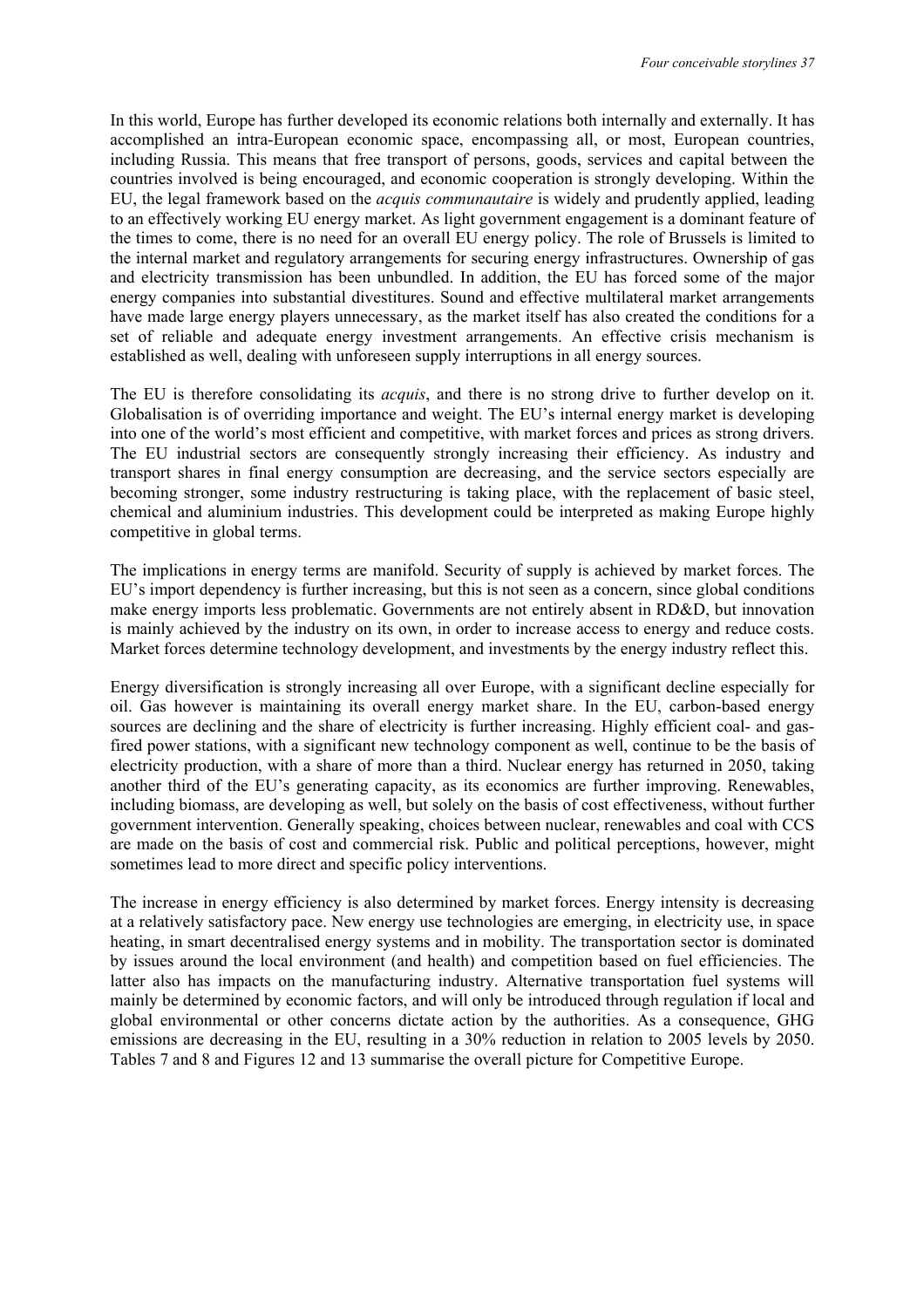| International energy prices    |      |      |      |      |  |  |  |
|--------------------------------|------|------|------|------|--|--|--|
|                                | 2005 | 2020 | 2035 | 2050 |  |  |  |
| $Oil$ (\$/bl)*                 | 54   | 57   | 82   | 117  |  |  |  |
| Gas (\$/Mbtu)* European market | 5,4  | 7.4  | 10.4 | 15.7 |  |  |  |
| Coal (\$/t)* European market   | 72   | 93   | 115  | 143  |  |  |  |

*\* : all costs are given in constant 2005\$ PPP*

| Oil & gas production                          |      |      |      |      |
|-----------------------------------------------|------|------|------|------|
|                                               | 2005 | 2020 | 2035 | 2050 |
| World oil production (Mbl/d), of which:       | 80   | 105  | 130  | 138  |
| Conventional, of which:                       | 78   | 94   | 106  | 107  |
| Gulf countries                                | 21   | 33   | 49   | 55   |
| Non-conventional                              | 2    | 10   | 24   | 31   |
| <b>World gas production (Gm3)</b> , of which: | 2832 | 4543 | 5893 | 6787 |
| Gulf countries                                | 255  | 667  | 1411 | 2234 |
| <b>CIS</b>                                    | 735  | 1049 | 1434 | 1716 |

| Table 7 - Competitive Europe: Basic assumptions about world energy markets |
|----------------------------------------------------------------------------|
|----------------------------------------------------------------------------|

|                                               |                                  | 2020      | 2035      | 2050      |
|-----------------------------------------------|----------------------------------|-----------|-----------|-----------|
| GDP growth (%/year)                           |                                  | 2.80%     | 2.20%     | 1.70%     |
| Demographic growth (%/year)                   |                                  | $-0.10%$  | $-0.20%$  | $-0.40%$  |
| Energy intensity growth (%/year)              |                                  | $-2.30\%$ | $-1.90\%$ | $-1.50\%$ |
|                                               | Diversity index (Shannon-Wiener) | 1.59      | 1.67      | 1.73      |
| Primary energy mix                            | Primary prod./primary cons.      | 60%       | 60%       | 64%       |
|                                               | Self-sufficiency total           | 50%       | 50%       | 54%       |
|                                               | Self-sufficiency electricity     | 68%       | 70%       | 72%       |
| GHG emission growth (%/year)                  |                                  | 0.10%     | $-0.70%$  | $-1.10%$  |
|                                               | Oil independence ratio           | 35%       | 27%       | 30%       |
| Supply/demand tensions Gas independence ratio |                                  | 55%       | 52%       | 44%       |
|                                               | Coal independence ratio          | 66%       | 62%       | 66%       |
|                                               |                                  |           |           |           |

Table 8 – **Competitive Europe: General energy characteristics**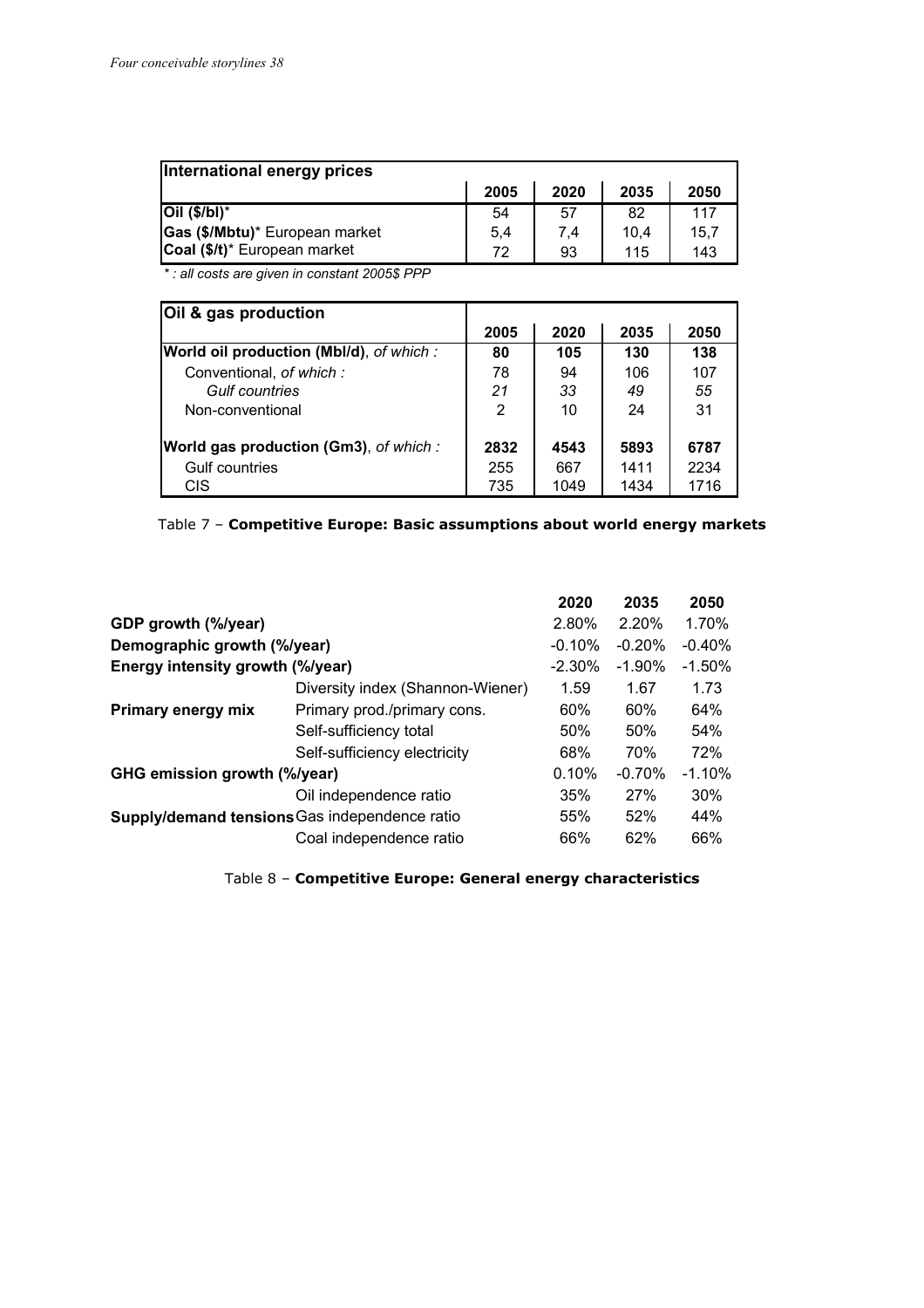

Figure 12 – **Competitive Europe: Energy supply** 



Figure 13 – **Competitive Europe: Electricity supply by source** 

#### **5.7. Storyline Conclusions**

A number of conclusions could be made with regard to the four storylines:

- All of the storylines are conceivable and inherently consistent; they are all labelled with a name that refers not only to the content of the story, but also to the kind of global political and societal climate that prevails in the region. Hence *L'Europe des Patries* applies to a region where nation states are still the determinant factors; Fortress Europe is predominantly inward-looking, with a strong drive towards inter-European cooperation and relations; Confident Europe actively participates in the global international system and practices what it preaches; and in Competitive Europe, markets effectively deliver and are globally accepted.
- The historical downward trend in energy intensity, illustrated in Figure 14, continues in all the storylines. However, TPES increases in two of the four storylines, is merely stabilised in Fortress Europe, and only slightly declines (-1%) in Confident Europe. In these last two storylines, one witnesses a development in the EU that is consistent with the direction of the bold and ambitious historical decisions taken by the EU heads of state in the spring of 2007.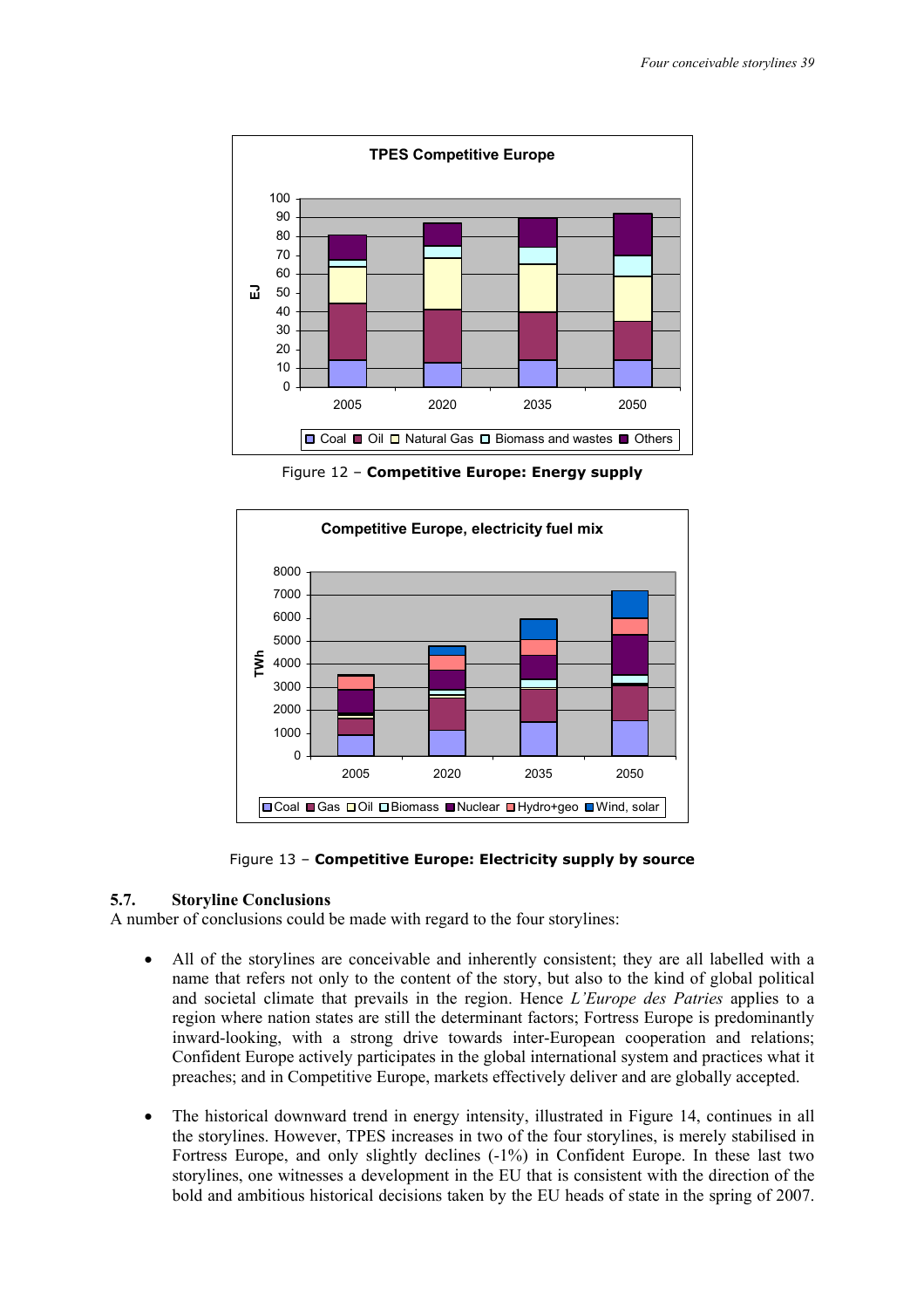One should keep in mind however that this development is largely due to the positive economic development in the period concerned.



Figure 14 – **Evolution of primary energy intensity of GDP in Europe at constant USD** 

- In the European energy mix, coal will mostly be used for electricity generation. In this respect, it has to compete with other primary sources of electricity, mainly nuclear and renewables (including biomass). Unless supported by dedicated policies, coal's participation in electricity generation is determined by the costs of the various competing technologies, the prices of inputs, if any, and the discount rate applied in the economic calculation. The Prospective Outlook on Long-Term Energy Systems might therefore be underestimating the future role of coal in Europe, since coal prices may increasingly follow global world market developments instead of more regional ones. In addition, the conditions assumed for nuclear and renewables might be too favourable, either because of overly low discount costs or overly low investment costs for nuclear<sup>35</sup> and renewables. In addition, socio-political constraints on nuclear and renewable energy development might be larger than assumed.
- All four storylines foresee a decline in the share of oil in TPES. In fact, relatively similar shares are seen in all four. This seems to be more demand driven than supply driven: "The Stone Age didn't end for lack of stone, and the oil age will end long before the world runs out of oil."<sup>36</sup> The decline is highly dependent on the mobility sectors and their rather stable levels in final energy consumption. This non-storyline-related development should be further assessed, since on the global oil supply side, there are major differences between the storylines regarding world oil production and subsequently Gulf production levels. In fact, the share of oil in TPES is determined mostly by its competitiveness in end-uses and transformation when it competes with other energies, and mostly by the sector demand level when it is more or less captive, which is the case in transport and petrochemicals. Therefore, global supply-side considerations may be involved in the first case, but almost not at all in the second. Transport alone accounts for 63% of the demand for oil in 2005 and 81% of the increase in world oil demand since 1990. In all of the scenarios, oil is no longer competitive in any market except transport, chemicals and some peak oil generation, and of course when no alternative is

<sup>&</sup>lt;sup>35</sup> Sensitivity analysis would show the influence on coal: 1 more EJ for coal if there is an increase in investment cost for nuclear of 50%.

<sup>36</sup> Sheik Ahmed Zaki Yamani, Saudi oil minister during the 1970s.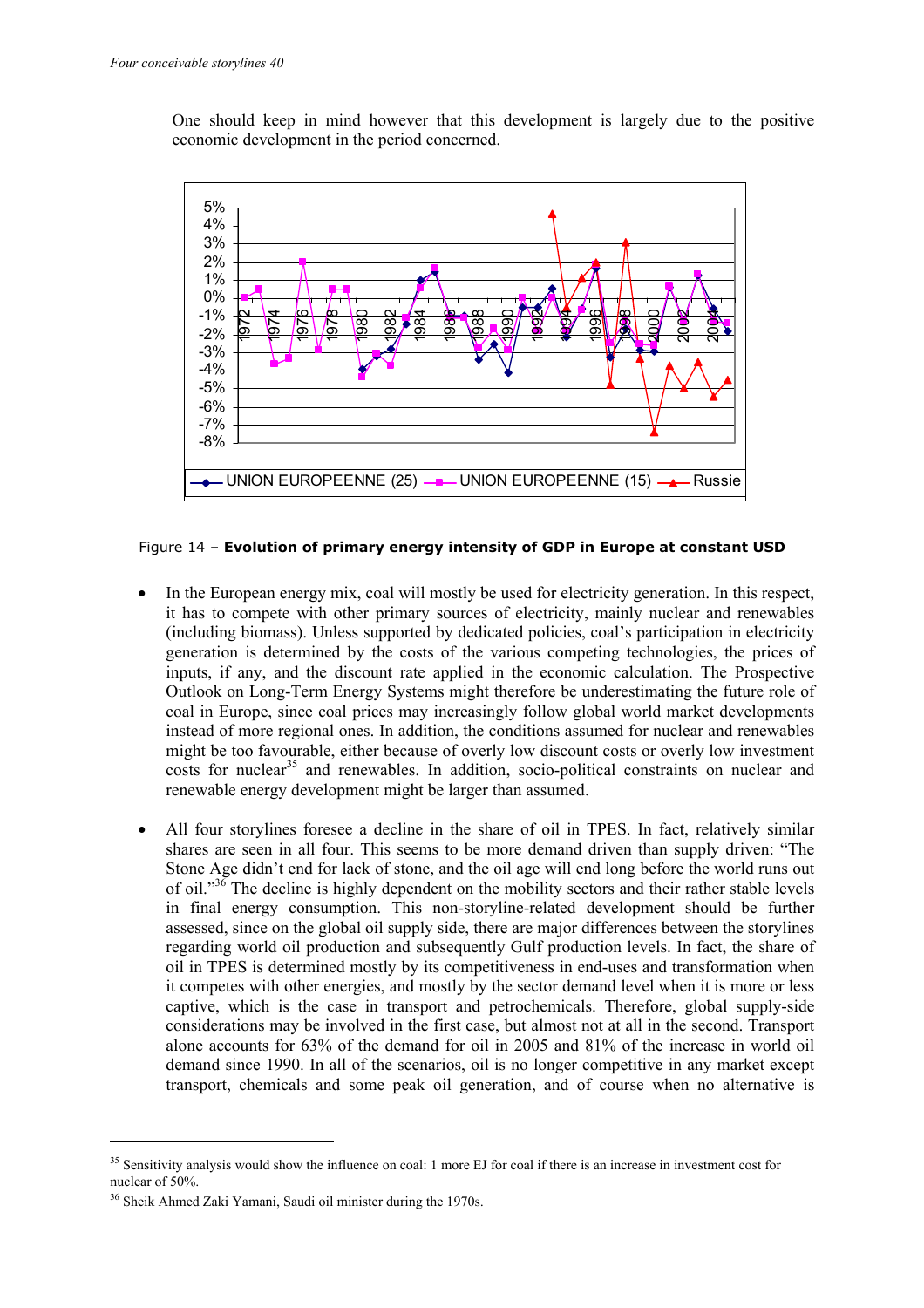available (in remote places in developing countries, for instance). This obviously explains only the results for Europe, whatever the global supply conditions.

- Gas, on the other hand, seems to enjoy the greatest stability, maintaining its overall shares in 2050 no matter what is happening in the world at large. It is also interesting to note that Russia is and will remain a largely gas-based economy. It is still unclear, however, what this would mean for exports, especially to the EU. Although the share of gas in 2050 is close to its share in 2005 in all scenarios, one should nevertheless notice that this share does not remain stable over time: it increases significantly between 2005 and 2020, and then begins to decline. The reason why the evolution pattern of the gas market share is similar in all scenarios relates to the competitiveness of gas in some specific end-uses and sectors, which appears rather independent of the scenarios. Thus gas is highly competitive everywhere for peak and midload electricity generation, particularly in complement to renewables, leading to a rather stable share of gas in electricity generation. In addition, gas is very competitive for thermal uses in residential, tertiary and industry sectors as well, leading to rather stable and high shares in these markets also. The reason behind the strong increase in the gas market share up to 2020 is the further rapid development of gas distribution infrastructures in those European countries that are not so well equipped today. The reason why it decreases afterwards is because of the less rapid development (if not stagnation) of stationary thermal end-uses as compared to electricity uses and motor fuels.
- As to the supply side of gas, up until now, no physical constraints have been put on imports of gas from Russia in any scenario, because none of the storylines contains this assumption. Gas exports from Russia to the rest of Europe consequently evolve as illustrated in Figure 15. In more general terms, however, it is questionable whether the technical/physical conditions will make it possible for Russian gas exports to adequately service Europe in the latter part of the first half of the century, given that these exports would be roughly 2.5 times today's levels, while at the same time some 200 Gm<sup>3</sup>/year of exports to Asia are to be assumed.



Figure 15 – **Russia's gas exports to Europe (not including CIS)** 

- Nuclear power seems to experience a revival in the EU in all scenarios, bypassing coal in almost all the storylines. It could be worthwhile to further explore in greater depth what this EU nuclear power revival would mean in terms of building programmes and fuel-cycle facilities.
- Finally, the role of renewables may need some further explanation. For example, in the most optimistic scenario for renewables (Confident Europe) they enjoy a 'modest' 20.5% share in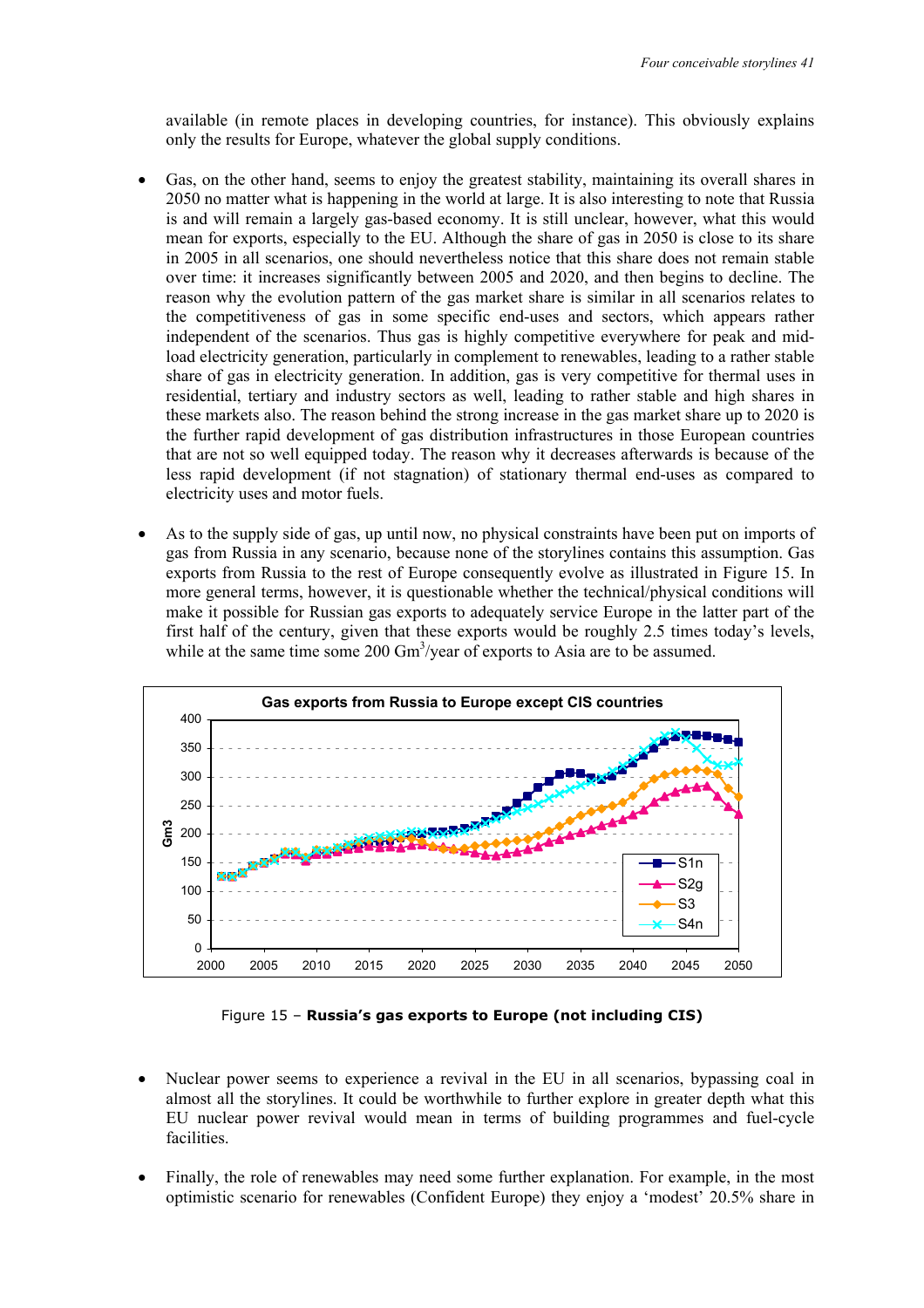the EU, which is much lower than the targets of 40% to 50% that are mentioned by some EU governments. It should be noted that the prospects for hydro are rather similar from one scenario to another. This means that almost all of the increase in renewables comes from biomass, solar and wind power (geothermal energy is included with hydro, but at a very minor level). In the Confident Europe scenario, the market share of renewables in the EU's TPES reaches 24%, while its share in electricity generation rises to 40% by 2050. This estimation is based on data on renewable potentials, assumptions on renewable investment cost evolution, and the model's calculations as to the prices of competing energies. It shows tremendous growth in electric generation from wind and solar in particular: 849,000 MWe in 2050 for wind and solar only. This is similar to the total installed power-generating capacity in the area in 2005. The only possibility of further increasing this share of renewables would be to dramatically decrease the demand for electricity and thermal uses, while maintaining the output of wind, solar and biomass at the same absolute levels, which is not the case in any of the scenario storylines.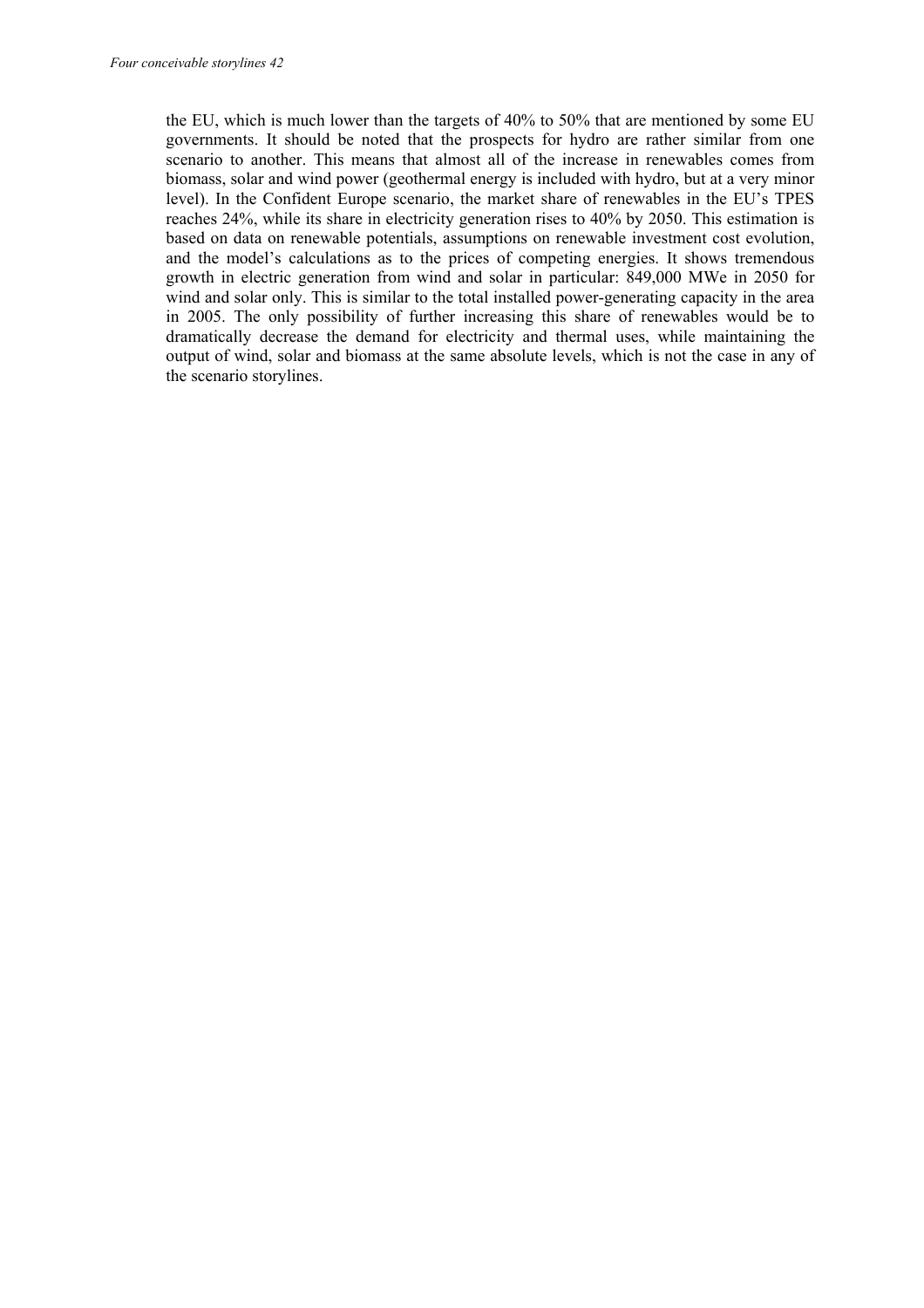# 6

ł

#### The 2007 energy package: The start of a new era?

#### **6.1. Introduction**

As indicated in Chapter 2, the story of energy policy-making in the EU is not one loaded with successes – despite the fact that energy as an issue could be seen as a core business for the EU.<sup>37</sup> It would be interesting and useful to briefly outline some of the developments that have shaped or failed to shape the EU energy policy framework. This would increase understanding of the meaning of the 'energy package' process that began in 2007 and could be seen as an important stepping stone to further EU energy policy-making in relation to the storylines described in the previous chapter.

#### **6.2. Some history on EU energy policy-making**<sup>38</sup>

The EU project started with an energy source, with the creation of the European Coal and Steel Community in 1952. The ECSC Treaty, signed in Paris in 1951 by France, Germany, Italy and the three Benelux countries, resulted from a desire to unite these countries by controlling steel and coal, which were fundamental to war industries. It therefore had a strong basis in post-WW II thinking on peace building, using a 'peace through energy' approach. It was originally a French idea, ensuring French economic security by perpetuating access to German Ruhr coal. But it was also meant to show the US and the UK that France could come up with constructive solutions, as well as to pacify Germany by making it part of an international project. The aim was therefore a common programme of post-war production and consumption of steel and coal. The ECSC introduced a common free steel and coal market, with freely set market prices, and without import/export duties or subsidies.

When negotiations started on the EEC Treaty (the Treaty of Rome), high expectations about the role of atomic energy and the perceived scarcity of uranium led to the establishment of a separate energy treaty for this source, the Euratom Treaty.<sup>39</sup> The purposes of Euratom were to create a market for atomic energy for peaceful purposes, to develop nuclear energy, and to sell the surplus to non-EEC states. The perceived uranium scarcity was tackled by putting all (legal) ownership of fissile materials into a Euratom body, the Euratom Supply Agency. Thus EU policy was established with respect to two energy sources, coal and uranium. The 1950s, however, saw the emergence and incipient boom of another energy source: oil. The 1956 Suez crisis, when the Suez Canal was closed, suddenly placed oil supply security on the political agenda. This raised the question of whether, in addition to coal and uranium, a comparable framework for oil would be appropriate.

However, the negotiation and drafting processes for both the EEC and Euratom Treaties taking place in the Spaak Committee<sup>40</sup> were so far advanced, and time was so pressing to complete them, that the incorporation of oil issues, or even a wider idea of combining the respective energy sources into an integrated energy approach, was not feasible. It was thus decided in 1957 to request the three executive authorities that were set up under the three treaties to study this option of an integrated energy policy approach. It took them quite some time to produce their report, which finally came out

 $37$  When we refer to the EU, we imply also its predecessors such as the EEC.

<sup>&</sup>lt;sup>38</sup> This paragraph draws heavily on van der Linde, Coby and René Lefeber, 1987, op. cit., and de Jong, Jacques et al., 2005, op. cit.

<sup>&</sup>lt;sup>39</sup> US President Eisenhower's 1953 Atoms for Peace programme and several already ongoing activities on uranium fuel and nuclear reactor research in France, Belgium and the Netherlands largely inspired this development.

<sup>&</sup>lt;sup>40</sup> This committee chaired by Belgian Minister of Foreign Affairs Paul-Henri Spaak was the main drafting and negotiating committee on the EU treaties, reporting to the six ministers of foreign affairs.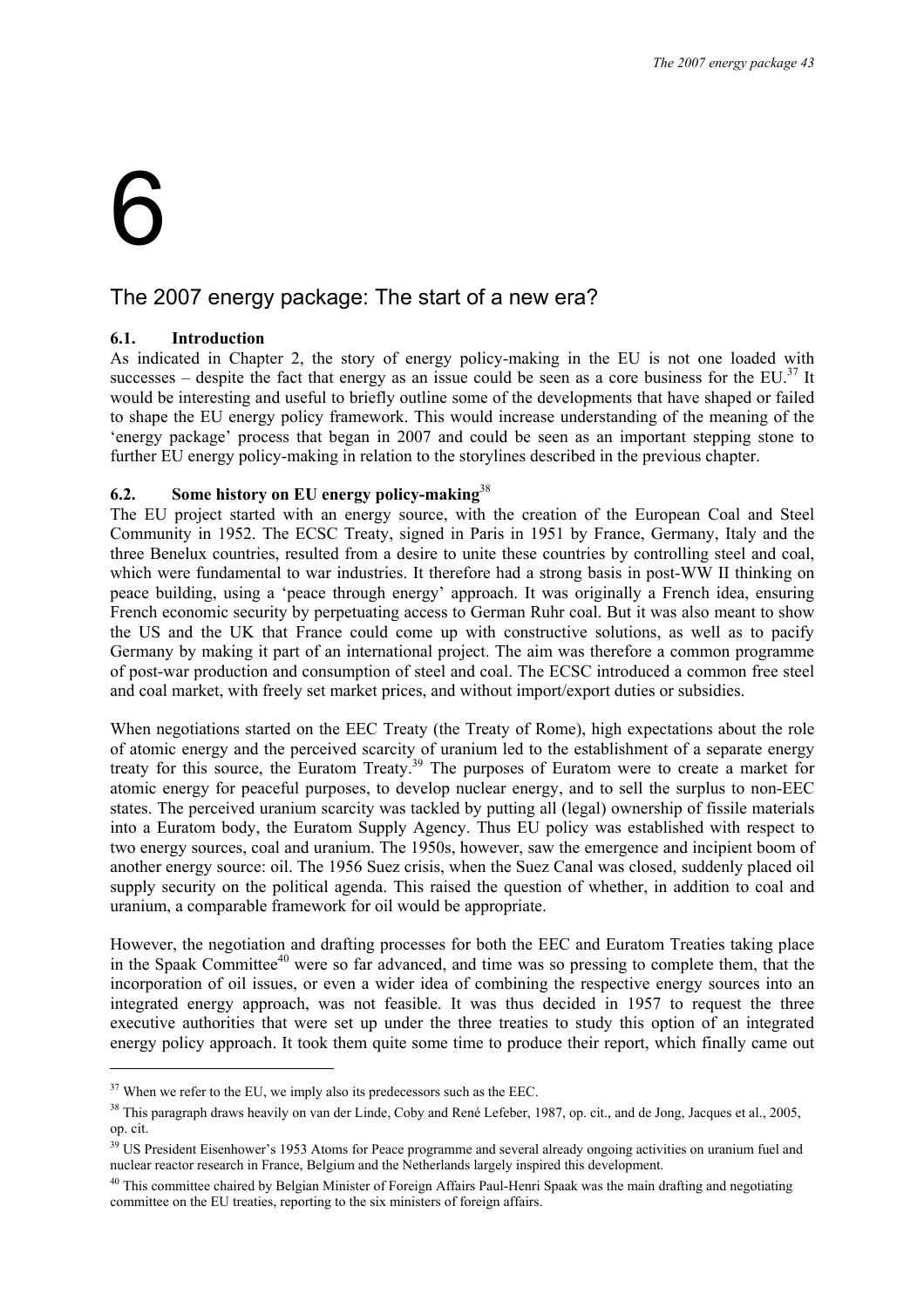ł

in 1962 and recommended a true *politique énergétique communautaire*, one coherent European energy policy. By that time, however, the national interests of the six member states had already diverged too greatly. Germany and Belgium, for instance, opted for a very gradual transition from coal to other energy sources, whereas in France and the Netherlands, oil was viewed as increasingly important (the same would later be true for gas). In addition, both of these countries saw booming oil industry developments in Marseille and Rotterdam. Due to these different positions, the report was essentially rendered 'dead on arrival' in political terms. Nevertheless, a political agreement was reached on pragmatic coordination of energy policy, and when the three executives merged in 1967 into a single body, the European Commission, new momentum was created to continue on this track of coordination.

Several initiatives were undertaken in subsequent years, especially on oil and oil supply, but most of them were blocked by The Hague because of Rotterdam and Royal Dutch Shell interests, and because Dutch policy-makers were more interested in discussing global oil issues in the OECD context. This did not prevent the EU from establishing at least some legislation on oil, especially in relation to strategic stock obligations (copied from OECD-based understandings) and a mechanism to coordinate government action during an oil supply crisis. It was largely a process of trials and errors. The EU dramatically and completely failed to formulate a policy reaction to the 1973 oil crisis, although in political terms the December 1973 Copenhagen Summit did produce a statement to formulate a common energy policy approach. But this did not prevent the successful initiative by US secretary of state Henry Kissinger to establish an automatically triggered Atlantic oil allocation mechanism in case of a clearly defined oil supply shortfall. As a result, the Agreement on an International Energy Program was developed during 1974 and signed later that year, thus creating the IEA.<sup>41</sup> The mandate of this OECD-based organisation was broader than merely responding to an oil crisis and was expanded to all energy policy issues. Initially, France refused to join and the role of the European Commission turned out to be that of merely a (silent) observer.

EU energy policies on the issues that really mattered were therefore absent for some 15 to 20 years. Most member states were happy with this situation, as they were able to manage their energy policy issues on the basis of effective coordination within the wider IEA context, bypassing Brussels on many occasions. When the EU did come to energy policy declarations and actions, they were largely based on preceding IEA conclusions or agreed actions. During the 1980s, however, new sources of momentum created new opportunities for EU energy policy-making. The 1987 Brundtland Report created a political basis for EU actions on environmental impacts from energy production and consumption, and the wider 1992 action programme for the completion of the internal market did so especially for the electricity and gas markets. In addition to these two politically important action lines, Brussels also used its mandates for research and its framework programme concepts for energy technology development. This gave rise to a variety of programmes that supported national research centres and technology institutes devoted to areas such as energy efficiency, renewable energies, fossil fuels and nuclear energy for many years.

Beginning in the late 1980s and driven basically by environmental policies, a number of EU-based actions emerged on energy and the environment. They focussed on emissions and air quality, but there were also action programmes for energy efficiency, co-generation and renewable energy. A real breakthrough on actions to mitigate climate change came during the mid-1990s. This resulted in effective EU leadership in the framework of the Kyoto Protocol and the establishment of an EU-wide trading system in carbon emission rights. All these environmentally driven energy policy-related approaches gave the EU a concrete face and voice in these areas. This was made possible because environmental policy could be legally based on a separate Treaty article.

The drive to complete the internal market and to include the network-based energy sectors also had a direct legal base in the EU Treaty. Thus there was no discussion about the Commission's mandate to move towards energy market liberalisation, creating an all-EU legal framework for the internal

<sup>&</sup>lt;sup>41</sup> We would like to highlight the major role that was played in this process by Etienne Davignon, the IEA's first chairman; see also his interview in de Jong et al., 2005, op. cit.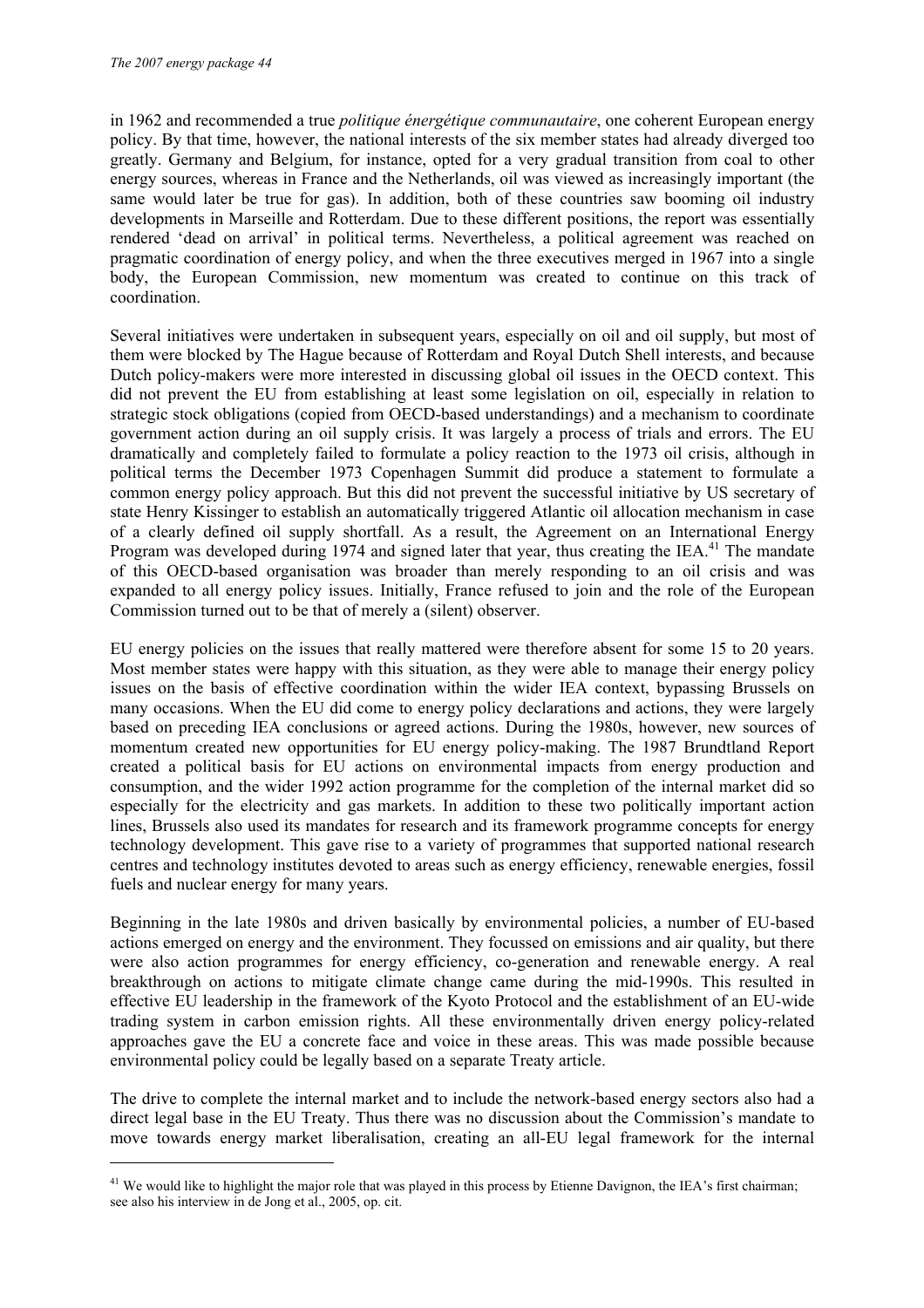markets in gas and electricity. These actions also served as further stepping stones for the Commission, as they had major impacts on industrial structures in the energy sector and resulted in a new paradigm for the role of governments and the public sector in these key energy markets. Fuel supply in electricity generation and the more global issue of gas supply security therefore gradually entered, or rather 'slipped', into the domains of EU competencies.

The 1990s also saw failures, such as in the external energy component and on energy supply security. The Dutch-initiated idea of a European Energy Charter to extend East-West energy cooperation resulted in a rather absent EU institutional machinery. It was on the basis of major financial means that Brussels became visible in numerous East-West support programs, for instance, on energy and nuclear safety. Proposals for greater and more effective EU involvement in strategic oil stocks and crisis management, however, failed on a number of occasions. Energy supply security events like the California energy crisis in 2001 and the Italian blackout in 2003 began to increase political awareness of supply security issues, especially in electricity, giving rise to political momentum in and for Brussels. But an overall and integrated energy policy approach was still lacking, despite the efforts by the Commission in its 2002 Green Paper to set such an integrated approach on the wider policy agenda.

The informal October 2005 European Council meeting in Hampton Court (UK) brought some breakthroughs. Confronted with the French and Dutch 'no' votes on the draft European Convention and the political inability to discuss budget and agricultural policy issues, the UK chair (Tony Blair) came up with the idea to talk energy. On the basis of an interesting discussion paper,<sup>42</sup> the Council invited the Commission to draft a new Green Paper with new initiatives and approaches on energy policy. The 2006 Russia-Ukraine gas incident presented an almost serendipitous opportunity for the EU machinery to set its energy policy record straight. In addition, Al Gore's story of the 'inconvenient truth' about climate change added further political momentum to EU energy policy agendas. The Commission's Green Paper<sup>43</sup> was published in early March 2006. It contained six priority areas: the completion of the internal energy market; solidarity among member states; a sustainable, efficient and diverse energy mix; meeting the challenges of global warming, a strategic energy technology plan; and finally, a common European external energy policy. The paper met with a positive reception in political and business circles. During the remainder of the year, in line with the well-established tradition of involving stakeholders in the process wherever possible, extensive consultations were held. In early 2007, this resulted for the first time in EU history in an overall integrated package for a common EU energy policy.

#### **6.3. The energy package**

ł

The package<sup>44</sup> covers the three dimensions of energy policy – supply security, the environment and the market – with concrete proposals for all three, underlining the comprehensive character of the package. Its aim is ambitious: to establish a new energy policy for Europe. It even calls for a new industrial revolution to combat climate change and boost EU energy security and competitiveness. The package of proposals sets a series of ambitious targets on energy efficiency and renewable energy, and a commitment to cut GHG emissions by at least 20% by 2020. The package is based on three central pillars:

• A true internal energy market, where the aim is to offer real choice to EU energy users, whether households or businesses, and to trigger the huge investments needed in energy. The single market is good not only for competitiveness, but also sustainability and security. Analysis shows that further action is required to deliver these aims through a clearer separation of energy production and supply from energy transmission. It also calls for stronger

 $42$  Helm, Dieter, "European Energy Policy: Securing supplies and meeting the challenge of climate change", address delivered at New College, Oxford, 25 October 2005, http://www.dieterhelm.co.uk.

<sup>43</sup> European Commission, *Green Paper: A European Strategy for Sustainable, Competitive and Secure Energy*. Brussels: Commission of the European Communities, 2006. http://ec.europa.eu/energy/green-paper-energy/index\_en.htm

<sup>&</sup>lt;sup>44</sup> The documents that make up the package are available from the "Energy for a Changing World" website of the Directorate-General for Energy and Transport: http://ec.europa.eu/energy/energy\_policy/documents\_en.htm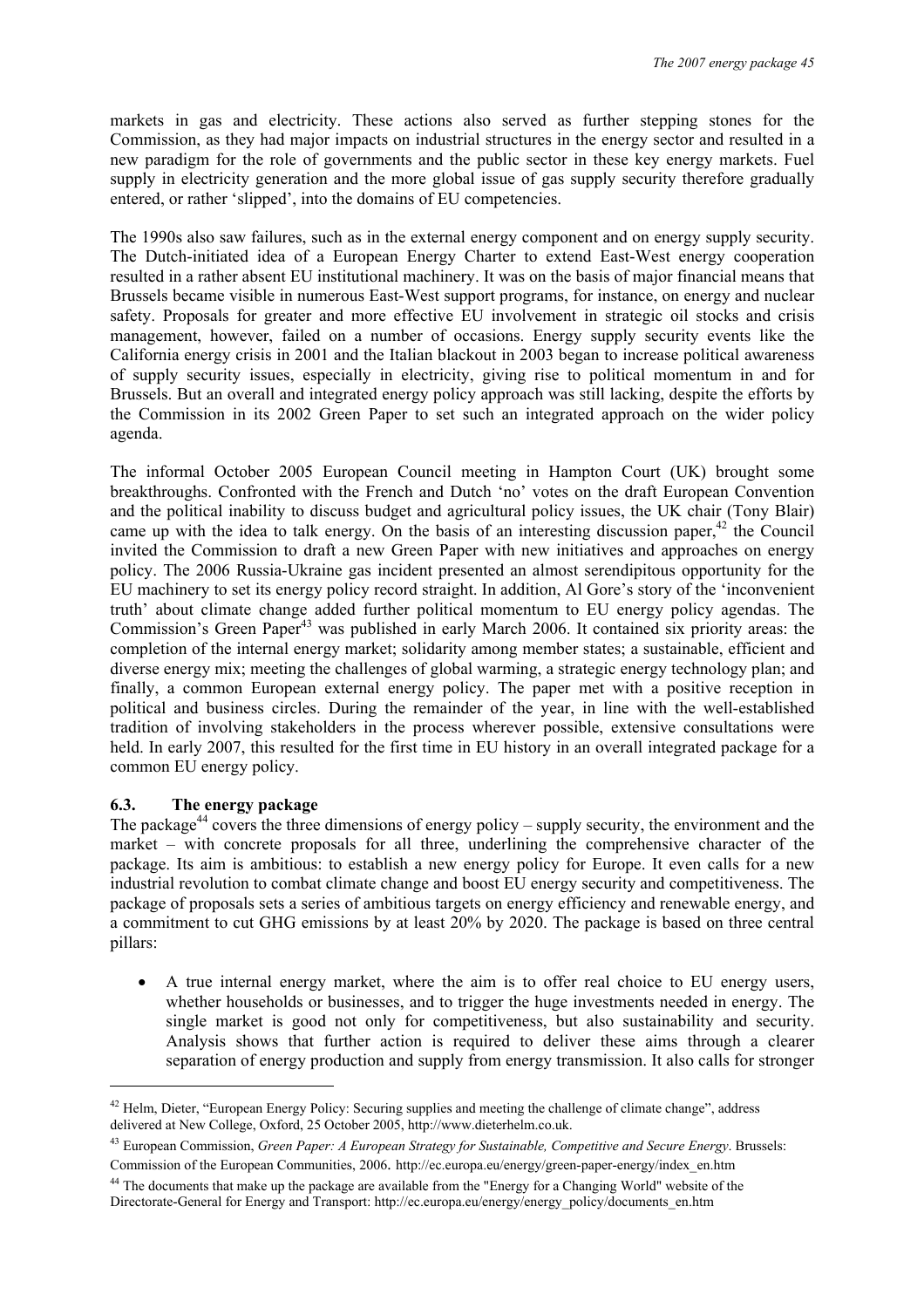independent regulatory control, taking into account the European market, as well as national measures to deliver on the EU's target of 10% minimum interconnection levels by identifying key bottlenecks and appointing coordinators.

- Accelerating the shift to low-carbon energy by proposing a binding target of 20% of its overall energy mix to be sourced from renewable energy by 2020. This will require massive growth in all three renewable energy sectors: electricity, biofuels and heating and cooling. This renewables target will be supplemented by a minimum target for biofuels of 10% of automotive fuels. Research will be crucial to lower the cost of clean energy and to put EU industry at the forefront of the rapidly growing low-carbon technology sector. The Commission will therefore put forward a European Strategic Energy Technology Plan and will also increase by at least 50% its annual spending on energy research for the next seven years. Nuclear electricity currently makes up 14% of EU energy consumption and 30% of EU electricity, and while underlining that it is up to each member state to decide whether or not to rely on nuclear electricity, the Commission warns that where the level of nuclear energy is reduced, this must be offset by the introduction of other low-carbon energy sources. Otherwise, the goal of cutting GHG emissions will become even more challenging.
- Energy efficiency, with an objective of saving 20% of total primary energy consumption by 2020. If successful, this would mean that by 2020 the EU would use approximately 13% less energy than in 2006. The Commission proposes acceleration of the use of fuel-efficient vehicles for transport, the introduction of tougher standards and better labelling on appliances, and the enhancement of energy performance in existing buildings, together with improved efficiency of heat and electricity generation, transmission and distribution. In addition, a new international agreement on energy efficiency will be developed.

The proposals centred on these three pillars will need to be underpinned by a coherent and credible external policy. An international energy policy where the EU speaks with one voice is crucial, because the EU cannot achieve its energy and climate change objectives on its own. The EU also plans to develop effective solidarity mechanisms to deal with any energy supply crisis. In addition, it will endeavour to develop real energy partnerships with suppliers, based on transparency, predictability and reciprocity. A network of energy security correspondents will be established and a whole series of concrete measures to strengthen international agreements is proposed. This includes the Energy Charter Treaty, the post-Kyoto climate regime with extensions of emissions trading to global partners, and efforts to extend bilateral agreements on energy to include third countries, especially through the European Neighbourhood Policy and a set of comprehensive Africa-Europe partnerships.

#### **6.4. The 2007 Spring Council and beyond**

ł

This proposed energy package was discussed at the EU Spring Council, when heads of state and government had their regular meeting. For the first time at that level, energy issues were at the top of the agenda, and the discussions resulted in a stronger political commitment than had been expected. One could even conclude that the EU demonstrated that it is taking the lead: "You should join us in fighting climate change," declared European Commission President José Barroso. More generally, the Council adopted a new energy policy for Europe, which is not only aimed at boosting competitiveness and securing energy supply, but also at saving energy and promoting climate-friendly energy sources. EU leaders set a firm target of cutting EU GHG emissions by 20% by 2020.<sup>45</sup> They further agreed on a binding overall goal of a 20% share for renewable energy sources by 2020, compared to the present 6.5%, and a binding minimum target of 10% for the share of biofuels in overall transport petrol and diesel consumption by 2020.

<sup>&</sup>lt;sup>45</sup> The EU would be willing to raise this goal as high as 30% if the US, China and India make similar commitments.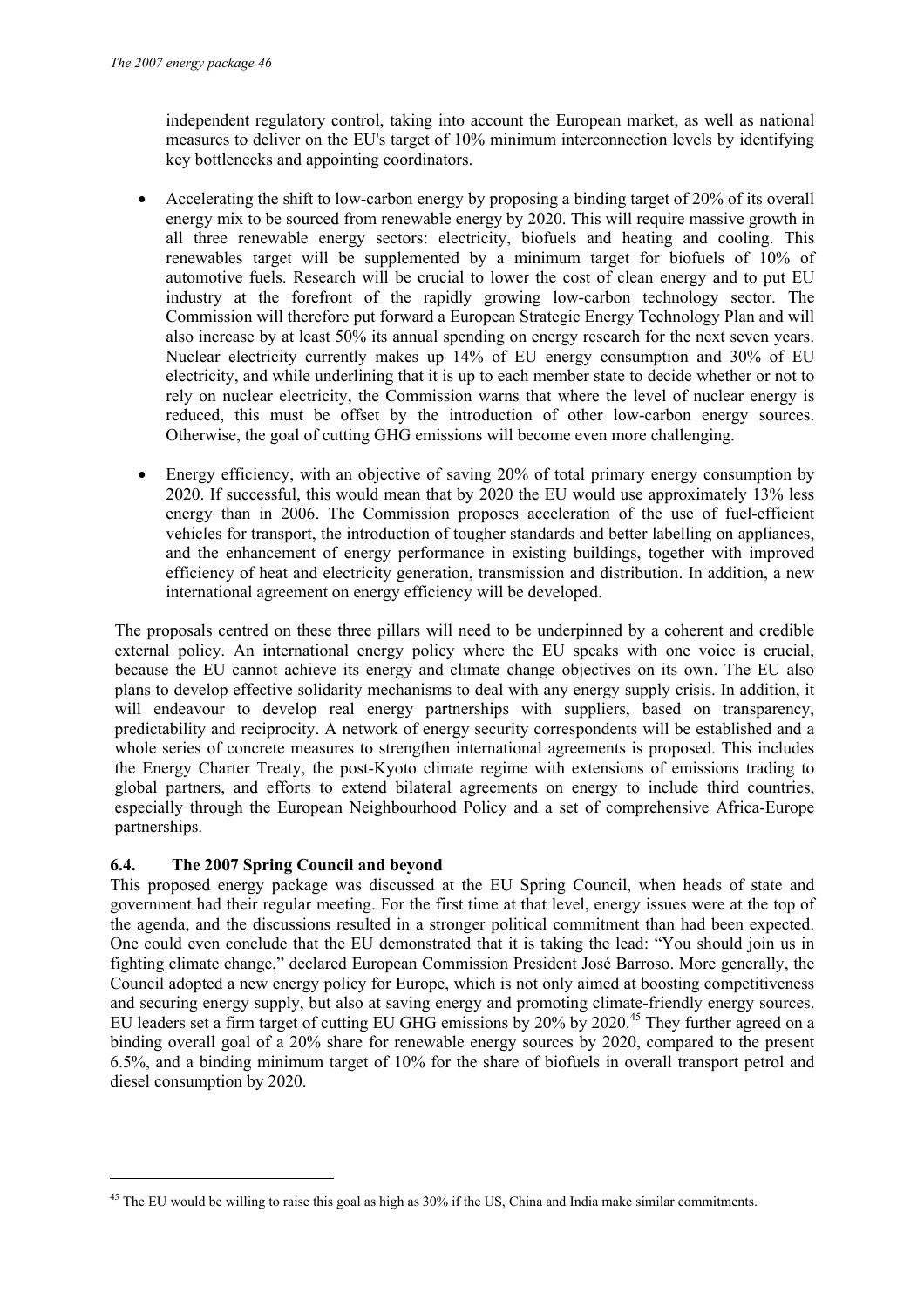Quoting from the final conclusions,<sup>46</sup> the EU Council formulated its Energy Policy for Europe (EPE) underlining the usual three basic objectives of (1) increasing security of supply, (2) ensuring EU competitiveness and the availability of affordable energy, and (3) the promotion of environmental sustainability and combating climate change. This was done with an unprecedented degree of details. But it was equally stressed that member states' choice of energy mix and sovereignty over primary energy sources will be fully respected, and underpinned by a spirit of solidarity among member states. The EPE focuses on the following items and priority actions:

- *Internal market for gas and electricity*. Timely and full implementation of the letter and spirit of existing internal energy market legislation is absolutely essential. To overcome still existing flaws in the system, the need for effective separation of supply and production activities from network operations (unbundling) is fully endorsed, as well as the further harmonisation of the powers and strengthening of the independence of national energy regulators. Additional steps will be taken, such as to establish a mechanism for national regulators to cooperate and take decisions on cross-border issues; to create a new mechanism for the coordination of transmission system operators and a more efficient and integrated system for cross-border electricity trade and grid operation; to enhance relevant investment signals to contribute to more efficient and secure grid-operation; to create increased transparency in energy market operations; and to improve consumer protection through the development of an Energy Customers' Charter. Also needed is a medium- and long-term forecast for gas and electricity supply and demand in order to identify additional investments required to satisfy EU strategic needs. Perhaps even more sensitive is the assessment of the impact of vertically integrated energy companies from third countries (i.e. Russia) on the internal market in relation to the principle of reciprocity. Finally, access to gas storage in the EU will be added to the EU agenda and the development of regional cross-border exchanges and regional energy cooperation will be further promoted and strengthened.
- *Security of supply*. Key words here are the spirit of solidarity between member states, notably in the event of an energy supply crisis, together with effective diversification of energy sources and transport routes. This has to be supported by a more competitive internal energy market and the development of more effective crisis response mechanisms. In addition, a number of more specific issues are highlighted, such as the warning capacity provided by the network of energy security correspondents, the improvement of oil data transparency, EU oil supply infrastructures and the EU's oil stocks mechanisms that are complementary to the IEA crisis mechanism. As a new element, a thorough analysis of the availability and costs of gas storage facilities in the EU will be made with a view to contributing to a crisis response mechanism. Furthermore, an EU Energy Observatory will be established and specific infrastructure projects will be prioritised on the basis of specific EU actions.<sup>47</sup>
- *International energy policy*. A common approach to external energy policy has to be speeded up, involving consumer-to-producer as well as consumer-to-consumer and consumer-to-transit country dialogues and partnerships, including through organisations such as OPEC. To that effect, the EU emphasises as essential elements for further developing its one voice model, the creation of a new partnership and cooperation agreement with Russia; intensifying its relationship with Central Asia, the Caspian and the Black Sea regions; strengthening partnership and cooperation with the US, China, India, Brazil and other emerging economies; ensuring the implementation of the Energy Community Treaty (development and extension to Norway, Turkey, Ukraine and Moldova); making full use of the European Neighbourhood Policy and further enhancing energy relationships with Algeria, Egypt and other producing countries in the Mashreq/Maghreb region; building a special dialogue with African countries

<sup>46</sup> Council of the European Union, "Presidency Conclusions of the Brussels European Council (8/9 March 2007)", http://www.consilium.europa.eu/ueDocs/cms\_Data/docs/pressData/en/ec/93135.pdf.

<sup>&</sup>lt;sup>47</sup> EU coordinators will be nominated for the Power-Link between Germany, Poland and Lithuania, connections to offshore wind power in Northern Europe, electricity interconnections between France and Spain, and the Nabucco pipeline, bringing gas from the Caspian to Central Europe.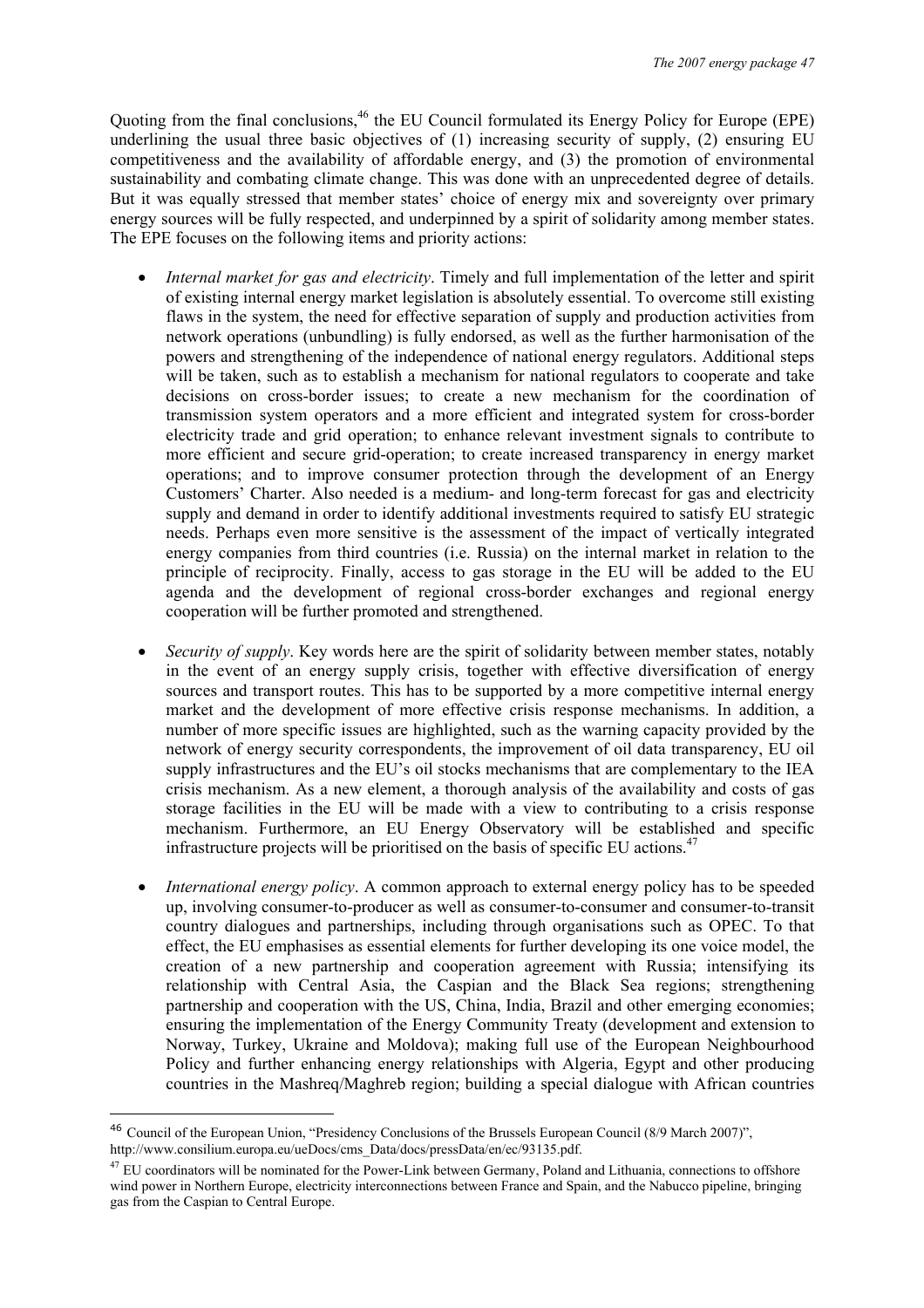on energy; using Community instruments to promote decentralised renewable energies in particular and energy accessibility and sustainability in this region in general, as well as energy infrastructure of common interest; and finally, continuing actions within the context of the UN system.

- *Energy efficiency and renewable energies*. The EU is aware of the growing demand for energy and rising energy prices, as well as the benefits of strong and early common international action on climate change. But it is equally confident that a substantive development of energy efficiency and of renewable energies will enhance energy security, curb the projected rise in energy prices and reduce GHG emissions in line with the EU's ambitions for the period beyond 2012. The need to increase energy efficiency is translated into the firm objective of saving 20% of the EU's energy consumption compared to projections for 2020. This objective will be implemented by the EU Action Plan on Energy Efficiency,<sup>48</sup> outlining priority areas in energy-efficient transport, minimum efficiency requirements for energy-using equipment, energy-efficient and energy-saving behaviour of energy consumers, energy technology and innovations, and energy savings from buildings. This action plan will be complemented by National Energy Efficiency Action Plans and by the proposal for a new international agreement on energy efficiency. On the development of renewable energies beyond 2010, a legally binding target will be set of a 20% share of renewable energies in overall EU energy consumption by 2020, supported by the 10% binding minimum target for the share of biofuels. The binding character of this second target is subject to production being sustainable and second-generation biofuels becoming commercially available. From the overall renewables target, differentiated national overall targets will be derived on the basis of fair and adequate allocation, taking account of different national starting points and potentials, including the existing level of renewable energies and energy mixes. In order to meet these targets, a new comprehensive EU-wide framework has to be developed, where it is understood that the EU system for emissions trading will have to play a central role.
- *Energy technologies*. A European Strategic Energy Technology Plan will be developed, focusing *inter alia* on substantial improvements in electricity generation efficiency and clean fossil fuel technologies, strengthening R&D, and developing the necessary framework for environmentally safe CCS deployment. This is further enhanced by the intention to develop up to 12 demonstration plants for sustainable fossil fuel technologies in commercial power generation by 2015. On nuclear energy, it was confirmed that it is up to each and every member state to decide whether or not to rely on nuclear energy, but it was also stressed that this must be done while further improving nuclear safety and radioactive waste management. To this effect, the Council supports R&D on waste management and a continuation of the internal EU discussions on nuclear safety and waste management.

All in all, the EU Spring Council meeting represents an important and interesting political step towards the development of an integrated EU energy package.

#### **6.5. Is the EPE the breakthrough it promises to be?**

ł

As always, the proof of the pudding is in the eating, and the EU record of implementing political packages is full of 'devils in the details'. There is no reason why it should be different this time. The September 2007 proposals for a 'third legislative package'<sup>49</sup> for the gas and electricity markets are proving this point again. A few comments should be made in this context.

On **renewable energy** it should be noted that the ambitions of a 20% energy share in 2020 and a 10% biofuels share in transportation are very ambitious. Biofuels development is to be based on second-

<sup>&</sup>lt;sup>48</sup> European Commission, *Action Plan for Energy Efficiency: Realising the Potential*. Brussels: Commission of the European Communities, 2006. http://ec.europa.eu/energy/action\_plan\_energy\_efficiency/index\_en.htm

 $^{49}$  The 'third package' proposals are available from: http://ec.europa.eu/energy/electricity/package\_2007/index\_en.htm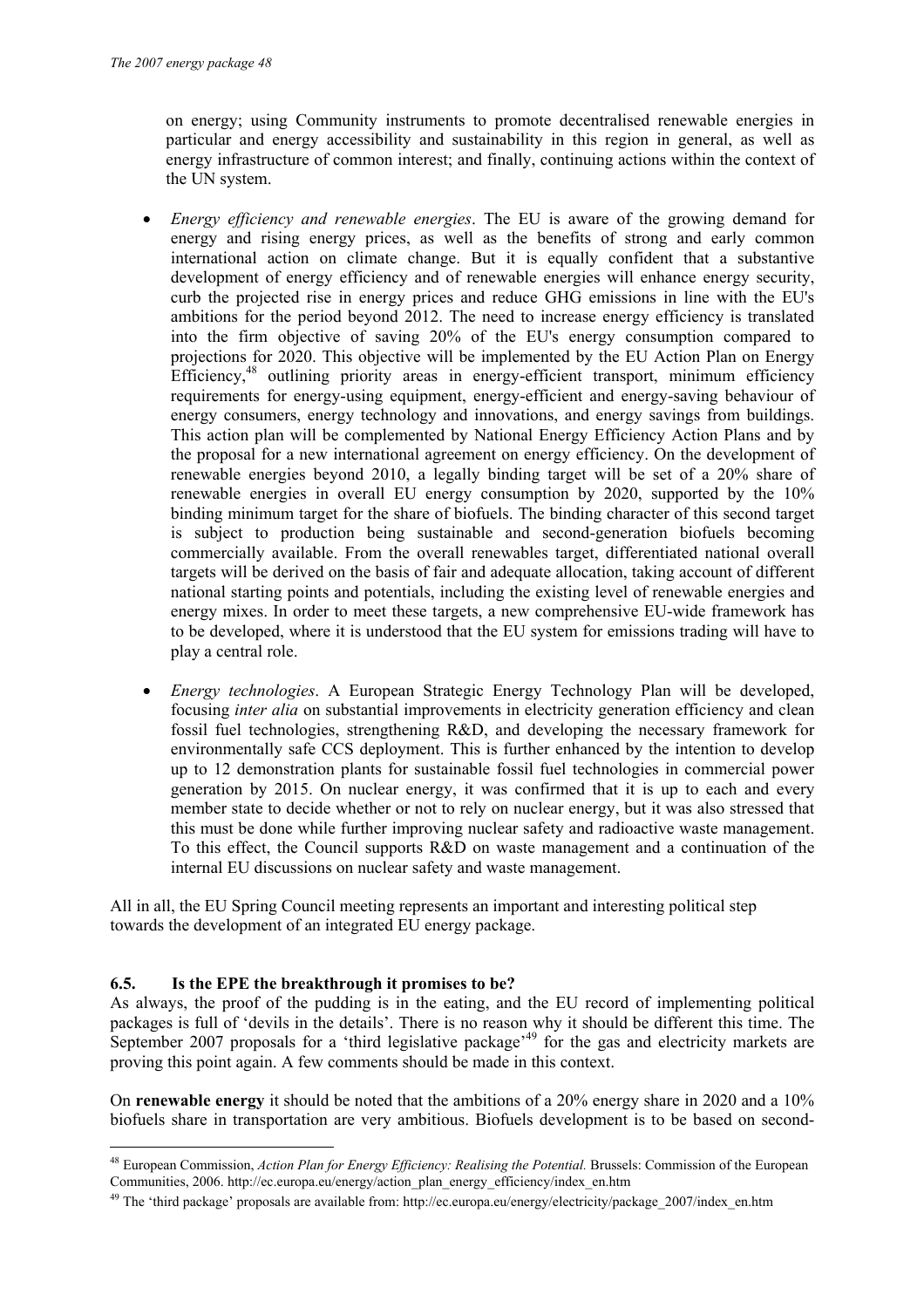generation technology if the dramatic impacts of a biomass-boom are to be avoided, such as impacts on the food chain, on food pricing and on biodiversity. However, this technology is not expected to become mature before 2015. Moreover, to achieve this 20% share, major efforts will be needed in the other two demand sectors, i.e., heating and cooling and electricity generation. As to the latter, renewables will have to compete with gas, clean coal and nuclear, and the choices that are made will largely depend on concrete economic availabilities and assurances at the time of investment decisions. The cost of carbon and the relevant mechanism to ensure forward pricing are critical in this context. Once decisions have been made, the resulting capacity will be there for several decades, influencing total capacity requirements. Similar considerations will play a role in heating and cooling. From a political perspective, it is equally important to see how the 'burden of renewables' will be shared between the member states, and if and how the EU will manage to decide on an EU-wide support scheme, including its consistency with the prevailing market designs and models. A more realistic view of this policy might therefore result in slower progress on renewables, albeit firmly aimed in the direction that is decided upon.

The role of renewables has a direct impact on the development of the **energy mix**, especially in power generation. The EPE has formulated a policy on clean coal, including a strong approach in the direction of carbon capture and storage. Here again, the road is full of policy, technical and regulatory uncertainties, but as there is a strong international dimension in pursuing this option, the EU and other industrialised countries will succeed. On the gas side we should note that, as gas is still the most attractive and the relatively fastest, most easily pursuable option, its share in power will further increase in the EU. But an external dimension comes into play here, since gas will increasingly have to be imported, notably from Russia and a limited number of liquefied natural gas suppliers. Global competition will increase in the gas market together with strong geopolitical dimensions, both in producer regions and in transport flows. This should give further rise to serious consideration of the other non-carbon source, i.e., nuclear power. It is rather deplorable that the EU has failed to include nuclear energy in its EPE. There is a need for at least an organised discussion at the EU level on this source, as its use or non-use will have major impacts on the overall EU energy mix and the effectiveness of its energy policy. In such discussions, issues related to the appropriateness of the prevailing market designs should be considered, together with more sensitive issues such as EU solutions for final waste disposal and confidence-building approaches to the sensitive technology steps in the whole nuclear fuel cycle. It is impossible to reflect on energy storylines up to 2050 if nuclear energy is neglected.

Energy **supply security** for the EU basically concerns the external dimension. External relations will dominate steady and secure energy flows to the EU, especially in oil and gas. The EPE refers to this condition by stating that a 'one voice' model for the whole of the EU is needed in pursuing reliable energy trade relations. A number of instruments are available to the EU to support this policy, but a blueprint and strategy for implementing this vision are still lacking. It is as yet unclear what the stakes are and what concrete proposals will be developed, as it is unclear if and how the globalising energy markets and energy issues will be addressed in multilateral, regional or bilateral settings. Unclear as well is the question about whose voice it is that will be heard on behalf of the EU, and what the coordinating mechanisms are to define a meaningful and effective message from this voice.

The internal market issue is perhaps the easiest one to address. The EU Commission published its socalled **'third package'** of energy market designs several months after the political declaration of the EPE. This package gives a further boost to relevant design issues, especially with regard to crossborder markets and their integration. Rules for more effective cross-border trade and enhancement of market transparency, together with expansion of independent regulatory authority, are rational and useful measures. The more controversial ideas and proposals to increase and ensure competition by the obligation of divestitures in vertically integrated industries might provoke strong political sentiments, slowing down the decision-making process. In particular, the option of ownership of unbundled transmission infrastructures or, alternatively, to have those infrastructures operated by fully independent new entities, has the potential to spark political and national sentiments both for and against. Even more sensitive in political terms is the proposal to prohibit controlling ownership of networks by non-EU entities, since this idea is interpreted as being principally directed at the Russian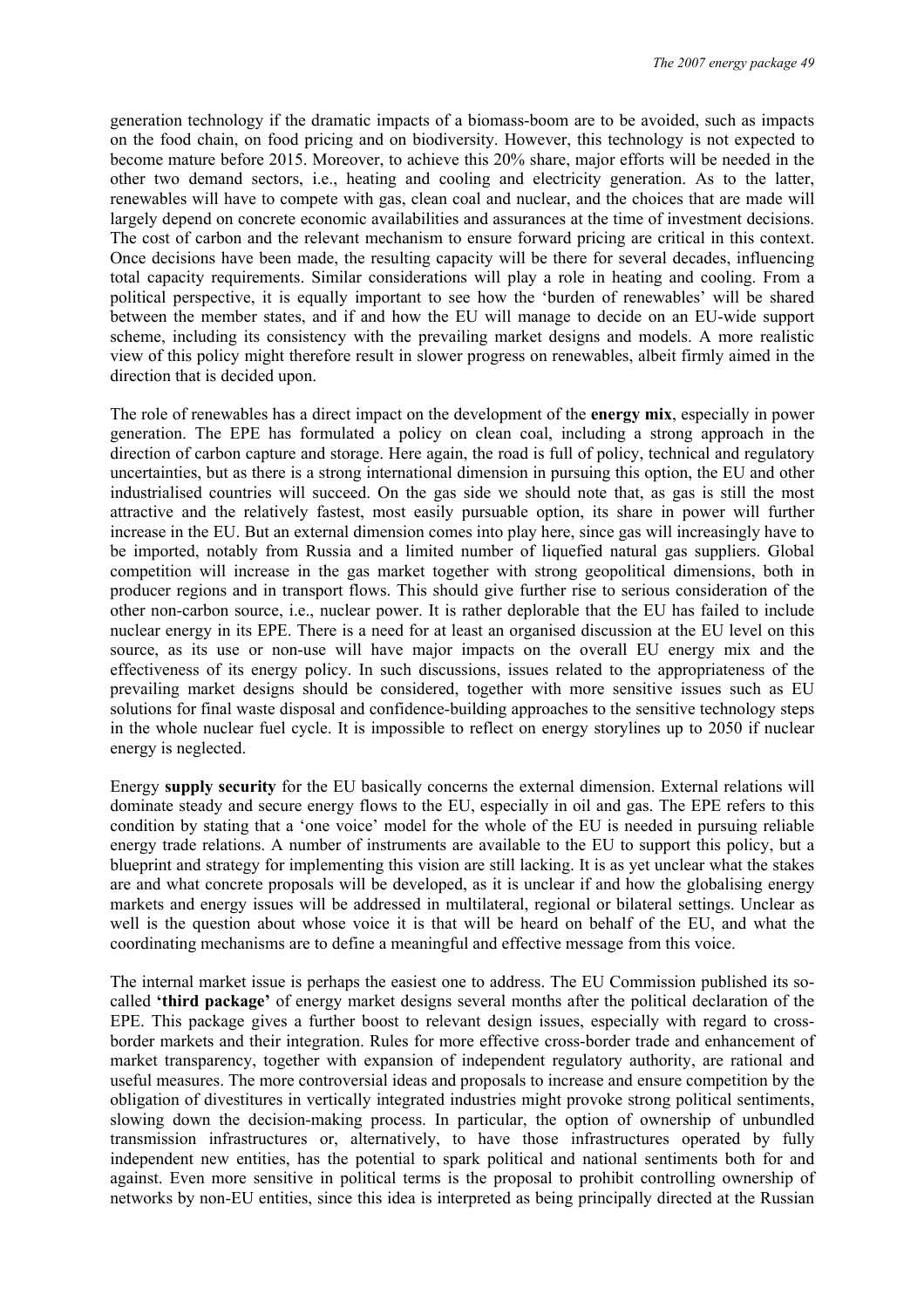state-owned gas company Gazprom. And here we see a clear linkage between internal market designs and direct energy supply security.

As a final and more general comment on the EPE, it would appear that the basically integrated character of the energy policy, covering supply security, the environment and market issues, will gradually evaporate when it comes to implementing proposals. The third package barely refers to the other two policy objectives and will largely be discussed and decided upon in a sector-oriented political setting. The environmental package is due to be proposed around 2007/2008, and will probably follow a similar path in decision-making. It is still unclear what will happen with the external dimension as such, and how the other two policy objectives will be integrated with it. Therefore the EPE, although containing a number of interesting integrating elements, does not yet provide the clear policy framework that could help in further assessing the role of the EU in the four conceivable worlds that have been described in the four storylines presented here.

#### **6.6. The relation with the four storylines**

Looking at the new Energy Policy for Europe in relation to the four storylines, it could be noted that the role of governments, be it at the EU or national levels, is strongly visible. The Fortress Europe and Confident Europe storylines in particular have important elements that are emerging in the EPE. There are however some mixed messages when it comes to the international setting. On the one hand, there are clearly still approaches based on multilateral arrangements and global markets, but on the other hand, there is also a visible tendency emerging towards exploring a more bilateral approach. Or, viewed from the perspective of national member states, there is a call for a 'single EU voice' in external energy relations, but the practical translation of that idea is lacking, leaving ample room for national capitals in the good old tradition of the earlier mentioned Brandeis doctrine. Meanwhile, a closer look at the EPE from the perspective of the two axes used for the scenarios – governments versus markets and nationalism versus multilateralism – reveals that elements of all four scenarios are found in the EPE.

Starting with the vertical axis, where governments apply heavy or light interventions in order to correct market outcomes in a preferred way, it could be said that the EPE basically has two faces. One face is concerned with continuing the development of a competitive and effective internal energy market within the EU. There is a strong drive to further enforce industry structures, market designs and the Europeanisation of regulation to promote an integrated internal market in gas and electricity. This is all done in the expectation that energy consumers will be better off, and that this in turn will contribute to the Lisbon Agenda, aimed at making the EU the world's most competitive economy in the 2010s. The other face is more devoted to market corrections when it comes to strengthening energy efficiency and the increase of renewable energy shares. The EPE does this by setting ambitious quantitative targets for cutting  $CO<sub>2</sub>$  emissions, enhancing energy efficiency and increasing the role of renewable energy. Market-based solutions, such as the system for tradable emission rights, energy labelling for appliances and energy regulation for houses and commercial buildings, are the preferential routes for implementation. But there are also extensive financial incentive schemes at both the EU and national levels, with direct subsidies, fiscal measures, regulated feed-in tariffs and the like. On balance, it could be argued that in its objectives and targets, the EPE tends to be more on the 'heavy' end than on the 'light' end of this axis.

Looking at the horizontal axis, ranging from nationalism and bilateralism to multilateralism and globalism, the picture is somewhat less clear. This is also a consequence of the interpretation of this axis in the EU context. The stronger the EU, and the more convincing and effective its single voice in external energy policy issues, the more its policy is being developed in a world of nationalism and bilateral deals and arrangements. On the other hand, the more the world order continues to be effectively organised in multilateral trade and finance arrangements, the lesser the need for the EU members to organise their energy policy around a strong Brussels centre. Here again, the EPE gives mixed signals. In the context of energy/climate policy, there is a desire for and faith in global solutions and arrangements. The EPE sets ambitious goals and the EU wants to take a leading position in global negotiations on this issue. Meanwhile, when it comes to external energy relations with the EU's major suppliers and other consumer partners, the EPE seems to be moving in the direction of bilateral and/or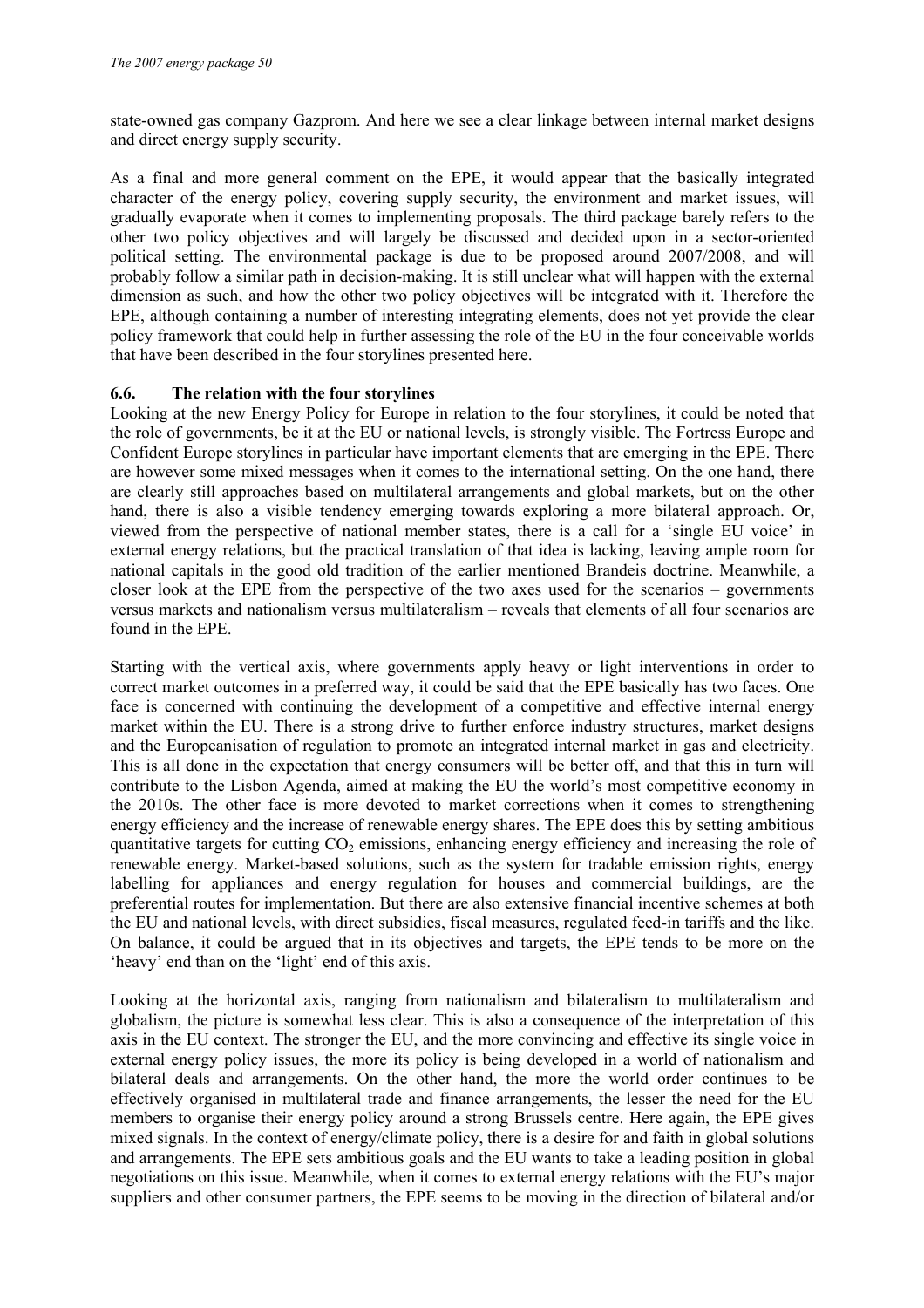regional approaches. The single voice paradigm is added to this approach and is also explained as a reaction to a number of bilateral deals and understandings, especially between the EU's main gas supplier Russia and some large EU members. In making an overall assessment of this axis, it could be said that on the global issue of climate change the multilateral approach prevails, whereas on energy supply issues, the EPE tends to be more bilaterally oriented.

To summarise, regarding the question of where the EPE fits in the four storylines, it could be concluded that there is more 'confidence' than 'patriotism' in the policy, and that it also reflects more 'fortification' than 'competitiveness'. On the other hand, it could also be concluded that the EPE contains elements of all four storylines, and that it is therefore an intelligent balancing act within the larger energy policy triangle, where the objectives of supply security, efficient markets and environmental friendliness are the major policy competitors. Or, putting it more bluntly, in today's terms, it all comes down to the fight between Kyoto, Lisbon and Moscow, as illustrated in Figure 16.



#### THE THREE CHALLENGES

Figure 16 – **The EU-EPE policy challenge** 

Interestingly, this apparently simple statement leads to a few final, more fundamental remarks. The EPE and the storylines alike show that strong EU policies can only be developed on the condition that member states are less reluctant to give up their sovereignty to the EU, because they are convinced that the EU can deliver to their societies either a desirable political and social contract, or external relations that suit the strategic interests of the member states.

Why is this so? In areas where the EU touches the core competencies of the national state, beyond its economic competencies, decision-making at the EU level has always been very cumbersome.<sup>50</sup> In the case of EU energy policy-making, the member states are not only invited to agree on a common energy framework in which the public interests of supply security and the environment are secured at the EU level. In this case they are also challenged to agree on restructuring their energy markets beyond the economic efficiency rationale alone. This is particularly true for securing oil and gas flows, where government-to-government relations are a crucial part of business-to-business deals. Since the EU is not a government, member states have fundamental doubts that the abandonment of their strategic external energy interests to the supranational level of the EU will be able to deliver security

<sup>50</sup> Van der Linde, Coby, "External Energy Policy: Old fears and new dilemmas in a larger Union" in Sapir, André (ed.), *Fragmented Power: Europe and the Global Economy*. Brussels: Bruegel, 2007.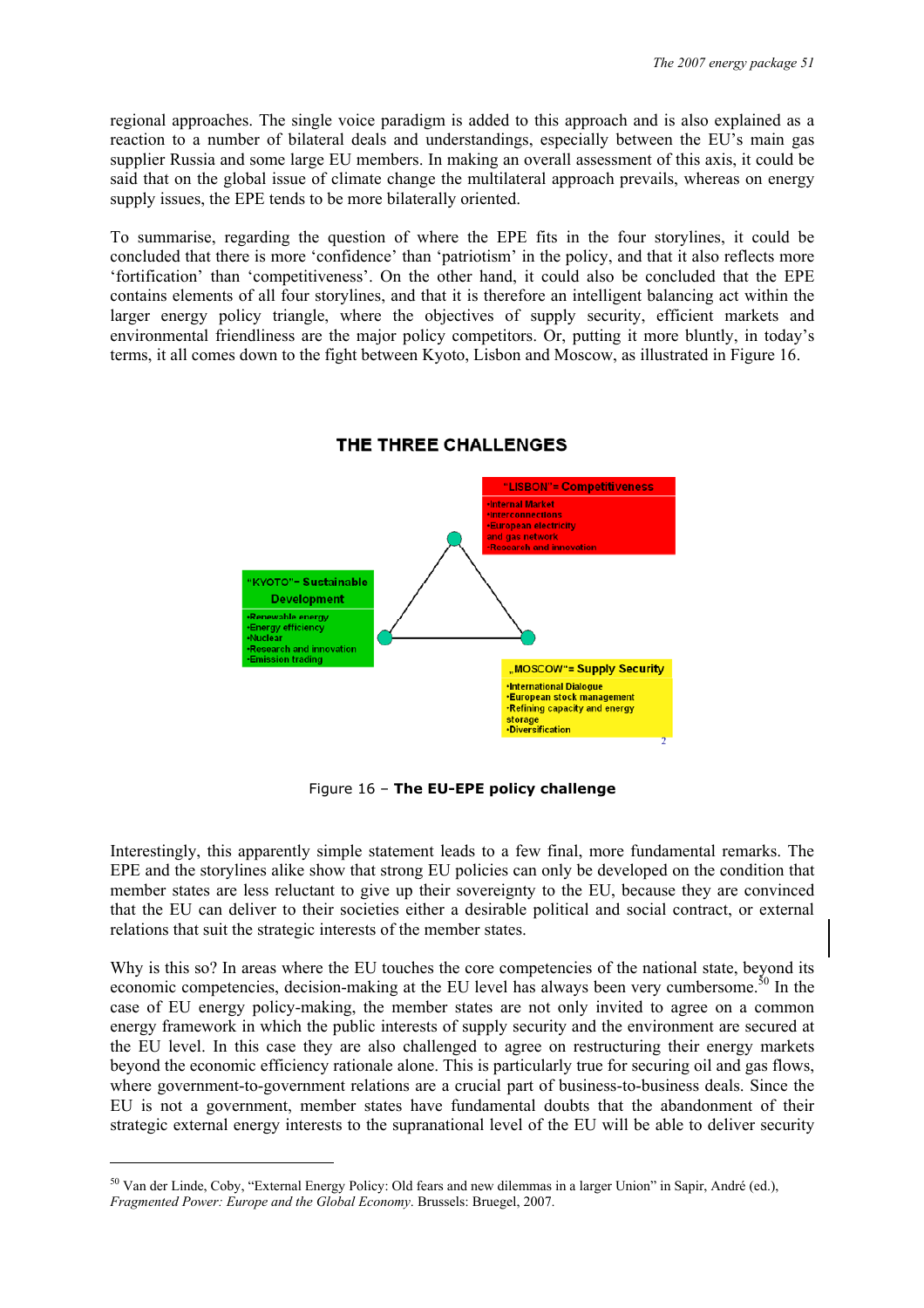for their societies. As long as these doubts are a fact of life it will not be possible to resolve the struggle between Kyoto, Lisbon and Moscow, as described in Figure 16, and replace this conflict with a straightforward, loud and crystal-clear single EU voice. Perhaps the fact that member states are more willing to speak with one voice on climate change policy matters could be seen as a precursor of change and the future cooperation of member states in all energy matters.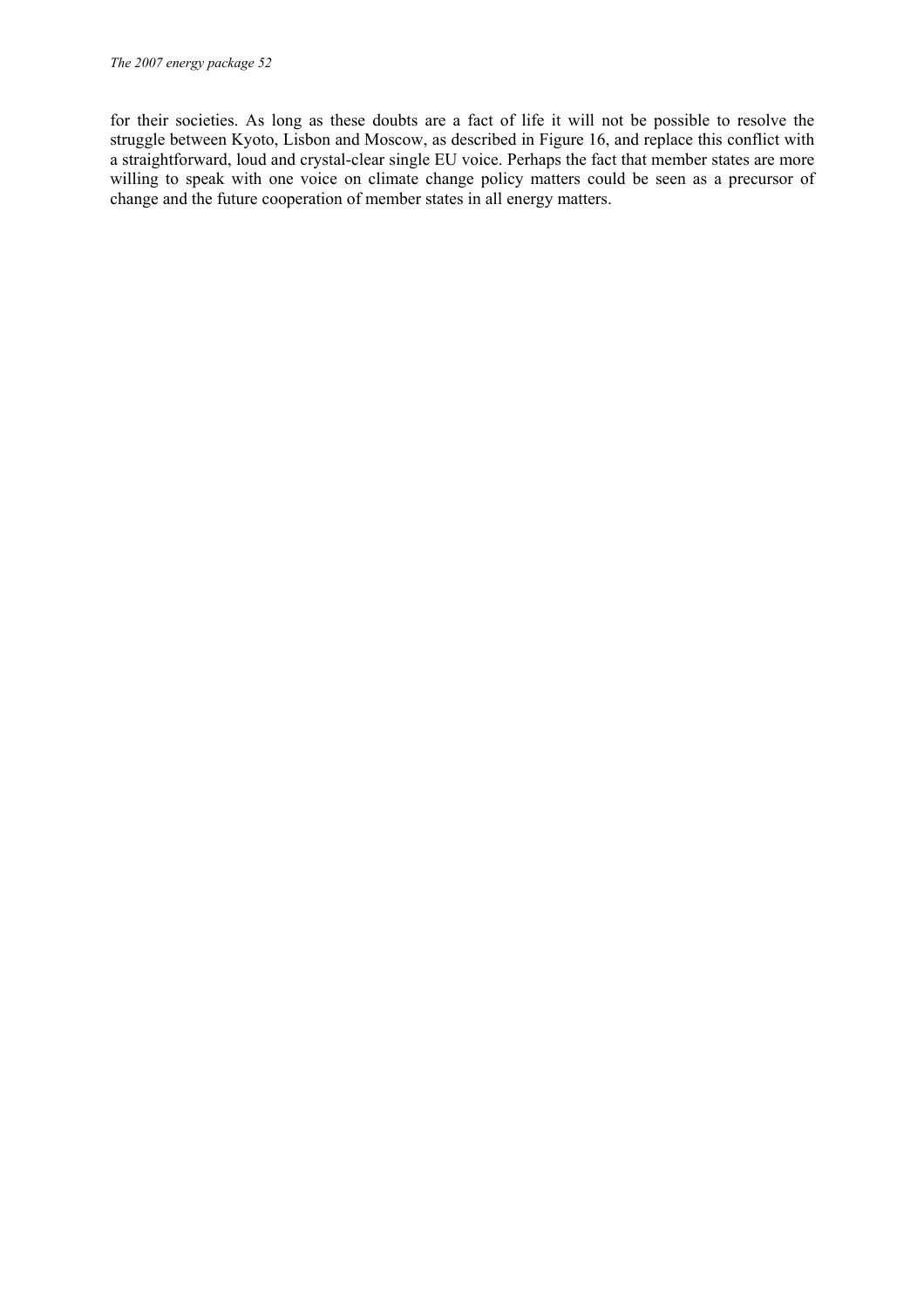#### Bibliography

Clingendael Institute, *The Future of European Integration in Nine Essays* (in Dutch). The Hague: Clingendael Institute, January 2007.

Council of the European Union, "Presidency Conclusions of the Brussels European Council (8/9 March 2007)", http://www.consilium.europa.eu/ueDocs/cms\_Data/docs/pressData/en/ec/93135.pdf.

De Jong, Jacques, Weeda, Ed, Westerwoudt, Theo and Aad Correljé, *Dertig Jaar Nederlands Energiebeleid*. CIEP Study. The Hague: Clingendael Institute, 2005.

European Commission, *Action Plan for Energy Efficiency: Realising the Potential.* Brussels: Commission of the European Communities, 2006. http://ec.europa.eu/energy/action\_plan\_energy\_efficiency/doc/com\_2006\_0545\_en.pdf

European Commission, *Green Paper: A European Strategy for Sustainable, Competitive and Secure Energy*. Brussels: Commission of the European Communities, 2006. http://ec.europa.eu/energy/greenpaper-energy/index\_en.htm

European Communities, *European Energy and Transport: Trends to 2030 – Update 2005*. Luxembourg: Office for Official Publications of the European Communities, 2006. http://ec.europa.eu/dgs/energy\_transport/figures/trends\_2030\_update\_2005/energy\_transport\_trends\_2 030\_update\_2005\_en.pdf

Greenpeace, "A Convenient Truth: Global Energy Scenario", presentation at the CIEP Seminar on Energy Scenarios, 18 June 2007, http://www.clingendael.nl/ciep/events/20070618/20070618\_baretta.pdf.

Helm, Dieter, "European Energy Policy: Securing supplies and meeting the challenge of climate change", address delivered at New College, Oxford, 25 October 2005, http://www.dieterhelm.co.uk.

Hoogeveen, Femke, and Wilbur Perlot, *Tomorrow's Mores: The International System – Geopolitical Changes and Energy*. CIEP Study. The Hague: Clingendael Institute, 2005, http://www.clingendael.nl/publications/2006/20060117\_ciep\_study\_hoogeveen\_perlot.pdf.

International Energy Agency, *World Energy Outlook 2006*. Paris: OECD/IEA, 2006.

Jordan, Andrew and Adriaan Schout, *The Coordination of the European Union: Exploring the Possibilities for Networked Governance*. Oxford: Oxford University Press, 2006.

Mak, Geert, *In Europe: Travels Through the Twentieth Century*. London: Harvill-Secker, 2007.

Rifkin, Jeremy, *The European Dream: How Europe's Vision of the Future Is Quietly Eclipsing the American Dream*. New York: Tarcher, 2004.

Schlögel, Karl, *Marjampole oder Europas Wiederkehr aus dem Geist der Städte.* Munich: Carl Hanser Verlag, 2005.

Shell International Limited, *Shell Global Scenarios to 2025*. London: Shell, 2005.

Uyterlinde, M.A., Ybema J.R., and R.W. van den Brink, *De belofte van een duurzame Europese Energiehuishouding; Energievisie van ECN en NRG*. Petten: ECN, August 2007.

Van der Linde, Coby and René Lefeber, "Europese integratie vergt een energie(k) beleid" *SEW* (6), 1987.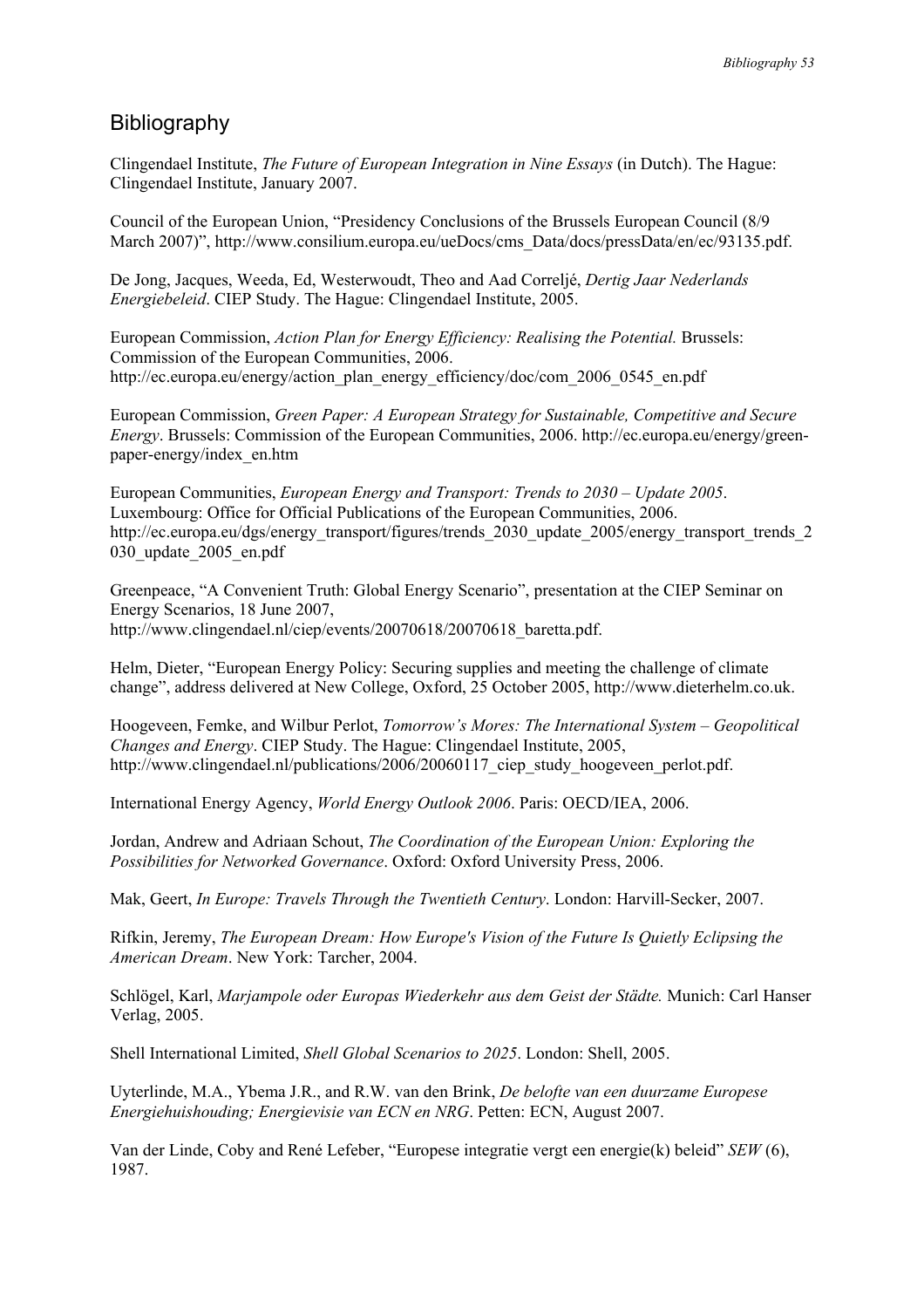Van der Linde, Coby, "Energie: de eeuw van mijn moeder", in Veld, Prof. dr. R.J. in 't Veld, Van der Veen, Ir. J.H. and Dr. F.M.R.C. Basten (eds.), *IJsberenplaag op de Veluwe; Essays over de Toekomst*. The Hague: COS, July 2007,

http://www.clingendael.nl/publications/2007/20070618 linden eeuw van mijn moeder.pdf.

Van der Linde, Coby, "External Energy Policy: Old fears and new dilemmas in a larger Union" in Sapir, André (ed.), *Fragmented Power: Europe and the Global Economy*. Brussels: Bruegel, 2007.

Van Vuuren, Detlef, "The IPCC Process: Long-term energy/climate scenarios", presentation at the CIEP Seminar on Energy Scenarios, 18 June 2007, http://www.clingendael.nl/ciep/events/20070618/20070618\_vuuren.pdf.

Wall, Sir Steven, "Vision and leadership are lacking today", *Financial Times*, 20 March 2007, http://www.ft.com/cms/s/d3e156d2-d703-11db-b9d7-000b5df10621.html.

Wilson, Carroll, *Energy: Global Prospects 1985-2000. Report of the Workshop on Alternative Energy Strategies*. New York: McGraw-Hill, 1977.

Wolf, Martin, "Why liberalism is the right future for a declining Europe", *Financial Times*, 13 March 2007, http://www.ft.com/cms/s/8d98fe10-d176-11db-b921-000b5df10621.html.

World Energy Council, *Deciding the Future: Energy Policy Scenarios to 2050*. London: World Energy Council, 2007.

#### **Copyright figures:**

www.duitslandweb.nl wkipedia.org, Ph. Herzog Council of the European Union